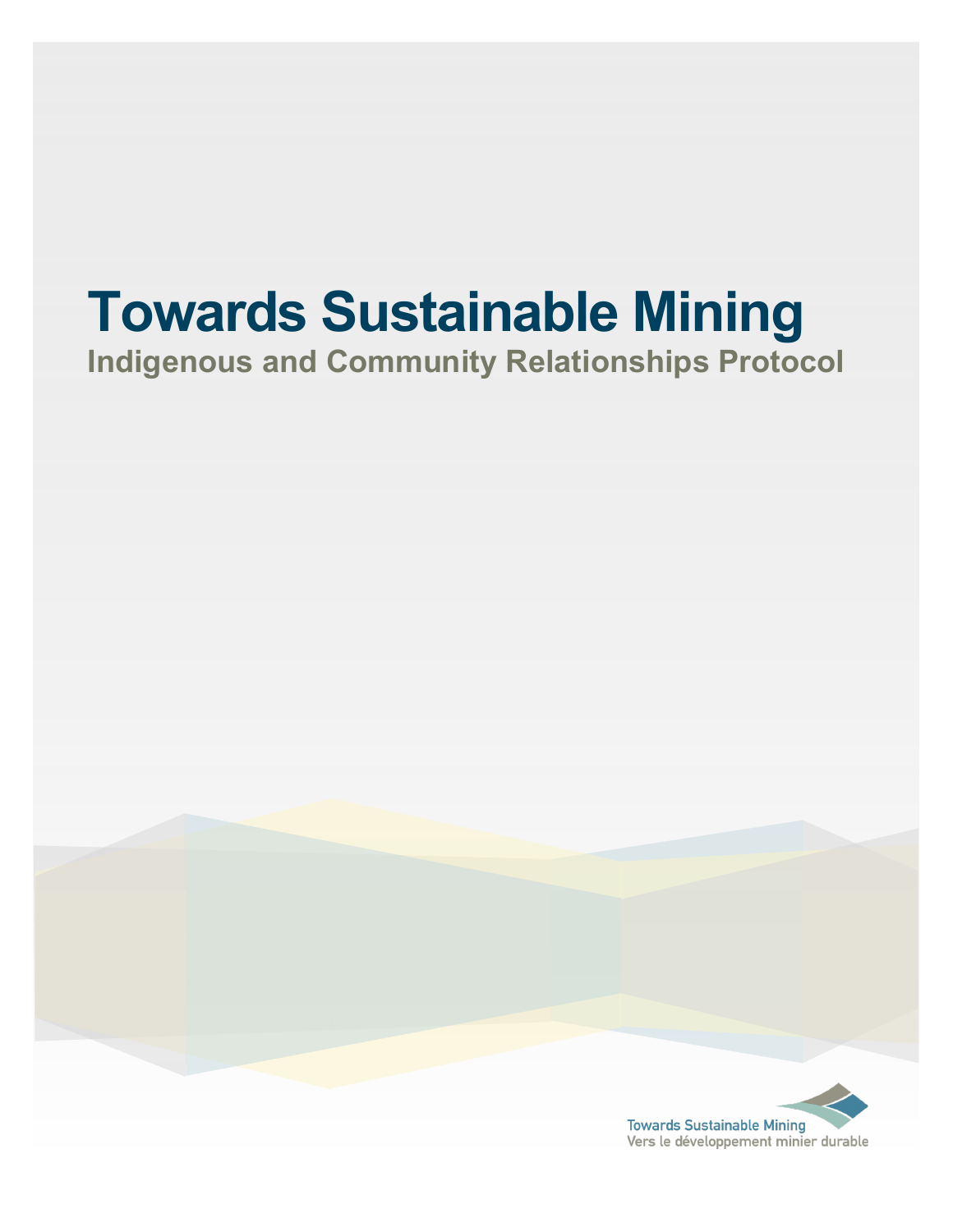**TSM ASSESSMENT PROTOCOL**<br>A Tool for Assessing Indigenous and Community Relationships Performance

#### **Purpose**

The purpose of the assessment protocol is to provide guidance to facilities in completing their evaluation of Indigenous and community relationships performance against *Towards Sustainable Mining* (*TSM*) indicators. The assessment protocol sets out the general expectations for Indigenous and community relationships as part of the *TSM* initiative. This protocol supports implementation of the *TSM Mining and Indigenous Peoples Framework.* As with any assessment of a management system, professional judgment is required in assessing the degree of implementation of a system indicator and the quality of management processes and intervention. Application of this protocol will, therefore, require a level of expertise in auditing and systems assessment and knowledge of and experience in the practice of Indigenous and community relationships. This assessment protocol provides an indicator of the level of implementation of proactive outreach and engagement practices as part of the *TSM* initiative. It is not, of itself, a guarantee of the effectiveness of Indigenous and community relationships activities.

#### Performance Indicators

**The Indigenous and Community Relationships Protocol contains five indicators:**

- 1. Community of Interest (COI) Identification
- 2. Effective COI Engagement and Dialogue
- 3. Effective Indigenous Engagement and Dialogue
- 4. Community Impact and Benefit Management
- 5. COI Response Mechanism

#### Indigenous Engagement

In some jurisdictions, including Canada, Indigenous people have rights that are different than neighbouring communities, and the inclusion of an Indigenous indicator is therefore appropriate for these contexts. Indicator 3 of this protocol is intended to confirm that mining facilities are actively building meaningful relationships and implementing engagement and decision-making processes with Indigenous communities. This includes aiming to achieve free, prior, and informed consent (FPIC) for impacts on rights of directly affected Indigenous peoples before proceeding with development and maintaining it throughout the life of the project. This indicator also confirms that efforts are made to ensure that Indigenous peoples have equitable access to opportunities with the company. Furthermore, this indicator seeks to ensure that management and designated employees are educated on the history of Indigenous peoples and receive skillsbased training in intercultural competency, conflict resolution, human rights, and anti-racism. Indicator 3 builds on the engagement and dialogue systems described in Indicator 2 of this protocol. For companies applying this protocol outside of Canada, Indicator 3 is applicable where a facility may impact traditional lands, rights, and resources of Indigenous peoples.

Implementation of Indicator 3 is guided by the principles, norms, and standards of the United Nations Declaration on the Rights of Indigenous Peoples (UNDRIP), as well as applicable legal/regulatory requirements. Recognizing the duty of governments to consult Indigenous peoples prior to the adoption of measures that may affect them directly, and in particular in relation to projects that affect their traditional territories, companies are not expected, nor should

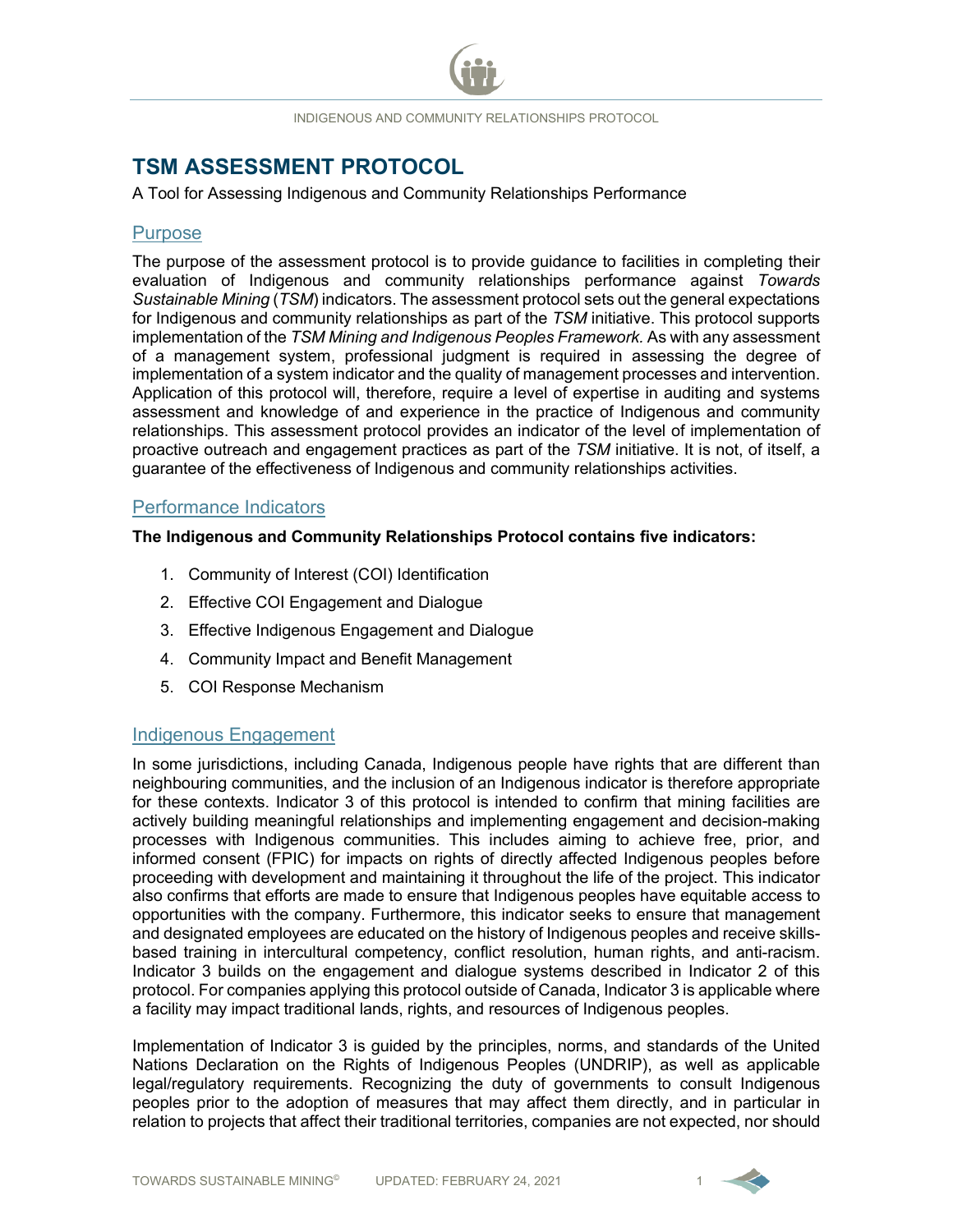

they attempt to replace the government's responsibilities related to consultation. This indicator focuses on evaluating whether facilities are working to build and maintain meaningful relationships, respectful engagement, and decision-making processes towards achieving and maintaining the support of affected Indigenous communities. The criteria of this indicator focus on the establishment of frameworks to reach mutually acceptable arrangements through collaboration and in good faith.

In the Canadian context, discussions among Indigenous peoples, government and industry related to Indigenous participation in resource development decision making must be rooted in a shared understanding of FPIC and respect Canada's laws and constitutional frameworks. Similarly, application of FPIC must respect local laws and constitutional frameworks when being applied outside of Canada. The Mining Association of Canada (MAC) supports the view of FPIC as a process of engagement with a goal of achieving and maintaining broad support, but where unanimous consent may not be possible.

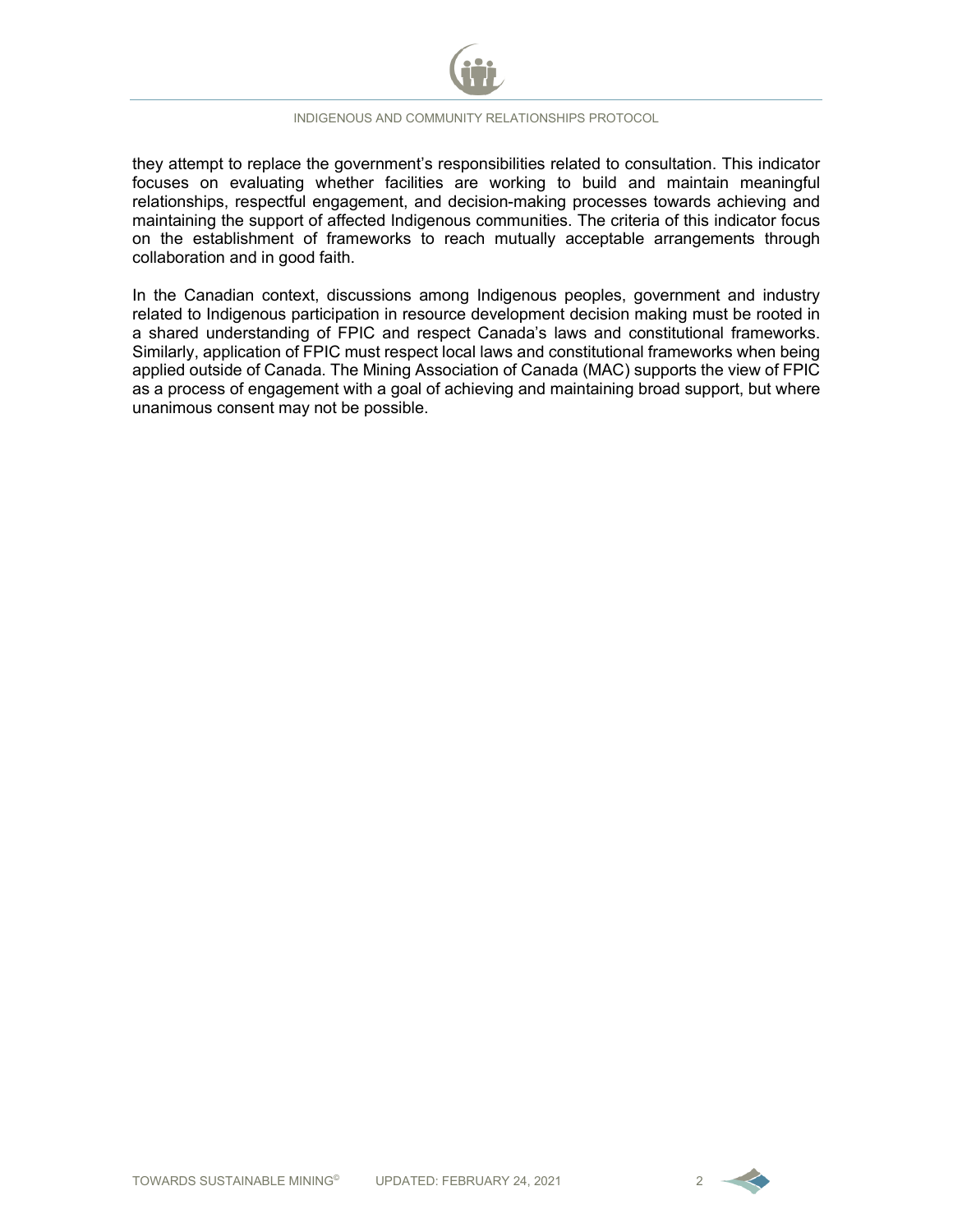## **1. COMMUNITY OF INTEREST (COI) IDENTIFICATION**

#### **Purpose**

To confirm that processes are in place to identify COI (including Indigenous communities and organizations) affected or perceived to be affected by the company's operations and activities or who have a genuine interest in the performance and activities of a company and/or operation. Processes should ensure that COIs are reconsidered periodically throughout the facility's life.

#### COI Identification: *Assessment Criteria*

| <b>LEVEL</b> | <b>CRITERIA</b>                                                                                                                                                                                                                                                                                                                                                                                                                                                                                                                                                                                                  |
|--------------|------------------------------------------------------------------------------------------------------------------------------------------------------------------------------------------------------------------------------------------------------------------------------------------------------------------------------------------------------------------------------------------------------------------------------------------------------------------------------------------------------------------------------------------------------------------------------------------------------------------|
| C            | The facility does not meet all level B criteria.                                                                                                                                                                                                                                                                                                                                                                                                                                                                                                                                                                 |
| в            | 1. Some COI have been identified.<br>2. A process for identifying COI is being developed.                                                                                                                                                                                                                                                                                                                                                                                                                                                                                                                        |
| A            | 1. A documented process is in place for COI identification at the facility level<br>that can determine a wide range of interests and concerns.<br>2. The process also includes:<br>a. A mechanism for COI to self-identify<br>b. Descriptions of relevant attributes for identified COI and a process in<br>place to ensure related information is up to date<br>c. Provisions to protect confidentiality, where requested by a COI<br>3. COI are reconsidered periodically throughout the facility's life.<br>4. The facility maintains a record of identified COI, which is regularly reviewed<br>and updated. |
| AA           | 1. The documented process includes the identification of:<br>a. Under-represented COI within the local context<br>b. COI whose interest in the operation may be indirect and issues-<br>based (e.g., provincial, national, and international NGOs)<br>2. COI are invited to provide input into how the facility identifies COI.                                                                                                                                                                                                                                                                                  |
| ΔΔΑ          | 1. Periodic reviews of the COI identification system are done in collaboration<br>with COI to allow for continual improvement.<br>2. COI input is considered in updates to the COI identification process.<br>a. Where COI input is not incorporated, feedback has been provided<br>to the COI on why input was not incorporated.                                                                                                                                                                                                                                                                                |

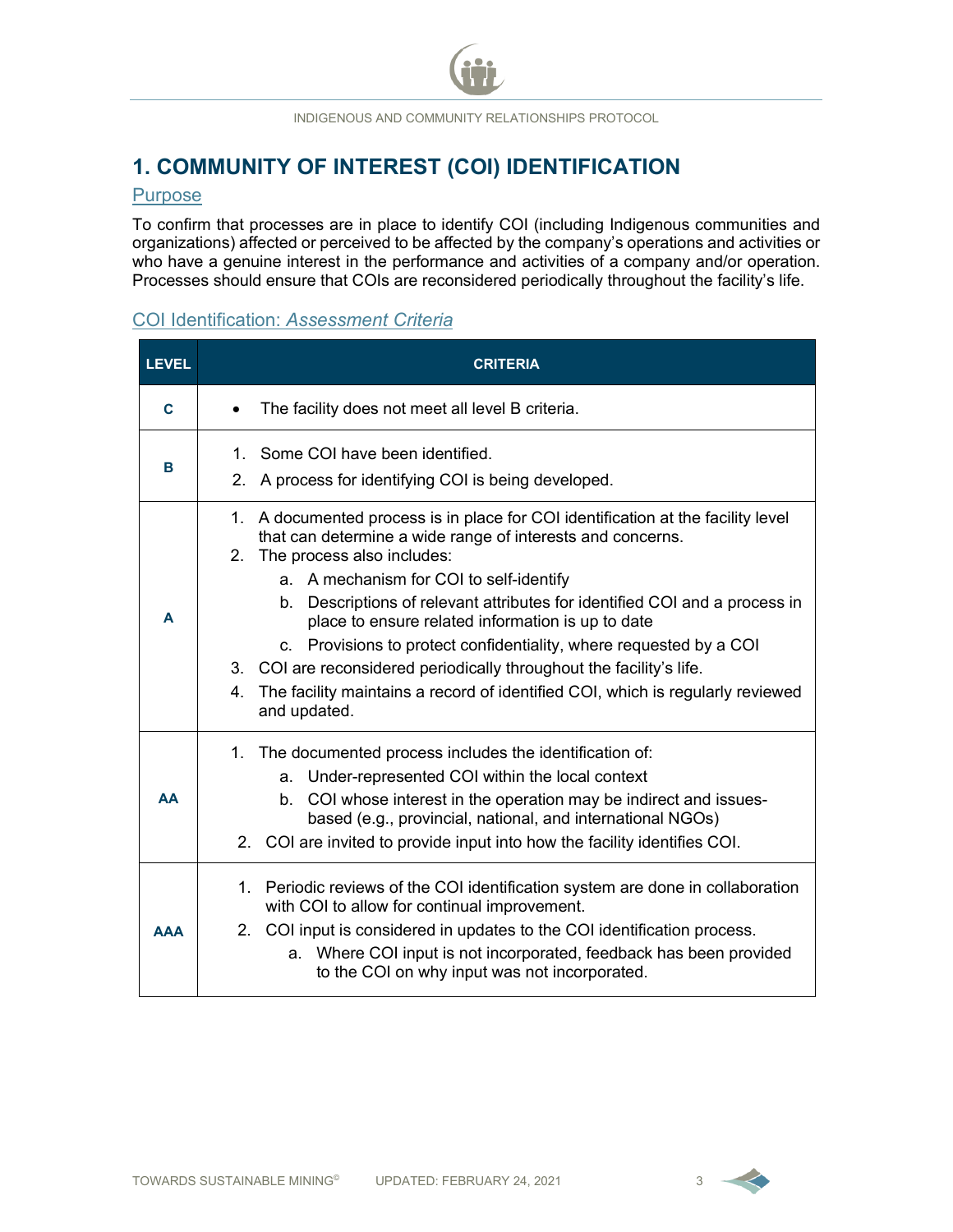

## COI Identification: *Frequently Asked Questions*

|    | FAQ                                                                                                             | PAGE |
|----|-----------------------------------------------------------------------------------------------------------------|------|
|    | Who are Indigenous peoples?                                                                                     |      |
|    | What is a Community of Interest (COI)?                                                                          |      |
|    | Can corporate documentation be used to demonstrate facility-level<br>commitment?                                | 19   |
| 5  | How can a facility identify directly affected Indigenous communities?                                           | 19   |
| 6  | How should regional engagement approaches be reflected within the<br>assessment?                                | 19   |
| 11 | How can a facility demonstrate that processes include consideration for<br>COI identified as under-represented? |      |

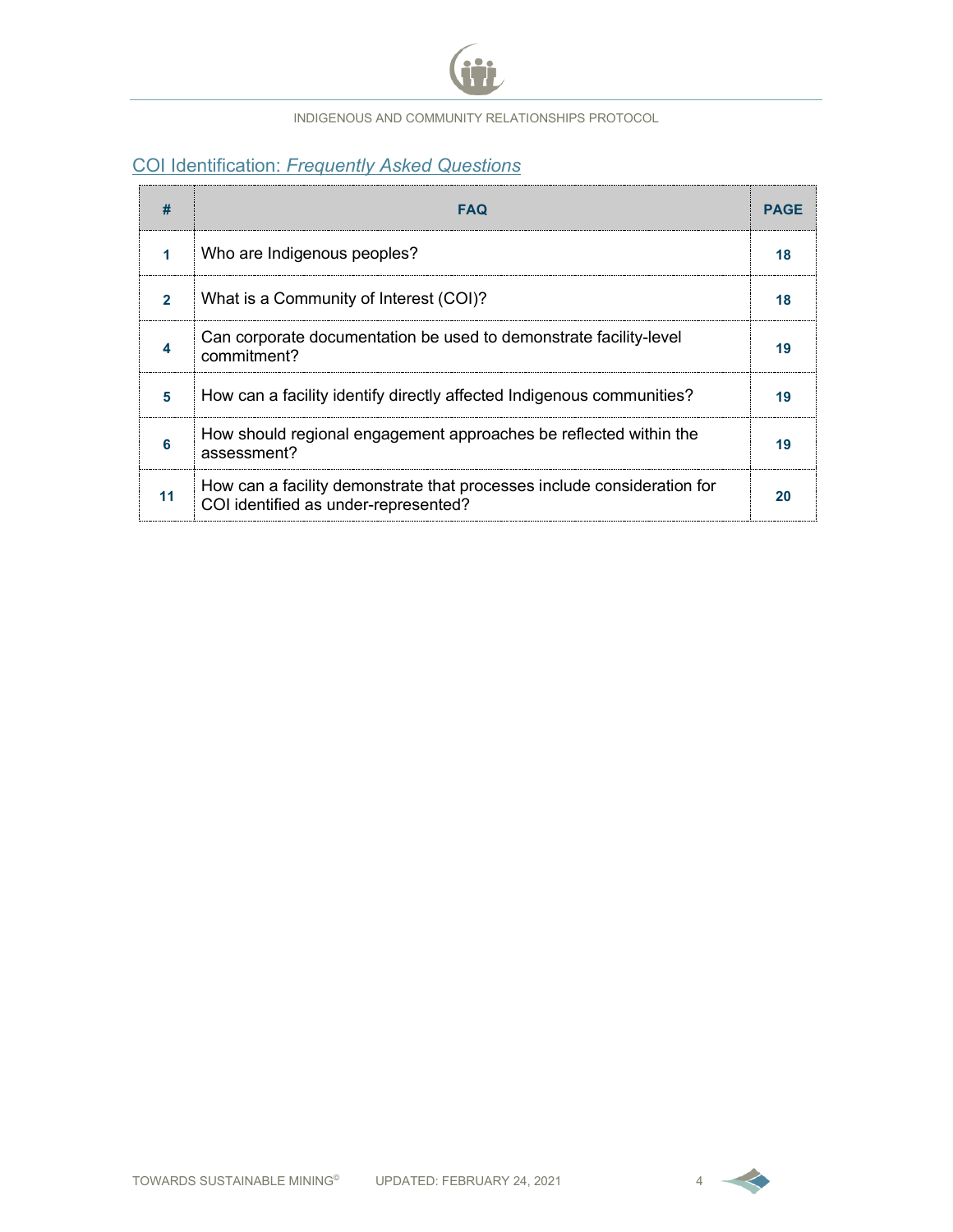## **2. EFFECTIVE COI ENGAGEMENT AND DIALOGUE**

#### Purpose

To confirm that processes have been established to support development and maintenance of meaningful relationships with COI (including Indigenous communities and organizations) to gain mutual understanding of viewpoints, to build effective relationships, and to create shared value and mutual benefits.

## Effective COI Engagement and Dialogue: *Assessment Criteria*

| <b>LEVEL</b> | <b>CRITERIA</b>                                                                                                                                                                                                      |  |  |
|--------------|----------------------------------------------------------------------------------------------------------------------------------------------------------------------------------------------------------------------|--|--|
| $\mathbf{C}$ | The facility does not meet all level B criteria.<br>$\bullet$                                                                                                                                                        |  |  |
|              | 1. The facility provides assistance, where appropriate, to ensure COI are able<br>to participate in engagement and dialogue processes.<br>2. Some internal reporting on COI engagement and dialogue activities takes |  |  |
| В            | place.<br>3. Some engagement processes are in place and occasional dialogue occurs                                                                                                                                   |  |  |
|              | with COI.<br>4. Formal COI engagement processes are being developed (if they have not<br>already been implemented).                                                                                                  |  |  |
|              | 1. Documented COI engagement and dialogue processes, which were<br>designed with input from COI, are in place.                                                                                                       |  |  |
|              | 2. Processes are in place to review results from COI engagement with senior<br>management and affected COI at a regular and pre-defined frequency.                                                                   |  |  |
|              | 3. Communications are written in the local language of COI (if requested) and<br>are written in language that is clear and understandable to COI.                                                                    |  |  |
| A            | 4. Relevant materials are provided to COI for review in an accessible and<br>timely manner.                                                                                                                          |  |  |
|              | 5. Processes exist to identify the needs of COI for capacity building to allow<br>them effectively participate on issues of interest or concern to them.                                                             |  |  |
|              | 6. Engagement and dialogue training are provided to designated personnel,<br>including appropriate culturally specific training.                                                                                     |  |  |
|              | 7. Public reporting. <sup>1</sup> on COI engagement takes place, including the types of<br>engagement that have taken place in the reporting period and the<br>topics/themes of the engagement.                      |  |  |
| AA           | 1. Engagement processes are reviewed with COI to ensure they can<br>effectively participate in identifying issues and opportunities and can<br>influence decisions that may interest or affect them.                 |  |  |
|              | 2. The facility has a consistent history of meaningful engagement with COI.<br>3. Processes include consideration for COI identified as under-represented.                                                           |  |  |

<span id="page-5-0"></span><sup>1</sup> Where COI identification/concerns are considered confidential, public disclosure of the company's relationship with the COI, their concerns, and the company's response are not required.

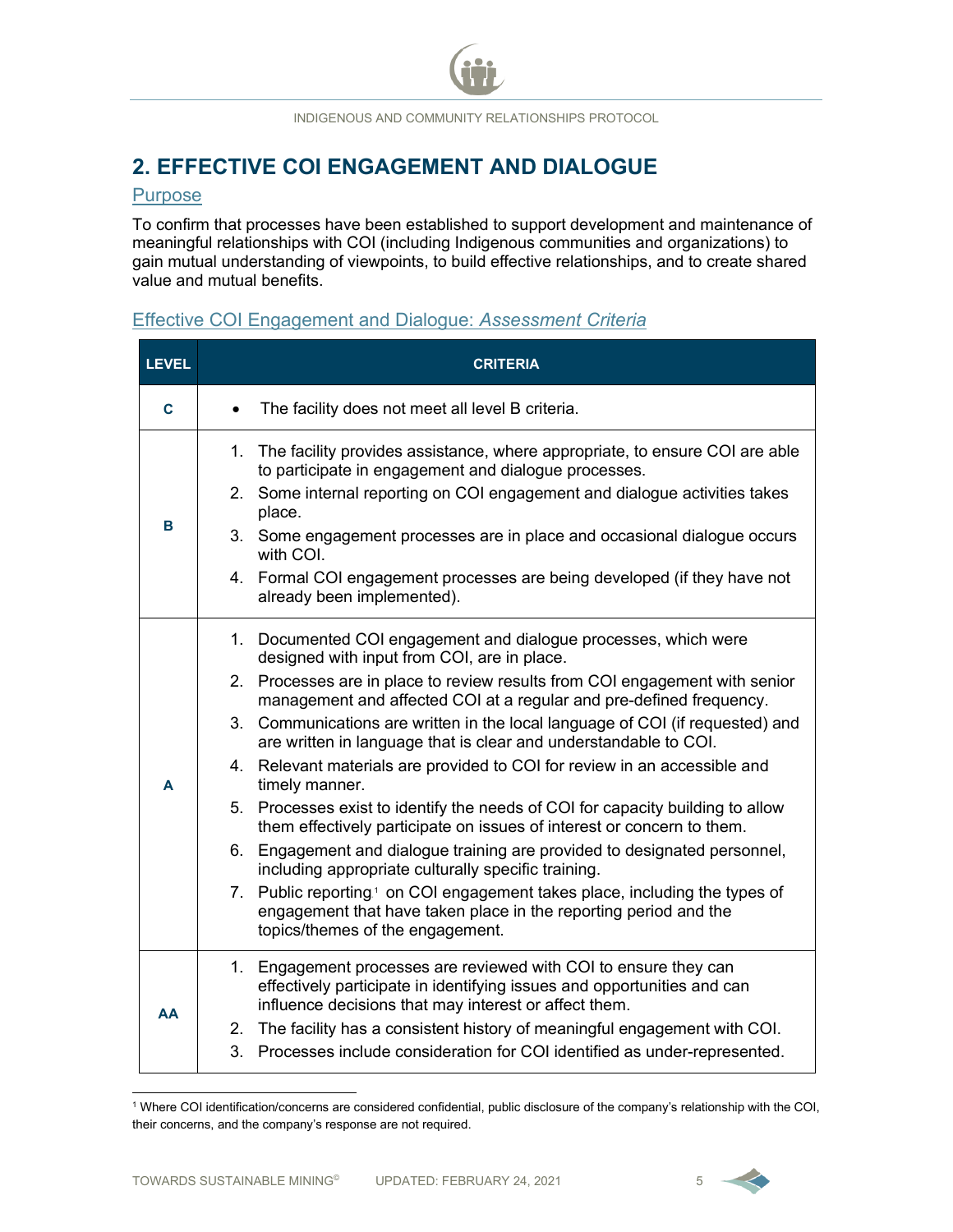

|            | 4. Processes exist to build the capacity of COI to allow them to effectively<br>participate in dialogue.                                             |
|------------|------------------------------------------------------------------------------------------------------------------------------------------------------|
|            | 5. COI contribute to periodic reviews of engagement processes to allow<br>continual improvement.                                                     |
|            | 6. COI feedback on engagement and outcomes is actively sought and<br>publicly reported.                                                              |
|            | 7. Opportunities exist for COI to provide feedback on public reporting.                                                                              |
|            | 1. Engagement processes are co-developed with COI, where possible, and<br>include mechanisms for resolving disputes.                                 |
| <b>AAA</b> | 2. COI are engaged in joint decision making on agreed-to matters that<br>directly affect them and/or in which they have an interest.                 |
|            | 3. A review of the effectiveness of the engagement system has been<br>conducted with COI and identified corrective actions are being<br>implemented. |
|            | 4. Public reporting includes disclosure of the effectiveness of the<br>engagement system.                                                            |

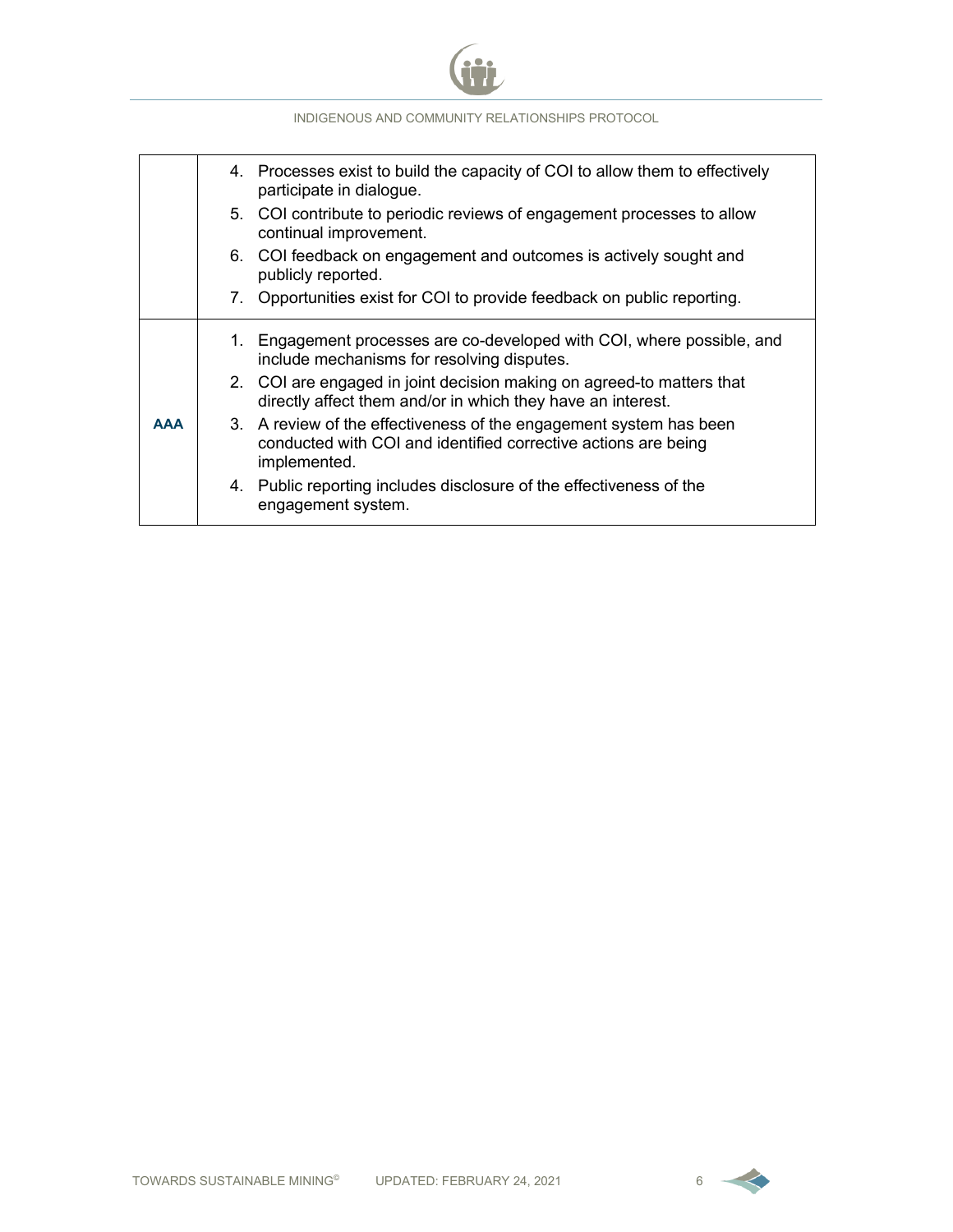

## Effective COI Engagement and Dialogue: *Frequently Asked Questions*

| #            | <b>FAQ</b>                                                                                                                                                           | <b>PAGE</b> |
|--------------|----------------------------------------------------------------------------------------------------------------------------------------------------------------------|-------------|
| 1            | Who are Indigenous peoples?                                                                                                                                          | 18          |
| $\mathbf{2}$ | What is a Community of Interest (COI)?                                                                                                                               | 18          |
| 3            | What type of assistance might be provided to COI to ensure that they<br>are able to participate in engagement and dialogue processes?                                | 19          |
| 4            | Can corporate documentation be used to demonstrate facility-level<br>commitment?                                                                                     | 19          |
| 6            | How should regional engagement approaches be reflected within the<br>assessment?                                                                                     | 19          |
| 7            | How can a facility demonstrate collaboration with COI?                                                                                                               | 19          |
| 8            | How can COI contribute to periodic reviews of engagement<br>processes, as per Indicator 2, Level AA?                                                                 | 20          |
| 9            | What are different ways that a facility could publicly report on<br>engagement activities?                                                                           | 20          |
| 10           | What is the expectation in situations where an Indigenous community<br>or other COI are not interested in/willing to engage and/or collaborate<br>with the facility? | 20          |
| 11           | How can a facility demonstrate that processes include consideration<br>for COI identified as under-represented?                                                      | 20          |
| 22           | What does "clear and understandable" mean?                                                                                                                           | 24          |
| 23           | What is meant by "capacity building"?                                                                                                                                | 24          |
| 24           | What are "engagement" and "dialogue"?                                                                                                                                | 25          |
| 25           | How is "senior management" defined?                                                                                                                                  | 25          |

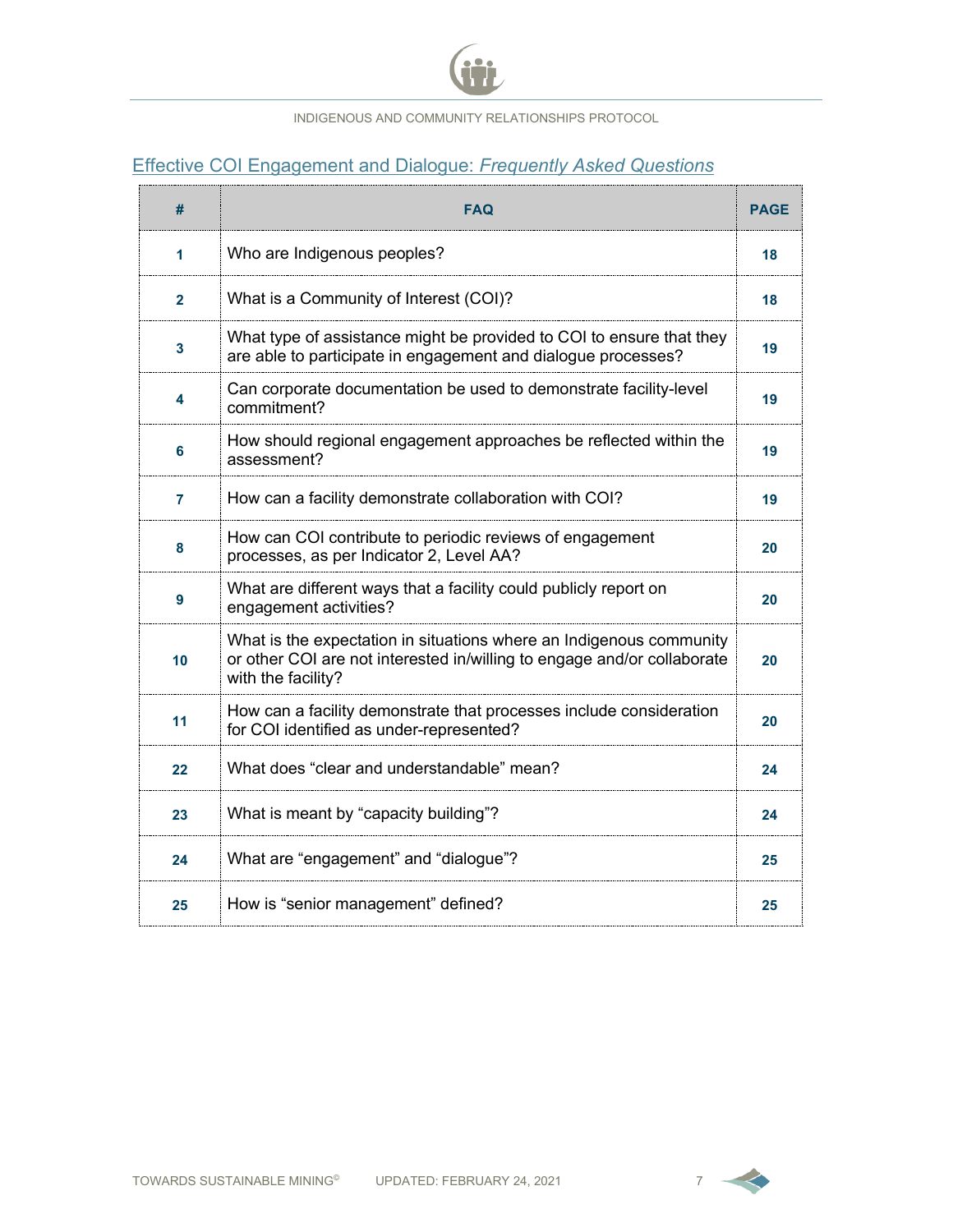## **3. EFFECTIVE INDIGENOUS ENGAGEMENT AND DIALOGUE**

#### Purpose

This indicator is intended to confirm that mining facilities are actively building meaningful relationships and implementing engagement and decision-making processes with Indigenous communities. This includes aiming to achieve free, prior, and informed consent (FPIC) for impacts on rights of directly affected Indigenous peoples before proceeding with development and maintaining FPIC throughout the life of the project. This indicator also confirms that efforts are made to ensure that Indigenous peoples have equitable access to opportunities with the company. Furthermore, this indicator seeks to ensure that management and designated employees are educated on the history of Indigenous peoples and receive skills-based training in intercultural competency, conflict resolution, human rights, and anti-racism.

#### Effective Indigenous Engagement and Dialogue: *Assessment Criteria*

| <b>LEVEL</b> | <b>CRITERIA</b>                                                                                                                                                                                                                                                                                                                                                                                                                                                                                                                                                                                                                                                                                                                                           |
|--------------|-----------------------------------------------------------------------------------------------------------------------------------------------------------------------------------------------------------------------------------------------------------------------------------------------------------------------------------------------------------------------------------------------------------------------------------------------------------------------------------------------------------------------------------------------------------------------------------------------------------------------------------------------------------------------------------------------------------------------------------------------------------|
| C            | The facility does not meet all level B criteria.                                                                                                                                                                                                                                                                                                                                                                                                                                                                                                                                                                                                                                                                                                          |
| B            | 1. A demonstrated commitment to Indigenous engagement is evident.<br>2. Some engagement processes are in place and occasional dialogue occurs<br>with directly affected Indigenous communities.<br>3. Processes are being developed (or are in place) to engage in dialogue with<br>Indigenous communities to determine what is important to them. These<br>approaches are informed by local language(s), customs, and laws.<br>4. Processes are being developed (or are in place) to ensure the competency<br>of designated employees and/or to provide training in:<br>a. Delegated consultation requirements<br>b. The history, traditions, and rights of affected Indigenous peoples<br>Intercultural awareness and engagement<br>C.                  |
| A            | 1. Demonstrated senior management commitment to Indigenous<br>engagement, consistent with the intent of the TSM Mining and Indigenous<br>Peoples Framework, is in place and includes commitments to:<br>a. Meaningful ongoing engagement<br>b. Building respectful relationships<br>c. Aiming to obtain the FPIC of directly affected Indigenous peoples<br>before proceeding with new projects or expansions where impacts<br>to rights may occur<br>d. Ensuring that Indigenous peoples have equitable access to<br>opportunities related to the facility<br>e. Aiming to provide long-term sustainable benefits to affected<br>Indigenous communities<br>2. Processes are established to engage with directly affected Indigenous<br>communities that: |

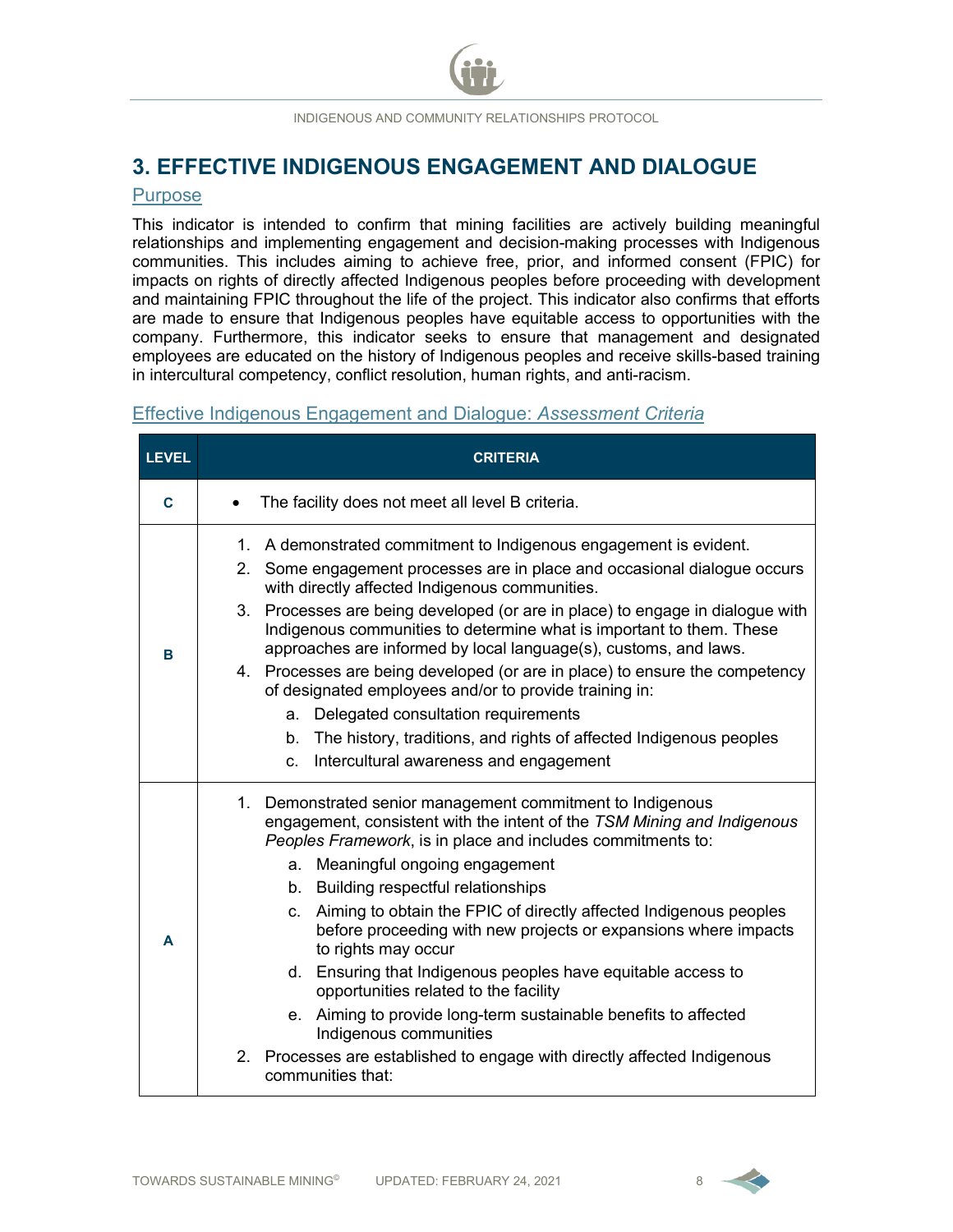|    | INDIGENOUS AND COMMUNITY RELATIONSHIPS PROTOCOL                                                                                                                                                                                                                                                    |
|----|----------------------------------------------------------------------------------------------------------------------------------------------------------------------------------------------------------------------------------------------------------------------------------------------------|
|    | a. Seek to understand what is important to the community, including<br>culturally significant sites, <sup>2</sup> how their rights and interests may be<br>affected and how to mitigate adverse impacts on those rights and<br>interests                                                           |
|    | b. Are informed by local language(s), traditions, customs, Indigenous<br>governance, and engagement processes, where already<br>established by affected Indigenous communities                                                                                                                     |
|    | c. Are designed to build meaningful relationships and respectful<br>engagement towards achieving and maintaining broad ongoing<br>support                                                                                                                                                          |
|    | d. Ensure that cultural, spiritual, and/or Indigenous knowledge is<br>sought from local Indigenous communities and organizations and is<br>respectfully applied to inform decisions and practices, where<br>appropriate                                                                            |
|    | 3. The facility works with directly affected Indigenous communities to identify<br>opportunities for collaboration which could include, but are not limited to,<br>local education, training, employment, business opportunities, revenue<br>opportunities and economic development projects.      |
|    | 4. The facility aims to reach mutual agreement with directly affected<br>Indigenous communities regarding culturally significant sites impacted by<br>the facility, where they exist.                                                                                                              |
|    | 5. Processes are in place and implemented to ensure the competency of<br>designated employees and/or to provide training in:                                                                                                                                                                       |
|    | Delegated consultation requirements<br>а.                                                                                                                                                                                                                                                          |
|    | b. The history, traditions, and rights of affected Indigenous peoples                                                                                                                                                                                                                              |
|    | Intercultural awareness and engagement<br>C.                                                                                                                                                                                                                                                       |
|    | 1. Engagement processes have been (or are in the process of being)<br>collaboratively developed with directly affected Indigenous communities,<br>unless engagement protocols already established by the communities have<br>been adopted by the facility. This includes developing processes for: |
|    | a. Determining how the facility and directly affected communities will<br>seek agreement                                                                                                                                                                                                           |
| AA | b. Determining how traditional decision-making processes are<br>incorporated, where they exist                                                                                                                                                                                                     |
|    | c. Effectively resolving disputes                                                                                                                                                                                                                                                                  |
|    | 2. Mutually agreed-upon objectives have been established for identified<br>opportunity areas in collaboration with directly affected Indigenous<br>communities and are in the process of being implemented.                                                                                        |
|    | 3. Education, awareness, and/or training on the history, traditions, and rights<br>of Indigenous peoples and intercultural awareness and engagement is:<br>a. Available to all employees                                                                                                           |

<span id="page-9-0"></span><sup>2</sup> For facilities seeking to satisfy the requirements for the Copper Mark using TSM, an additional requirement related to the protection of cultural heritage is found in the *Responsible Sourcing Alignment Supplement* item 24, which requires facilities to identify cultural heritage sites and to establish a process based on consultation with stakeholders to avoid, minimize, reduce, and compensate for adverse impacts on cultural heritage.

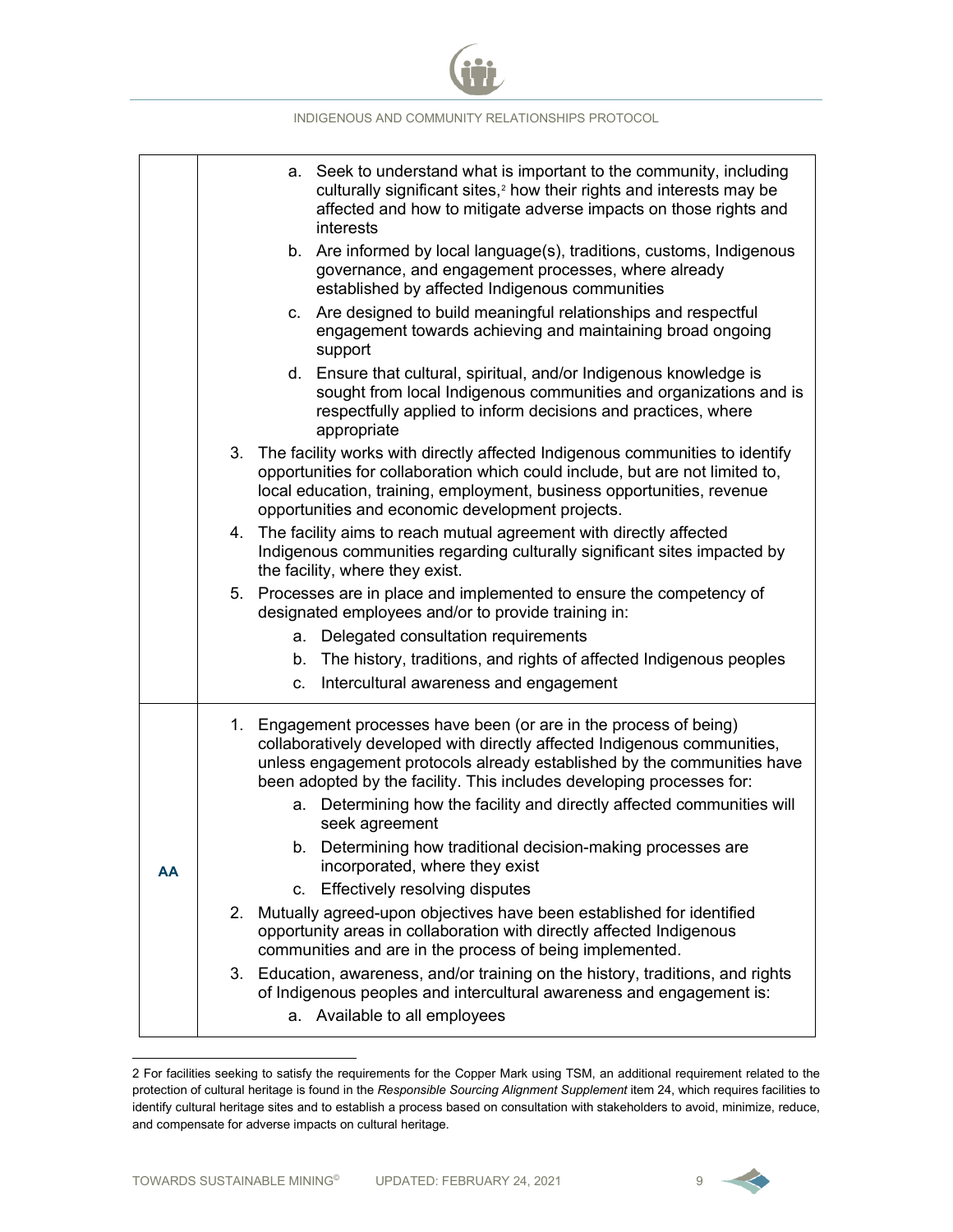

|            | b. Provided to personnel beyond management and designated<br>employees, with the intent of reaching all employees<br>4. Education and awareness content is:                                            |
|------------|--------------------------------------------------------------------------------------------------------------------------------------------------------------------------------------------------------|
|            | a. Collaboratively designed and/or delivered with Indigenous<br>communities                                                                                                                            |
|            | b. Regularly reviewed and updated through involvement with<br>Indigenous communities                                                                                                                   |
|            | 1. Engagement processes, as described in Level AA, have been implemented<br>and have resulted in agreements or mutually agreed-to commitments with<br>directly affected Indigenous communities.        |
|            | 2. The facility can demonstrate that it is maintaining the terms of agreements<br>and commitments and is tracking their implementation.                                                                |
|            | 3. The facility is collaborating with communities on mutual objectives identified<br>in Level AA and can provide evidence of progress towards outcomes or<br>benefits.                                 |
|            | 4. A collaborative assessment process is in place to measure progress in<br>meeting objectives and includes:                                                                                           |
|            | a. Verification of performance with Indigenous communities                                                                                                                                             |
|            | b. Incorporation of adaptive management that can address instances<br>where objectives are not consistently met                                                                                        |
| <b>AAA</b> | 5. Commitment to enhancing awareness on the history, traditions, and rights<br>of Indigenous peoples and intercultural awareness and engagement is<br>demonstrated by at least three of the following: |
|            | Facility-wide education, awareness, and/or training on the history,<br>a.<br>traditions, and rights of Indigenous peoples and intercultural<br>awareness is provided to employees on a regular basis   |
|            | b. On-site cultural activities are supported by the facility                                                                                                                                           |
|            | The facility facilitates and encourages the participation of personnel<br>C.<br>in community events                                                                                                    |
|            | The facility contributes to or participates in local, regional, and/or<br>d.<br>national level awareness initiatives                                                                                   |
|            | e. Awareness and education efforts are regularly assessed for<br>effectiveness                                                                                                                         |
|            | Awareness and education efforts are expanded beyond the facility<br>f.                                                                                                                                 |
|            | Traditional and cultural activities/protocols are integrated into<br>g.<br>business practices                                                                                                          |

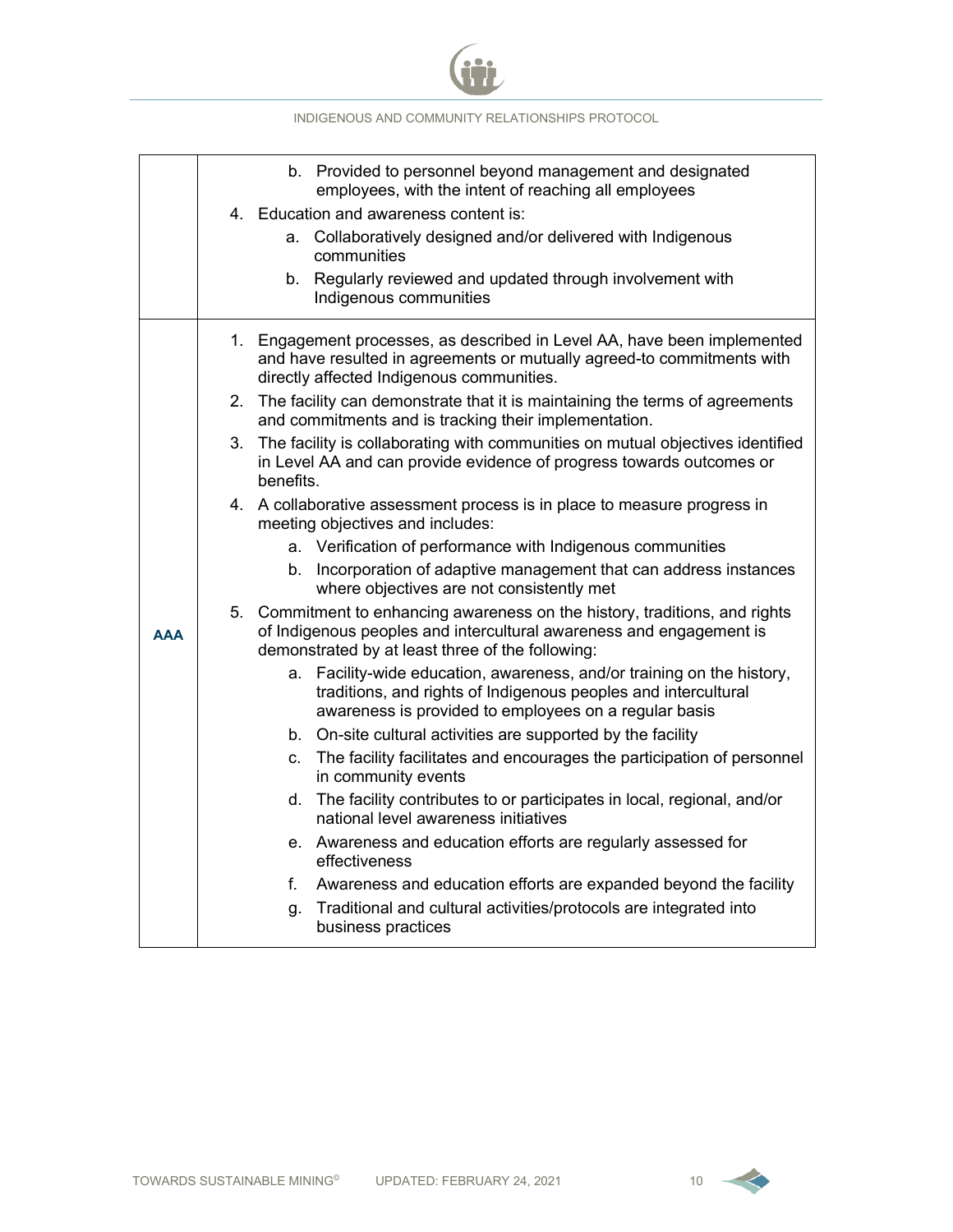

## Effective Indigenous Engagement and Dialogue: Frequently Asked Questions

| #            | <b>FAQ</b>                                                                                                                                                             | <b>PAGE</b>       |
|--------------|------------------------------------------------------------------------------------------------------------------------------------------------------------------------|-------------------|
| 1            | Who are Indigenous peoples?                                                                                                                                            | 18                |
| $\mathbf{2}$ | What is a Community of Interest (COI)?                                                                                                                                 | 18                |
| 3            | What type of assistance might be provided to COI to ensure that they<br>are able to participate in engagement and dialogue processes?                                  | 19                |
| 4            | Can corporate documentation be used to demonstrate facility-level<br>commitment?                                                                                       | 19                |
| 6            | How should regional engagement approaches be reflected within the<br>assessment?                                                                                       | 19                |
| 7            | How can a facility demonstrate collaboration with COI?                                                                                                                 | 19                |
| 10           | What is the expectation in situations where an Indigenous community<br>or other COI are not interested in/willing to engage and/or collaborate<br>with the facility?   | 20                |
| 12           | How can a facility without a formal agreement (e.g. IBA) demonstrate<br>adherence to Indicator 3, Level AAA?                                                           | 21                |
| 13           | In order to meet the education and awareness criteria in Indicator 3<br>(Level A-AAA), does a facility have to provide the same level of<br>training to all employees? | 21                |
| 14           | How can competency in Indigenous engagement and regulatory<br>consultation requirements be demonstrated?                                                               | 22                |
| 15           | What are examples of objectives that could be identified through<br>collaboration with COI?                                                                            | 22                |
| 16           | How can a facility that is not within proximity of an Indigenous<br>community demonstrate adherence to the criteria in Indicator 3?                                    | $22 \overline{)}$ |
| 27           | What is local and Indigenous knowledge?                                                                                                                                | 25                |

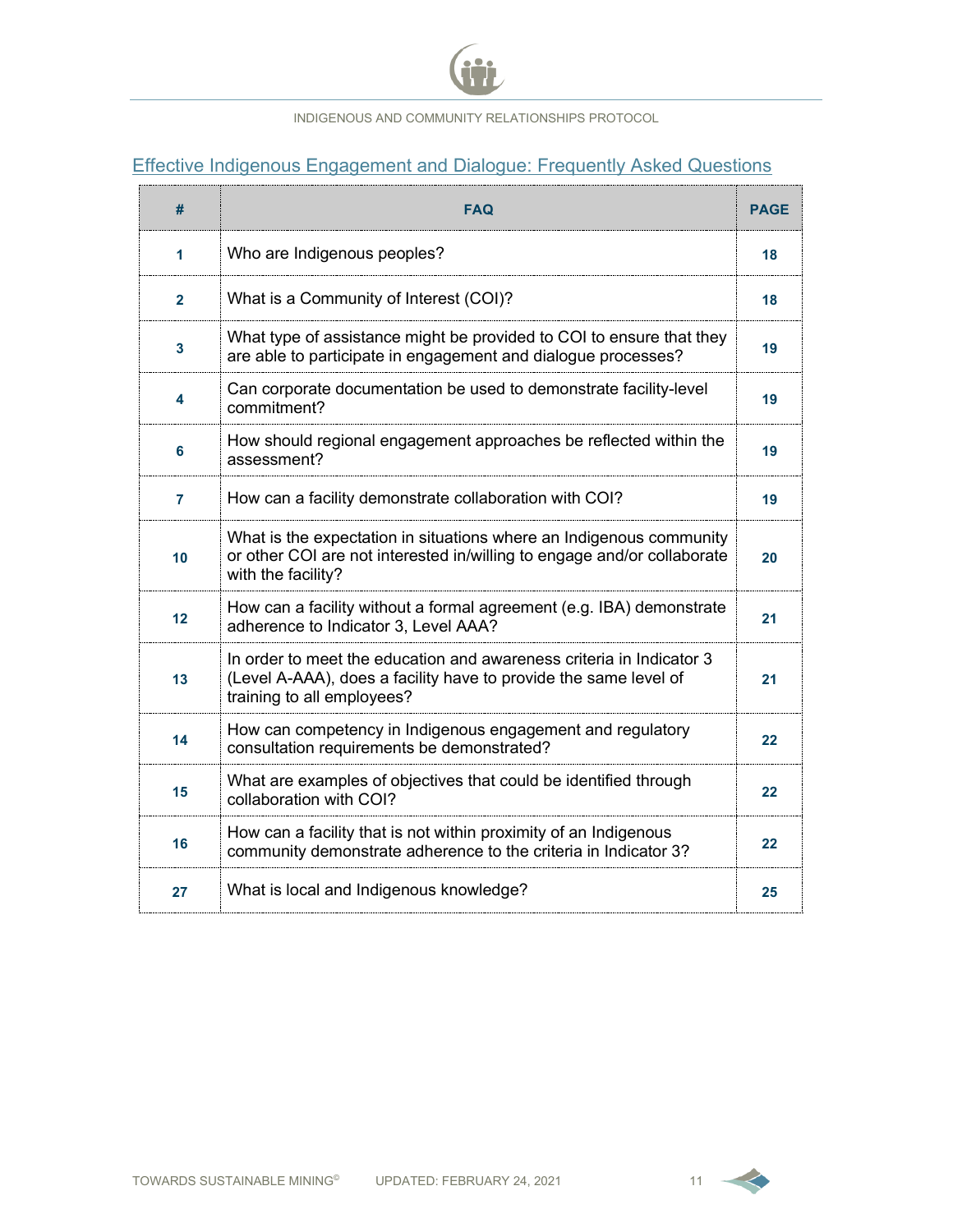## **4. COMMUNITY IMPACT AND BENEFIT MANAGEMENT**

#### Purpose

To confirm that processes have been established to ensure that adverse community impacts (including human rights impacts) are identified, avoided, and mitigated and that processes are in place to encourage and optimize social benefits generated from the facility. Additionally, this indicator seeks to confirm that facilities identify and engage with COI on potential adverse impacts that may directly affect communities, including those associated with tailings management (as applicable) and community safety and health.

#### Community Impact and Benefit Management: *Assessment Criteria*

| <b>LEVEL</b> |           | <b>CRITERIA</b>                                                                                                                                                                                                                                   |
|--------------|-----------|---------------------------------------------------------------------------------------------------------------------------------------------------------------------------------------------------------------------------------------------------|
| C            | $\bullet$ | The facility does not meet all level B criteria.                                                                                                                                                                                                  |
|              |           | 1. There is demonstrated senior management commitment to identify and<br>mitigate potential and actual adverse impacts related to the facility's<br>activities that directly affect COI and to work to optimize benefits to those<br>communities. |
|              |           | 2. Roles and responsibilities for implementing this commitment have been<br>assigned.                                                                                                                                                             |
| B            |           | 3. Actual and potential adverse impacts related to the facility's activities that<br>directly affect COI have been identified by the facility.                                                                                                    |
|              |           | 4. The facility can demonstrate some efforts to mitigate identified adverse<br>impacts.                                                                                                                                                           |
|              |           | 5. Some decisions are made related to contributions to the community.                                                                                                                                                                             |
|              |           | 6. The facility does some monitoring of adverse impacts, trends, and<br>management practices.                                                                                                                                                     |
|              |           | 1. Processes are in place to engage with COI on the identification,<br>prioritization, and avoidance or mitigation of potential and actual adverse<br>impacts related to the facility's activities that directly affect COI.                      |
|              |           | 2. In prioritizing potential and actual adverse impacts, processes should<br>consider the relevance of the following on COI:                                                                                                                      |
|              |           | a. Social adverse impacts that may be attributed to the presence of<br>the facility                                                                                                                                                               |
| A            |           | b. Environmental adverse impacts that may directly affect<br>communities, including those associated with tailings management<br>(as applicable)                                                                                                  |
|              |           | c. Adverse impacts related to community safety and health                                                                                                                                                                                         |
|              |           | 3. Engagement processes include measures to facilitate and encourage the<br>participation of under-represented COI and to determine which COI are<br>most significantly impacted by identified potential and actual adverse<br>impacts.           |
|              |           | 4. Action plans for prioritized impacts have been informed through<br>engagement with relevant COI and are being implemented.                                                                                                                     |

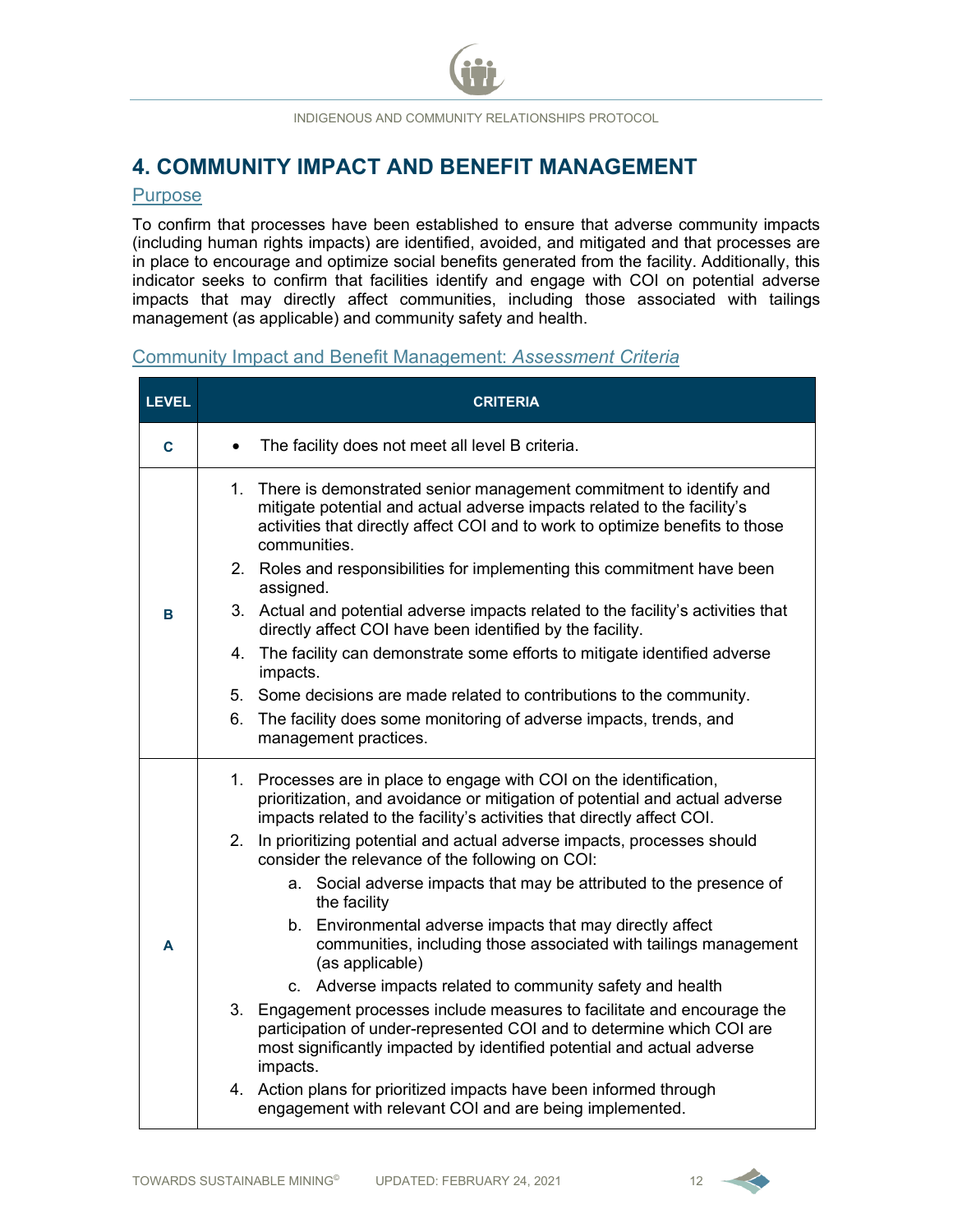|     |    | INDIGENOUS AND COMMUNITY RELATIONSHIPS PROTOCOL                                                                                                                                                                                                                                                                               |
|-----|----|-------------------------------------------------------------------------------------------------------------------------------------------------------------------------------------------------------------------------------------------------------------------------------------------------------------------------------|
|     |    | Action plans include the identification of relevant objectives or<br>а.<br>targets and these are tracked, reviewed, and adaptively managed<br>with affected COI.                                                                                                                                                              |
|     |    | b. Action plans include consideration for how actions aimed at<br>mitigating impacts can also result in optimized benefits for COI.                                                                                                                                                                                           |
|     |    | 5. Processes are in place to engage with relevant COI on the identification<br>and prioritization of opportunities to optimize benefits for COI. These could<br>include, but are not limited to, consideration of local procurement and<br>employment.                                                                        |
|     |    | 6. Action plans for prioritized opportunities to optimize benefits have been<br>developed through engagement with relevant COI and are being<br>implemented.                                                                                                                                                                  |
|     |    | a. Action plans include the identification of relevant objectives or<br>targets and these are tracked, reviewed, and adaptively managed<br>with affected COI.                                                                                                                                                                 |
|     |    | 7. Processes are in place to engage with relevant COI on contributions made<br>by the facility to community development initiatives.                                                                                                                                                                                          |
|     |    | 8. Contributions are communicated publicly.                                                                                                                                                                                                                                                                                   |
|     |    | 9. Baseline data is collected for prioritized adverse impacts.                                                                                                                                                                                                                                                                |
|     |    | 10. Metrics are established to track action plan implementation and<br>effectiveness.                                                                                                                                                                                                                                         |
|     |    | 11. Results are reviewed with affected COI on a regular and pre-determined<br>basis.                                                                                                                                                                                                                                          |
|     |    | 1. Processes are in place that incorporate collaborative decision making with<br>relevant COI to avoid or mitigate prioritized adverse impacts.                                                                                                                                                                               |
|     | 2. | The identification and prioritization of opportunities to optimize benefits for<br>COI consider opportunities that:                                                                                                                                                                                                           |
|     |    | Benefit a broad spectrum of the community.<br>а.                                                                                                                                                                                                                                                                              |
|     |    | b. Can be self-sustaining beyond the productive life of the facility.                                                                                                                                                                                                                                                         |
| AA  |    | 3. Processes are in place to optimize benefits for COI that incorporate<br>collaborative decision making with relevant COI.                                                                                                                                                                                                   |
|     |    | 4. Decisions on how to direct contributions made by the facility to the<br>community are made collaboratively with COI.                                                                                                                                                                                                       |
|     | 5. | In collaboration with COI, where possible, the facility regularly measures<br>and analyzes the trends of identified prioritized adverse impacts. The facility<br>also regularly measures and analyzes opportunities to optimize benefits and<br>works with COI to prioritize and adaptively manage how gaps are<br>addressed. |
| AAA |    | 1. Where such processes do not already exist, the facility is working with COI<br>to implement decision-making processes to empower COI to manage<br>ongoing adverse impact mitigation and benefit optimization after the<br>productive life of the facility ends.                                                            |
|     |    | These processes include the identification of potential partnerships<br>a.<br>and the role of relevant levels of government to ensure the<br>mitigation and optimization can be sustained.                                                                                                                                    |

.<br>101

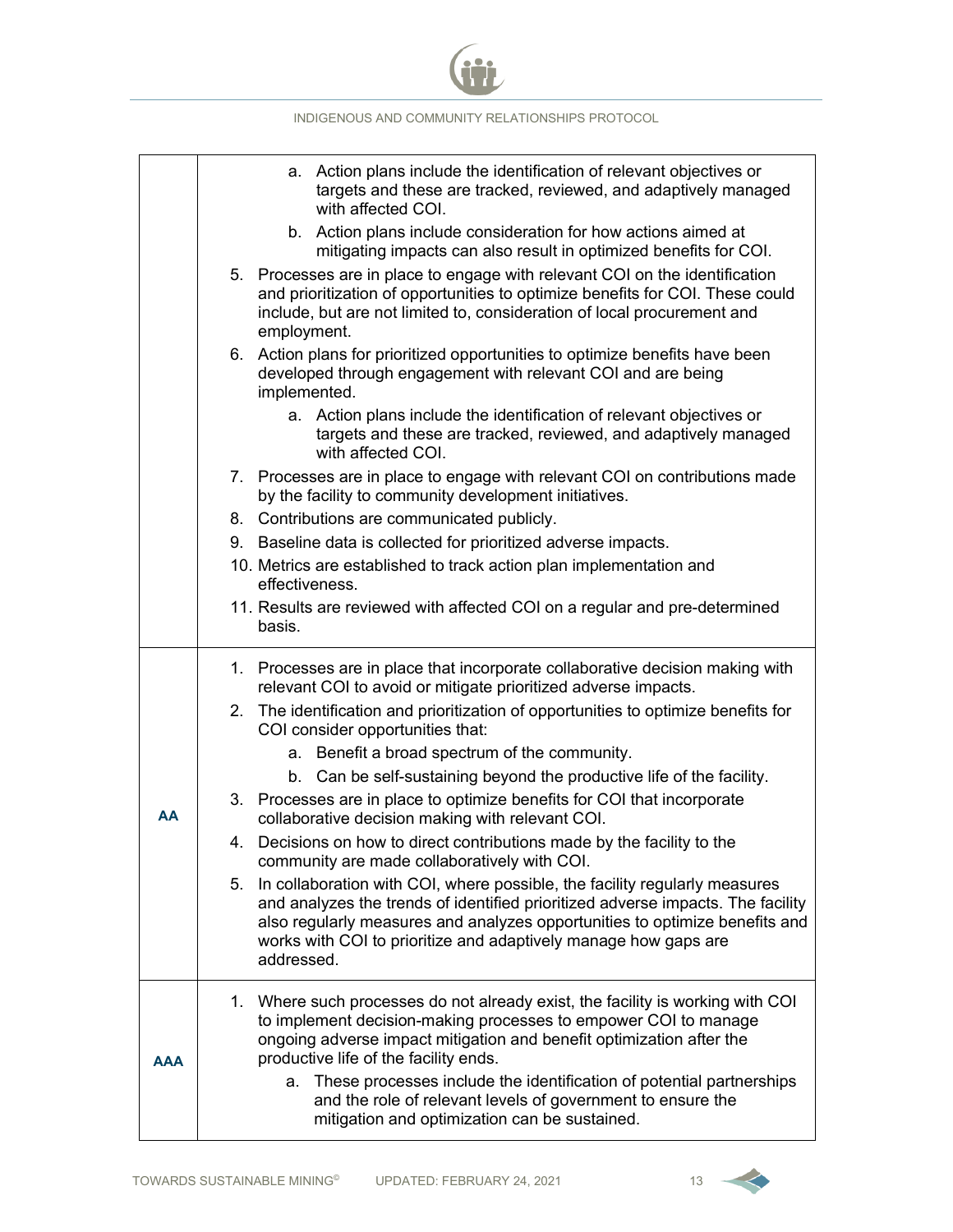

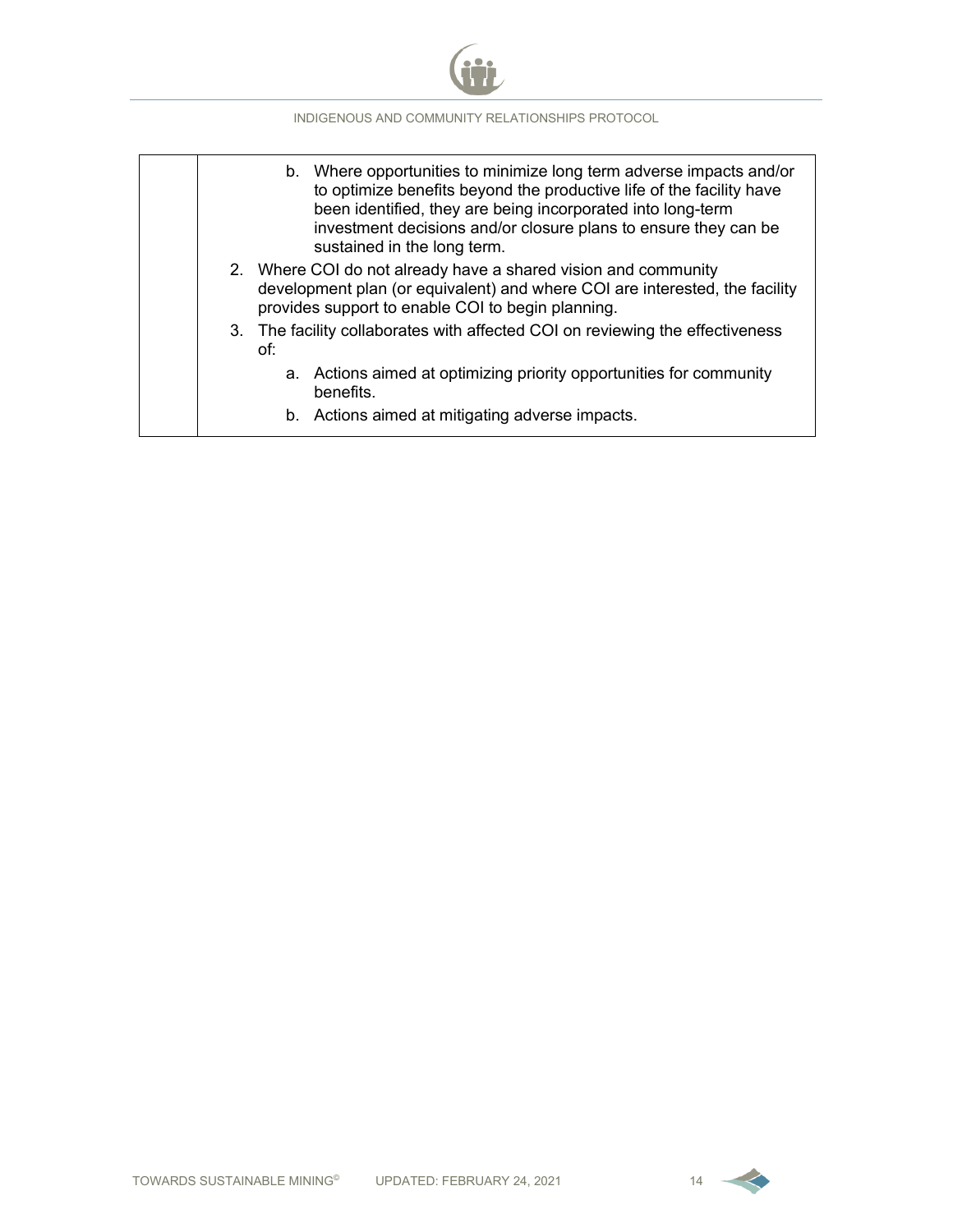

## Community Impact and Benefit Management: *Frequently Asked Questions*

| #            | <b>FAQ</b>                                                                                                                                                                  | <b>PAGE</b> |
|--------------|-----------------------------------------------------------------------------------------------------------------------------------------------------------------------------|-------------|
| $\mathbf{2}$ | What is a Community of Interest (COI)?                                                                                                                                      | 18          |
| 3            | What type of assistance might be provided to COI to ensure that they<br>are able to participate in engagement and dialogue processes?                                       | 19          |
| 4            | Can corporate documentation be used to demonstrate facility-level<br>commitment?                                                                                            | 19          |
| 6            | How should regional engagement approaches be reflected within the<br>assessment?                                                                                            | 19          |
| 7            | How can a facility demonstrate collaboration with COI?                                                                                                                      | 19          |
| 10           | What is the expectation in situations where an Indigenous community<br>or other COI are not interested in/willing to engage and/or collaborate<br>with the facility?        | 20          |
| 15           | What are examples of objectives that could be identified through<br>collaboration with COI?                                                                                 | 22          |
| 17           | At what stage should a facility look at initiatives to benefit the<br>community post-closure?                                                                               | 23          |
| 18           | How can a facility demonstrate that it has processes in place to<br>identify potential and actual adverse social, environmental and<br>community safety and health impacts? | 23          |
| 19           | How does the mitigation hierarchy apply to this protocol?                                                                                                                   | 24          |
| 20           | What are the UN Sustainable Development Goals (SDGs) and how<br>do they relate to Indicator 4 of this protocol?                                                             | 24          |
| 26           | What is baseline data?                                                                                                                                                      | 25          |
| 28           | What is a community contribution?                                                                                                                                           | 25          |

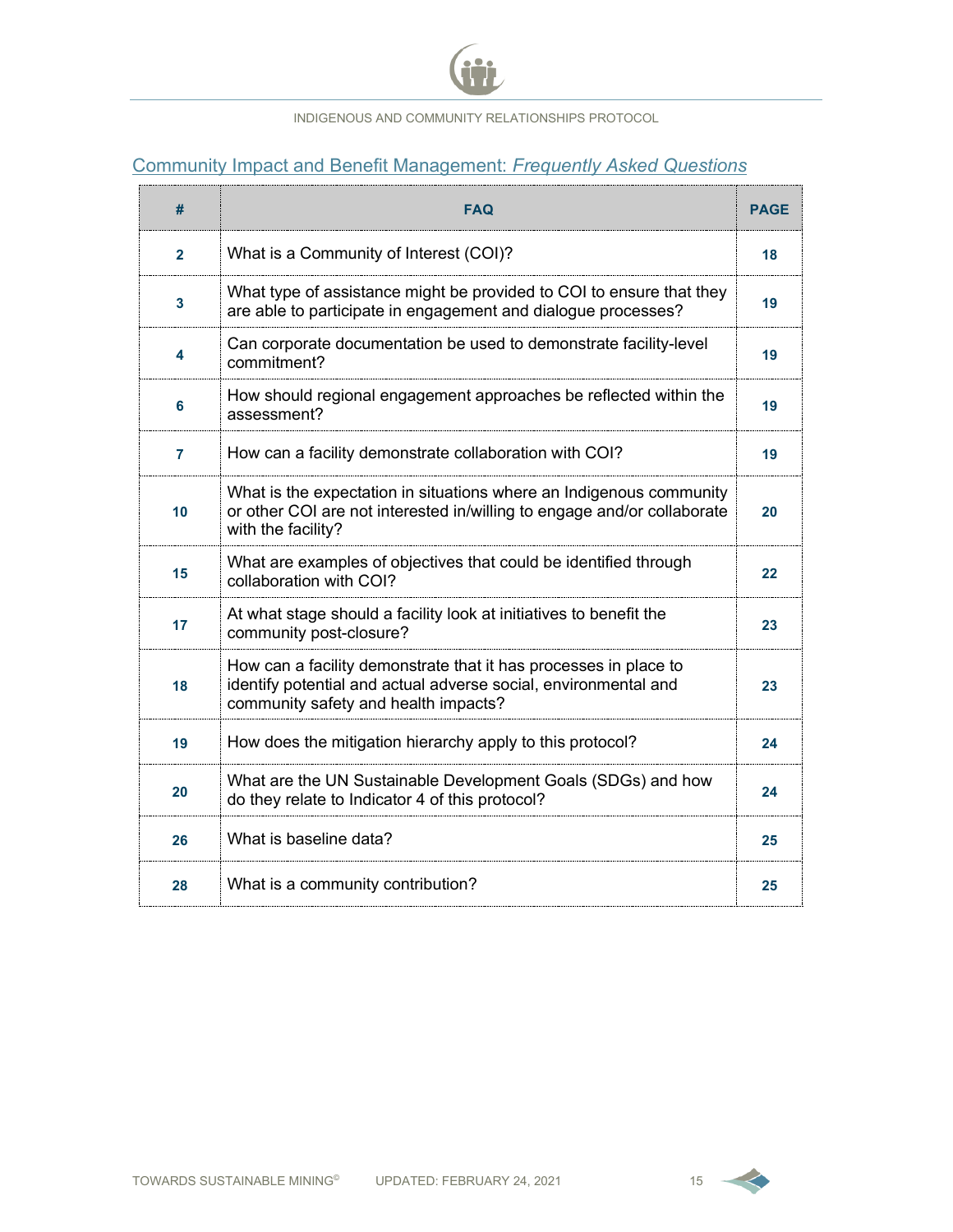## **5. COI RESPONSE MECHANISM**

#### **Purpose**

To confirm that there are processes in place to receive, track, and respond to incidents, concerns, and feedback from COI (including Indigenous communities and organizations), leading towards stronger relationships and building trust.

### COI Response Mechanism: *Assessment Criteria*

| <b>LEVEL</b> | <b>CRITERIA</b>                                                                                                                                                                                                                                                                                                                                                                                                                                                                                                                                                             |
|--------------|-----------------------------------------------------------------------------------------------------------------------------------------------------------------------------------------------------------------------------------------------------------------------------------------------------------------------------------------------------------------------------------------------------------------------------------------------------------------------------------------------------------------------------------------------------------------------------|
| <sub>C</sub> | The facility does not meet all level B criteria.<br>$\bullet$                                                                                                                                                                                                                                                                                                                                                                                                                                                                                                               |
| в            | 1. Some form of feedback process exists.<br>A formal feedback system is planned or in development (if it does not<br>$2^{\circ}$<br>already exist).                                                                                                                                                                                                                                                                                                                                                                                                                         |
| A            | 1. A response mechanism is in place with a clear process to receive, manage,<br>and respond to COI grievances, comments, and requests, which:<br>a. Captures reported incidents, concerns, and feedback.<br>b. Assesses and determines which grievances require remedy<br>Responds in a timely manner<br>C.<br>Is accessible<br>d.<br>2. The facility has a process to track issues and concerns raised by COI,<br>including status, and communicates status updates.<br>3. COI are proactively and clearly informed on how to access the facility's<br>response mechanism. |
| AA           | 1. The response mechanism is collaboratively developed with directly<br>affected COI.<br>2. The response mechanism is reviewed at least annually to identify<br>opportunities for continuous improvement.                                                                                                                                                                                                                                                                                                                                                                   |
| ΔΔΑ          | There are mechanisms in place to escalate complaints if not adequately<br>1.<br>dealt with by the COI response mechanism.<br>2. The response mechanism includes post-process follow-up with<br>mechanism users.<br>3. A review of the effectiveness of the response mechanism has been<br>conducted and identified corrective actions are being implemented.                                                                                                                                                                                                                |

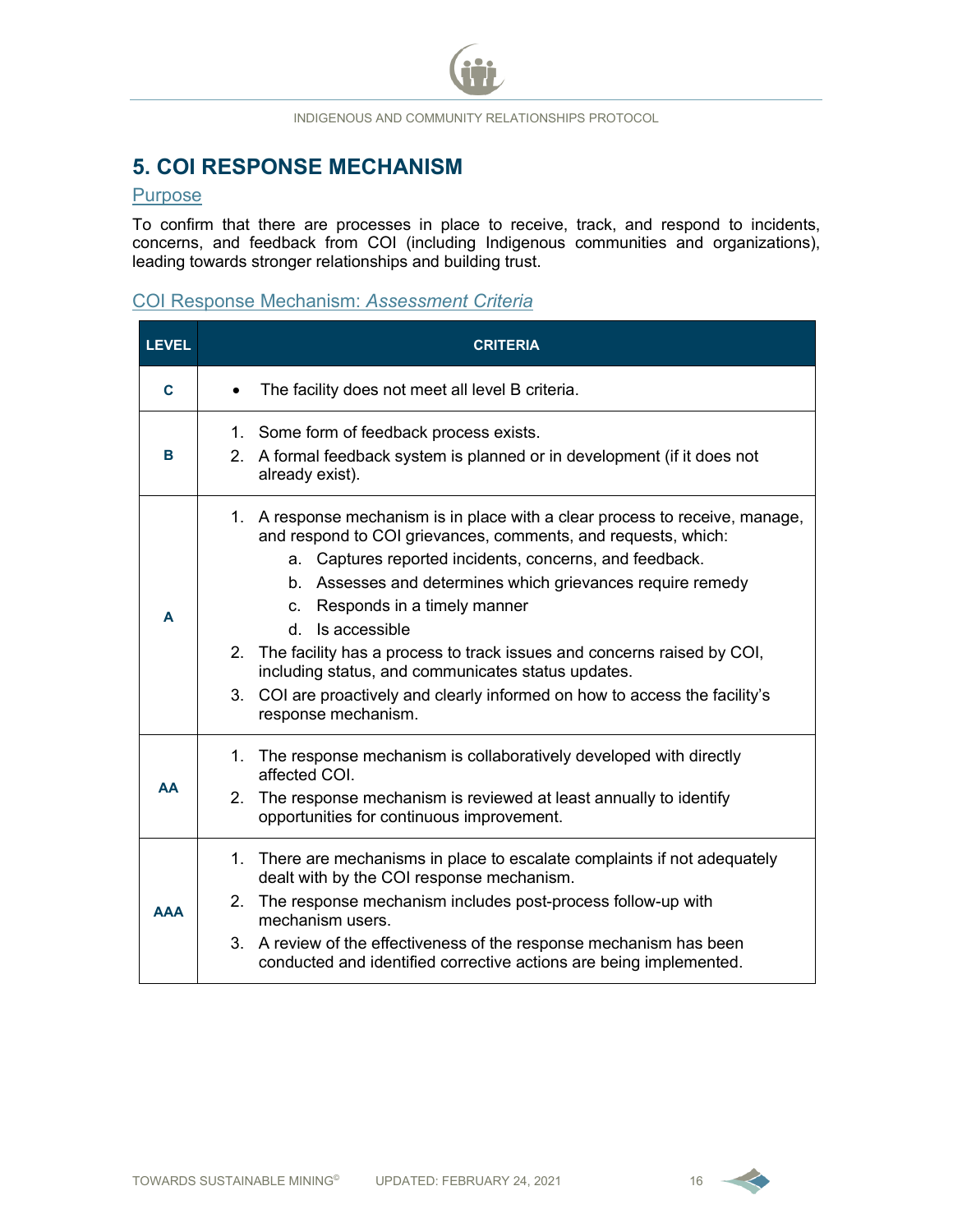

## COI Response Mechanism: *Frequently Asked Questions*

|    | FAQ                                                                                                                                                                | <b>PAGF</b> |
|----|--------------------------------------------------------------------------------------------------------------------------------------------------------------------|-------------|
|    | What is a Community of Interest (COI)?                                                                                                                             |             |
|    | How should regional engagement approaches be reflected within the<br>assessment?                                                                                   |             |
| 21 | What are examples of mechanisms that could be used to escalate<br>complaints from COI if they are not adequately dealt with through the COI<br>response mechanism? |             |
| 26 | How is "senior management" defined?                                                                                                                                |             |

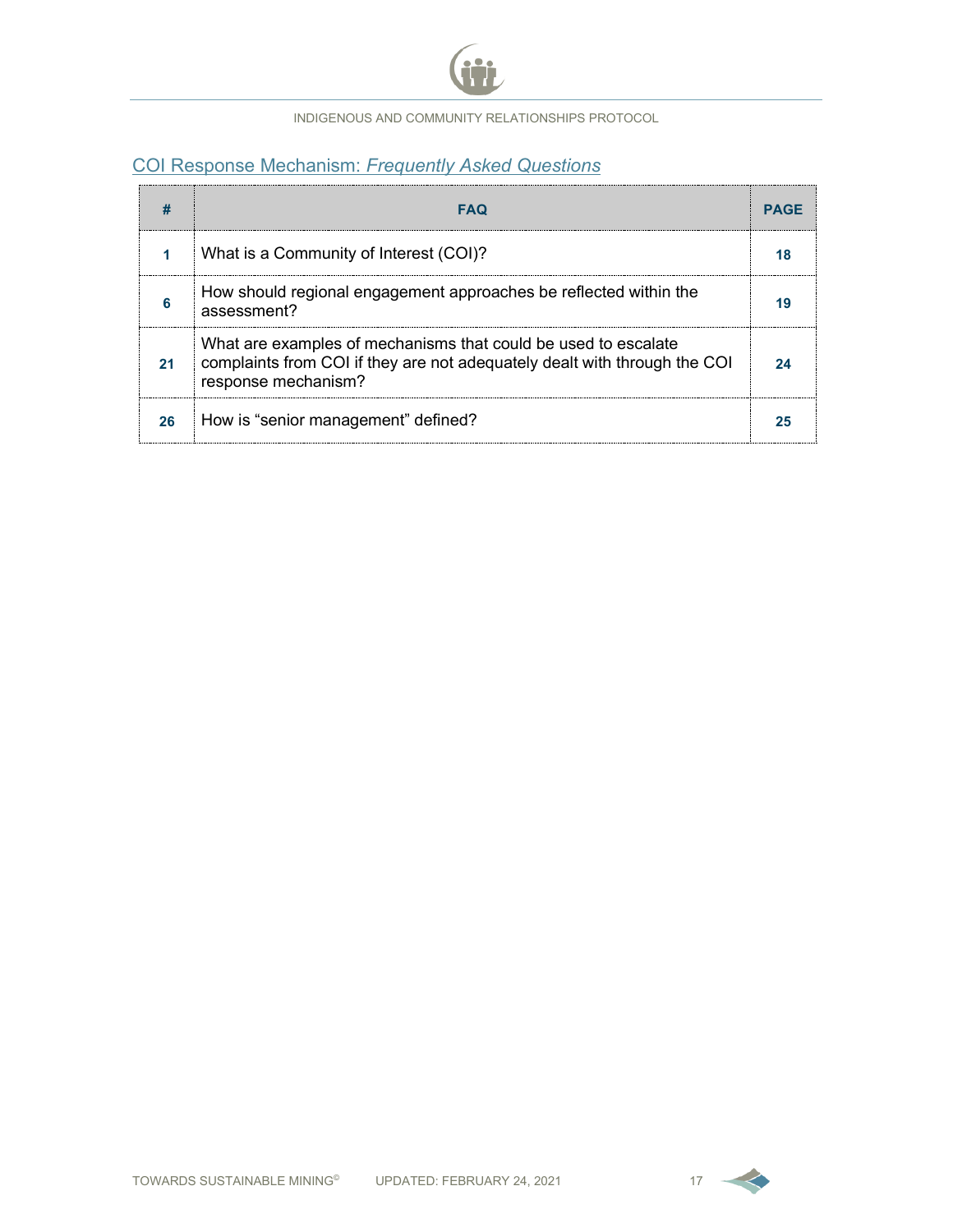## **APPENDIX 1: FREQUENTLY ASKED QUESTIONS**

#### Protocol-Specific Guidance

#### <span id="page-18-0"></span>*1. Who are Indigenous peoples?*

In Canada, 'Indigenous peoples' is a collective name for the original peoples of North America and their descendants. Often, 'Aboriginal peoples' is also used. Section 35 of the Canadian Constitution, which recognizes and affirms Aboriginal rights, recognizes three groups of Aboriginal peoples: First Nations, Inuit, and Métis. These are three distinct peoples with unique histories, languages, cultural practices, and spiritual beliefs.

Considering the diversity of Indigenous peoples within Canada and globally, there is not an official definition of "Indigenous". According to the United Nations, the most fruitful approach is to identify rather than define Indigenous peoples.

The term "Indigenous" has prevailed as a generic term for many years. In some countries or regions, there may be preference for other terms. Additionally, some individuals may choose not to reveal or define their origin. Others must respect such choices, while at the same time working against the discrimination of Indigenous peoples.

*(Adapted from the United Nations Permanent Forum on Indigenous Issues Fact Sheet: [https://www.un.org/esa/socdev/unpfii/documents/5session\\_factsheet1.pdf\)](https://www.un.org/esa/socdev/unpfii/documents/5session_factsheet1.pdf)*

#### <span id="page-18-1"></span>*2. What is a Community of Interest (COI)?*

COI include all individuals and groups who have an interest in, or believe they may be affected by, decisions respecting the management of operations. Facility COI may include, but are not restricted to:

- Indigenous peoples
- Community members
- Under-represented groups
- Employees
- Contractors/suppliers
- Neighbours
- Local environmental organizations and other non-governmental organizations (NGO)
- Local governments and institutions

Other COI may include:

- Suppliers
- Customers
- Regional or national environmental organizations and other non-governmental organizations (NGO)
- Governments
- The financial community
- **Shareholders**

The *TSM Indigenous and Community Relationships Protocol* is designed to measure performance at the facility level. However, companies should identify COI with an interest in

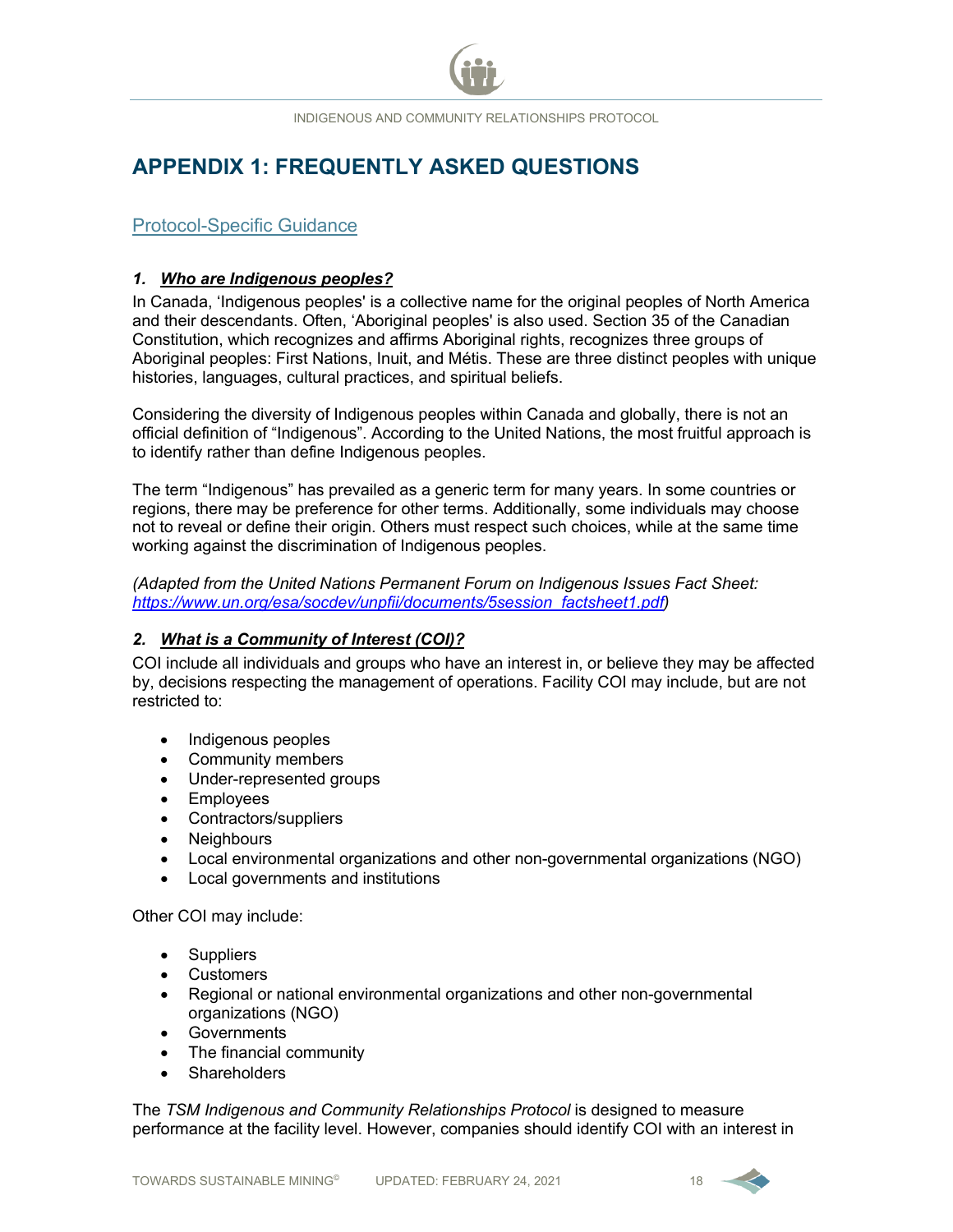their operations beyond local COI. For example, shareholders or downstream users of mined products (e.g. jewelry manufacturing) may have an interest in the environmental and social performance of a facility. Furthermore, a company may engage with suppliers to understand the practices being employed throughout their supply chain (e.g. feed stock supplied to an operation). The way in which a facility engages with different COI will vary depending on the context. The intent of this protocol is for facilities to work with COI to determine appropriate engagement mechanisms.

#### <span id="page-19-2"></span>*3. What type of assistance might be provided to COI to ensure that they are able to participate in engagement and dialogue processes?*

In some instances, it might be appropriate for the facility to provide assistance by way of reimbursing for travel expenses incurred as a result of engagement activities and/or providing honoraria to compensate for time and knowledge shared with the facility. Assistance may also be provided by way of company representatives meeting with COI in the community rather than having COI travel to the facility. It could also include providing access to subject-matter experts, educational material, or translation services. The appropriate degree of assistance should be determined through engagement with COI.

#### <span id="page-19-0"></span>*4. Can corporate documentation be used to demonstrate facility-level commitment?*

Written senior management commitment at the corporate level (e.g. a corporate policy) can only be accepted as evidence during a facility-level self-assessment or *TSM* external verification if it is accompanied by evidence that the corporate commitment is being applied and adhered to at the facility level. There must be evidence of a link between the corporate documentation and facility-level practices. If this linkage is established, then the corporate documentation can be accepted as evidence of facility-level commitment.

#### *5. How can a facility identify directly affected Indigenous communities?*

To identify directly affected Indigenous communities, the facility should have an understanding of a) Indigenous traditional lands and Treaty rights potentially affected by the organization, and b) on-going traditional use of the land for hunting, fishing, trapping and related harvest activities in the area of development. For some companies, this process is completed as part of an impact assessment through which they assess Indigenous rights to affected areas.

#### <span id="page-19-1"></span>*6. How should regional engagement approaches be reflected within the assessment?*

Where multiple facilities are located within a region, the company may choose to adopt a regional approach to COI identification and engagement. In these cases, the division of roles and responsibilities between facility-level and regional-level personnel should be clearly understood and documented and supporting systems should be developed and implemented at the appropriate level. The *TSM* assessment should consider both facility-level and regional systems when assessing performance for each facility included within the region.

#### <span id="page-19-3"></span>*7. How can a facility demonstrate collaboration with COI?*

Throughout the Indigenous and Community Relationships Protocol, there are criteria that require both collaboration with COI and co-development with COI. What collaboration and codevelopment look like in practice will vary depending on the priorities of COI and the local context. In some situations, this may mean co-development of an engagement plan. In others, collaboration could be demonstrated by a facility adopting a community-established engagement process. Mutually accepted approaches to collaboration should be determined through engagement with COI.

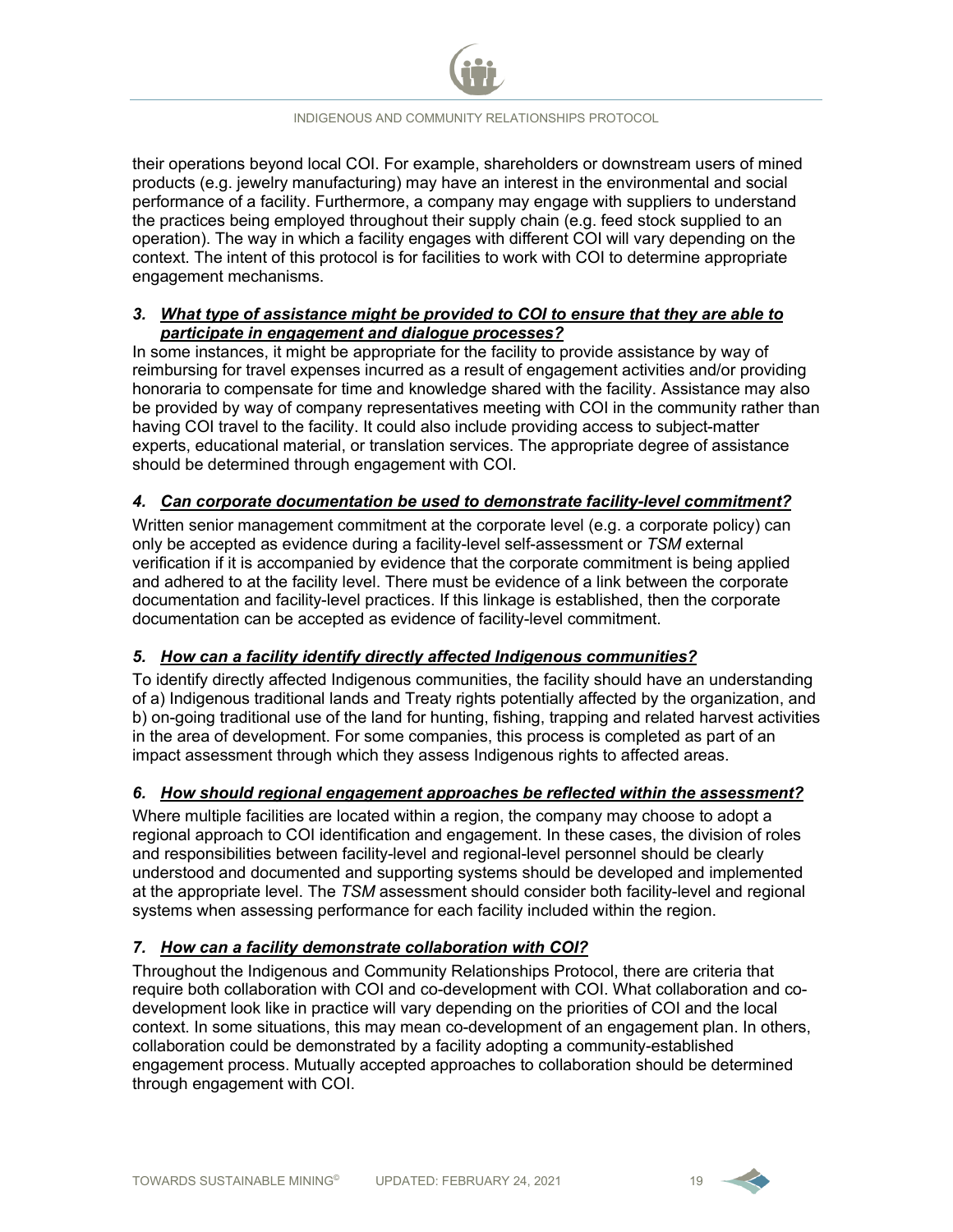#### <span id="page-20-1"></span>*8. How can COI contribute to periodic reviews of engagement processes, as per Indicator 2, Level AA?*

A facility should work with COI to determine the appropriate mechanisms for COI to contribute to a review of the engagement process and whether COI are interested in collaborating on the review. Examples of COI contribution to the review process could include collaboratively developing performance indicators and participating in the evaluation process.

#### <span id="page-20-2"></span>*9. What are different ways that a facility could publicly report on engagement activities?*

Public reporting on engagement activities may be done in a variety of ways. For example, some companies will report on engagement as part of the annual corporate sustainability report. Others may report on COI engagement through newsletters, reports to the community or on the company website. Public reporting does not need to document every meeting with individual COI. However, public reporting should provide a broad summary of the facility's engagement activities and the key themes/topics that are of interest to its COI.

#### <span id="page-20-3"></span>*10. What is the expectation in situations where an Indigenous community or other COI are not interested in/willing to engage and/or collaborate with the facility?*

The *TSM Indigenous and Community Relationships Protocol* focuses on ensuring that a facility's commitments, processes, and actions are aligned with a genuine intent for building and maintaining meaningful relationships. Despite a facility's best efforts, there may be instances where an Indigenous community or other COI, for various reasons, does not engage with the facility. In these cases, the facility should be evaluated based on the alignment of its commitments, processes, and actions to the criteria of this protocol. Lack of reciprocity on engagement efforts should not prevent a facility from scoring beyond Level A.

Furthermore, several criteria in the protocol require facilities and COI to collaborate. However, collaboration will not be possible or appropriate in all instances. For example, Indicator 2, Level AAA requires that the engagement processes be co-developed with COI. COI may not be interested or able to co-develop an engagement process. In these situations, a facility should be able to demonstrate that it has provided COI with the opportunity to co-develop the engagement processes and that engagement processes reflect the needs and interests of the community. Lack of reciprocity from COI to collaborate should not prevent a facility from achieving the corresponding performance level.

#### <span id="page-20-0"></span>*11. How can a facility demonstrate that processes include consideration for COI identified as under-represented?*

The intent of the protocol is to ensure that facilities have inclusive and accessible engagement processes that provide opportunities for all COI, including individuals belonging to specific groups or populations that may be at heightened risk of vulnerability or marginalization, to engage in meaningful dialogue with the facility. To do so, the facility should encourage public participation in designing engagement processes to meet the needs of COI while respecting cultural needs and accommodating accessibility requirements. The intent of the protocol is to encourage companies to take a holistic approach to engagement. In some circumstances it may mean looking at issues that impact a broad spectrum of COI (e.g. health care, education, and not-for-profit support). In other circumstances, it may mean one-on-one engagement with a specific group or individual. While not all COI will have an interest in engaging with a facility, the facility should be able to demonstrate that it facilitates opportunities for those potentially directly and adversely affected by the facility to participate in engagement processes, including ensuring that opportunities to engage with the facility are communicated publicly (e.g. through the company website, newspaper or community-distributed newsletters).

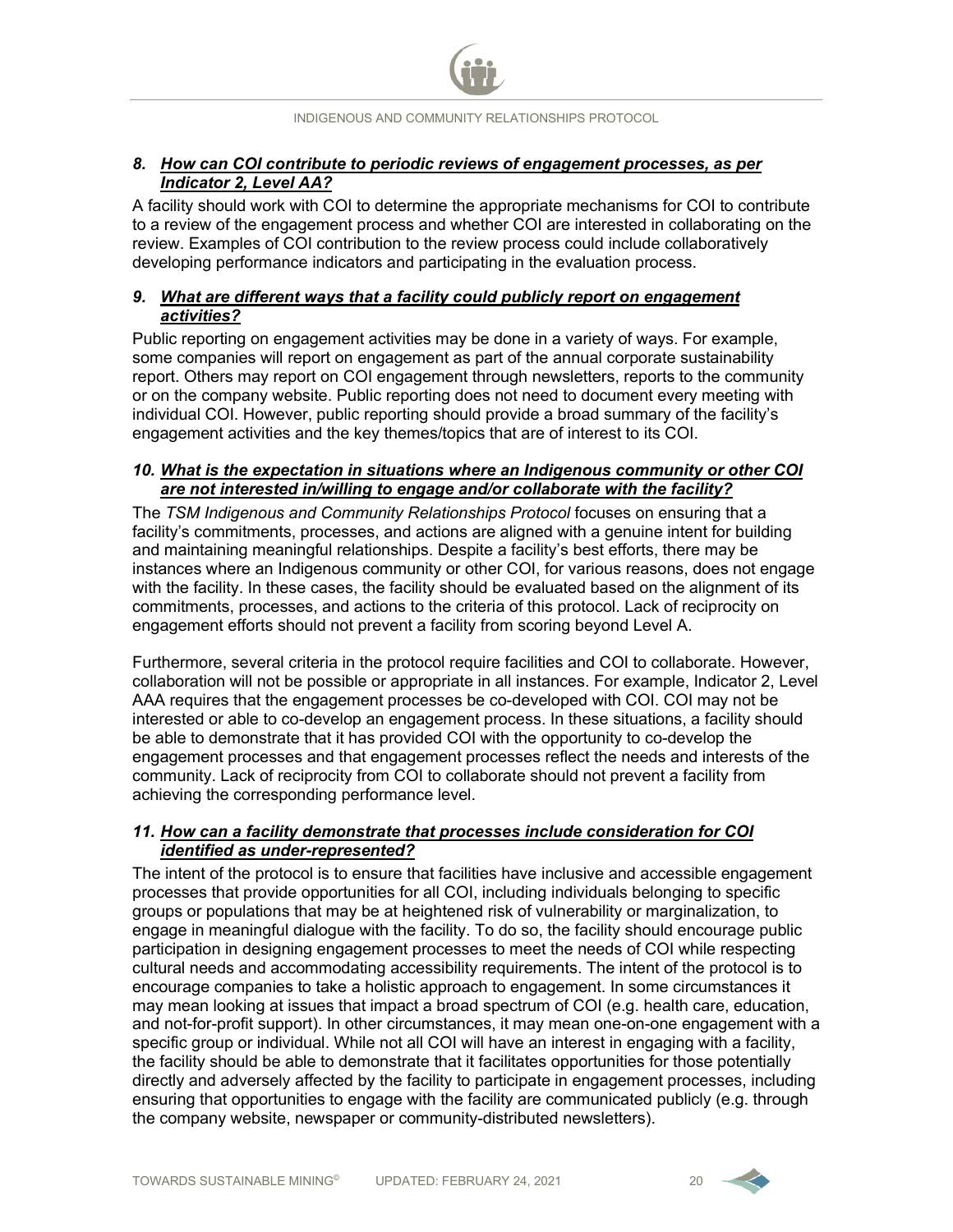The facility should have provisions to protect COI confidentiality requests, including requests from under-represented groups.

#### <span id="page-21-0"></span>*12. How can a facility without a formal agreement (e.g. IBA) demonstrate adherence to Indicator 3, Level AAA?*

Indicator 3, Level AAA requires a facility to be able to demonstrate that it is maintaining the terms of agreements and commitments with Indigenous communities and is tracking their implementation. The intent of this criterion is to confirm whether a facility is fulfilling commitments it has made to Indigenous communities. While formal agreements such as Impact Management Agreements, Participation Agreements, Impact Benefit Agreements, Socio-Economic Agreements, and Environmental Agreements may be used as evidence that this criterion is met, facilities can achieve Level AAA without a formal agreement in place.

#### <span id="page-21-1"></span>*13. In order to meet the education and awareness criteria in Indicator 3 (Level A-AAA), does a facility have to provide the same level of training to all employees?*

Throughout Indicator 3, there are criteria that are intended to respond to the Truth and Reconciliation Commission's Call to Action 92 iii, which calls on the corporate sector in Canada to:

• *Provide education for management and staff on the history of Aboriginal peoples, including the history and legacy of residential schools, the United Nations Declaration on the Rights of Indigenous Peoples, Treaties and Aboriginal rights, Indigenous law, and Aboriginal–Crown relations. This will require skills-based training in intercultural competency, conflict resolution, human rights, and anti-racism.*

Response to this Call to Action will vary across facilities and the degree of education and awareness provided will vary for different roles within an organization. For example, awareness and education provided to management and designated employees (as per level A) should be based on gaps in knowledge and/or skills and designed in a way to ensure that these individuals have the appropriate level of knowledge/skills to respectfully and effectively engage with the community. In contrast, awareness training provided to short-term employees could be included as part of a site orientation package.

Education and awareness on the history of Indigenous peoples should not be restricted to a conventional classroom environment. Some companies have successfully enhanced awareness within their organizations through providing access to Indigenous films and plays, embedding Indigenous protocols into business practices, and encouraging employee participation in community events.

This protocol seeks to encourage facilities to ensure that employees have skills in intercultural competency, conflict resolution, human rights, and anti-discrimination. In some cases, employees will come to their position with the relevant competencies. In other situations, the facility will need to provide skills-based training, intercultural awareness, and engagement training. Initiatives should be based on the needs of the organization and individual employees. There will not be a one size fits all approach for the content or its delivery.

To achieve Level AA of Indicator 3, there must be evidence that awareness and/or training programs have been developed and implemented in collaboration with Indigenous communities. This could include collaboration on the content development and working with Indigenous communities to identify Knowledge Holders to deliver awareness and/or training programs. In some cases, collaboration with all (or any) relevant Indigenous communities will

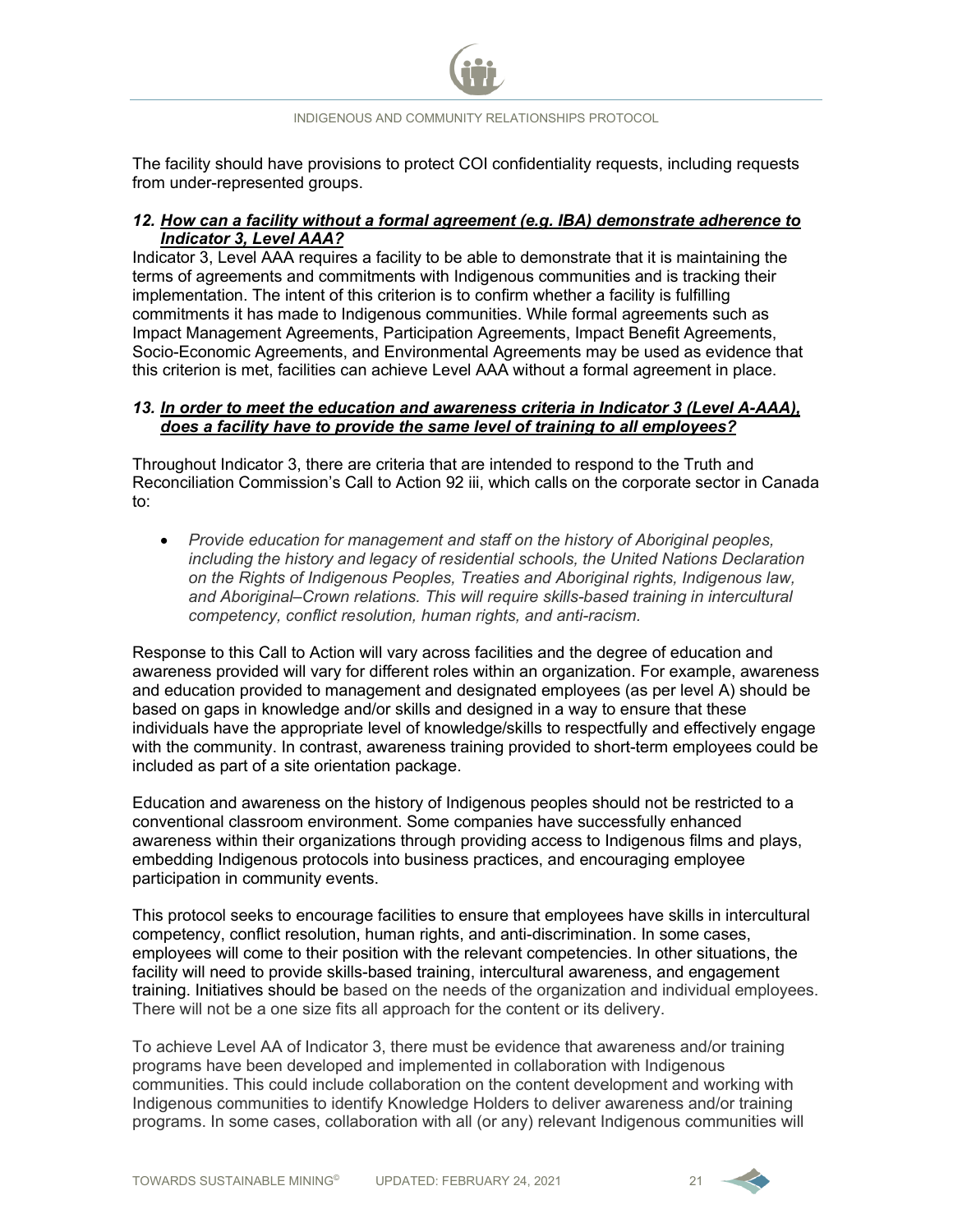not be possible. In these situations, the facility should be able to demonstrate that efforts have been made to engage with relevant communities. The facility should also be able to ensure that training material respectfully reflects the local context.

Level AAA encourages facilities to demonstrate leadership in enhancing awareness on the history, traditions, and rights of Indigenous peoples, in addition to showing leadership on demonstrating intercultural awareness and engagement. One way to do so is through facilitywide education, awareness or training initiatives that are provided to employees on a regular basis. To assess performance, there should be evidence that there are facility-wide initiatives that are designed to reach all employees on a regular basis. *TSM* Verification Service Providers are not required to assess whether there has been participation by all employees within the organization.

#### <span id="page-22-0"></span>*14. How can competency in Indigenous engagement and regulatory consultation requirements be demonstrated?*

Considerations for determining whether an individual is competent include, but are not limited to:

- Previous training including formal education as appropriate
- Previous experience, including applying engagement protocols and consultation requirements
- Degree of relevant knowledge
- Relationship with the community

#### <span id="page-22-1"></span>*15. What are examples of objectives that could be identified through collaboration with COI?*

Mutually agreed objectives may include, but are not limited to, local education, training, employment, business opportunities, procurement, economic development projects and environmental programs, mitigation measures and offsets.

#### <span id="page-22-2"></span>*16. How can a facility that is not within proximity of an Indigenous community demonstrate adherence to the criteria in Indicator 3?*

The actions a facility undertakes to achieve Level A, AA and AAA of Indicator 3 will vary from one facility to the next. Engagement processes should reflect the local circumstances and the proximity of impact on Indigenous peoples. There may be facilities applying this protocol where there is no direct impact on an Indigenous community and/or there have been no requests for engagement from Indigenous communities. In other situations, companies may have attempted to engage with Indigenous communities, but have had little or no response from those communities. In situations where the degree and proximity of impact on an Indigenous community or communities is negligible, a facility may determine that some criteria in this indicator are not applicable. Regardless of proximity of impact, a facility assessed at Level AA or AAA should be able to demonstrate the following:

- It has a documented understanding of the proximate community, including the degree and proximity of impact on Indigenous community or communities.
- It has an open and inclusive engagement process to ensure that potentially impacted Indigenous communities have an opportunity to participate in the facility's engagement activities, if interested.
- Efforts are made to ensure that Indigenous peoples have equitable access to

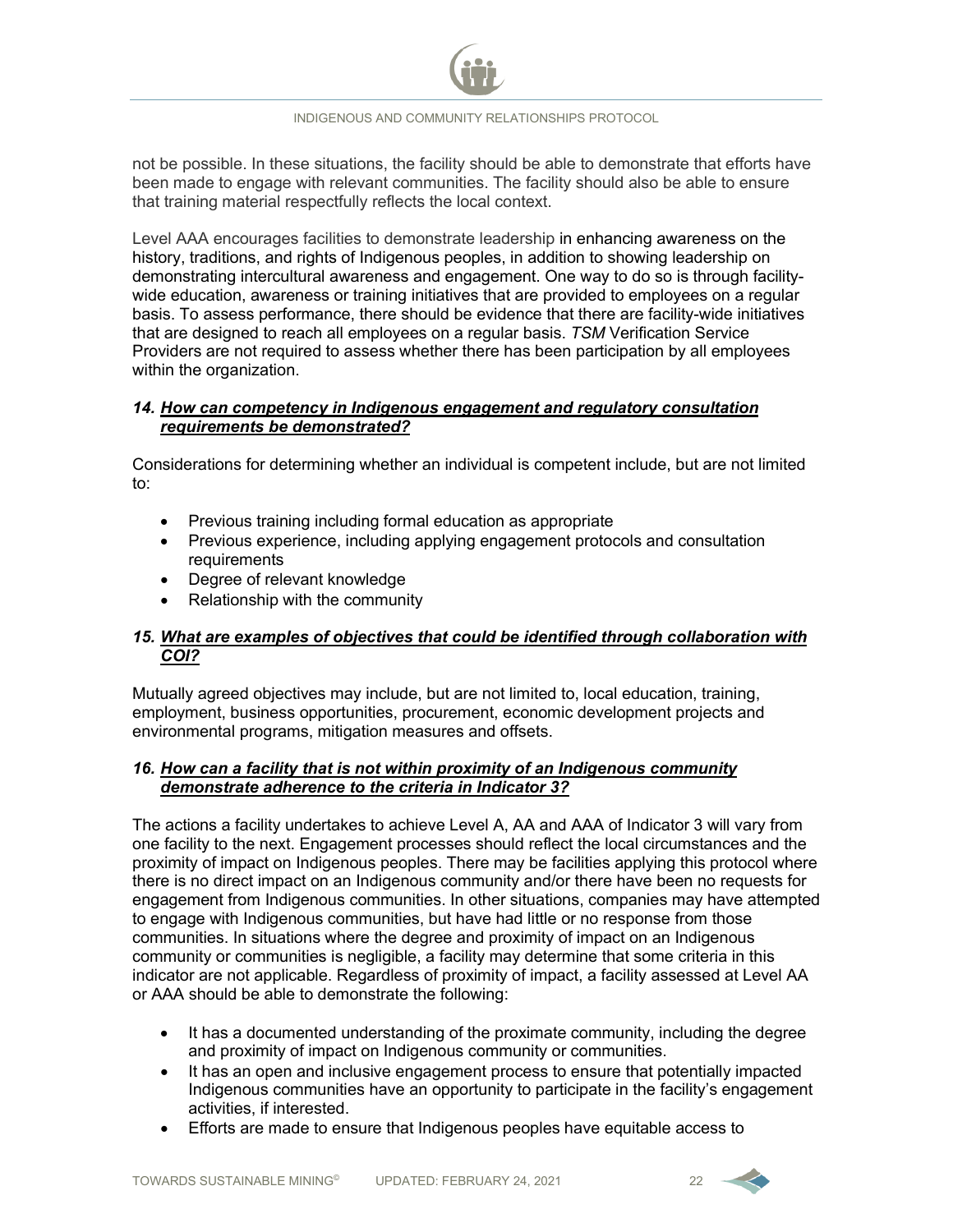opportunities with the company.

- Indigenous inclusion and awareness initiatives (as per Indicator 3) are in place.
- Efforts to engage with Indigenous communities and organizations are documented.

Facilities assessed at Level AA or AAA for Indicator 3 that have determined that criteria in Indicator 3 are not applicable are required to publicly describe how this determination was made and how they are applying this indicator in their annual *TSM* Company Profile as part of the *TSM Progress Report*.

#### <span id="page-23-0"></span>*17. At what stage should a facility look at initiatives to benefit the community postclosure?*

Some companies applying this protocol will continue to be in operation for several decades. Discussions with the community about the sustainability of post-closure initiatives might not be pertinent in these circumstances. Priority initiatives should be determined through engagement with COI.

#### <span id="page-23-1"></span>*18. How can a facility demonstrate that it has processes in place to identify potential and actual adverse social, environmental and community safety and health impacts?*

To engage effectively with relevant COI on potential and actual adverse impacts, a facility must have a good understanding of the potential and actual impacts associated with its activities. Identification of potential and actual impacts can be done in conjunction with other risk assessment exercises. For example, the facility may address this while fulfilling the *TSM Crisis Management and Communications Protocol*'s requirement to identify credible threats and risks.

A facility must also identify COI who have specific relevance to or interest in each identified potential impact. This process should be incorporated into the facility's system for COI identification as described in Indicator 1.

For example, in the case of tailings management, identified COI should include:

- Those who may be directly impacted in the event of a failure of a tailings facility.
- Those who may be impacted by the presence and operation of a tailings facility.

Issues of interest and importance will vary from one facility to the next and from one community to the next. Topics for engagement should be determined through dialogue with COI. In the case of tailings management, topics of interest and importance to COI could include:

- Emergency preparedness and response planning
- Nature of tailings (e.g. acid generating vs. non-acid generating)
- Environmental impacts
- Closure and reclamation
- Community safety and health
- Regulatory requirements and permitting processes
- Design plans for new facilities and expansions
- Water usage and quality
- Dust suppression
- Visual impact
- Liability and accountability
- Monitoring practices and results
- Traditional land use
- Adaptation to climate change and preparations for extreme weather events

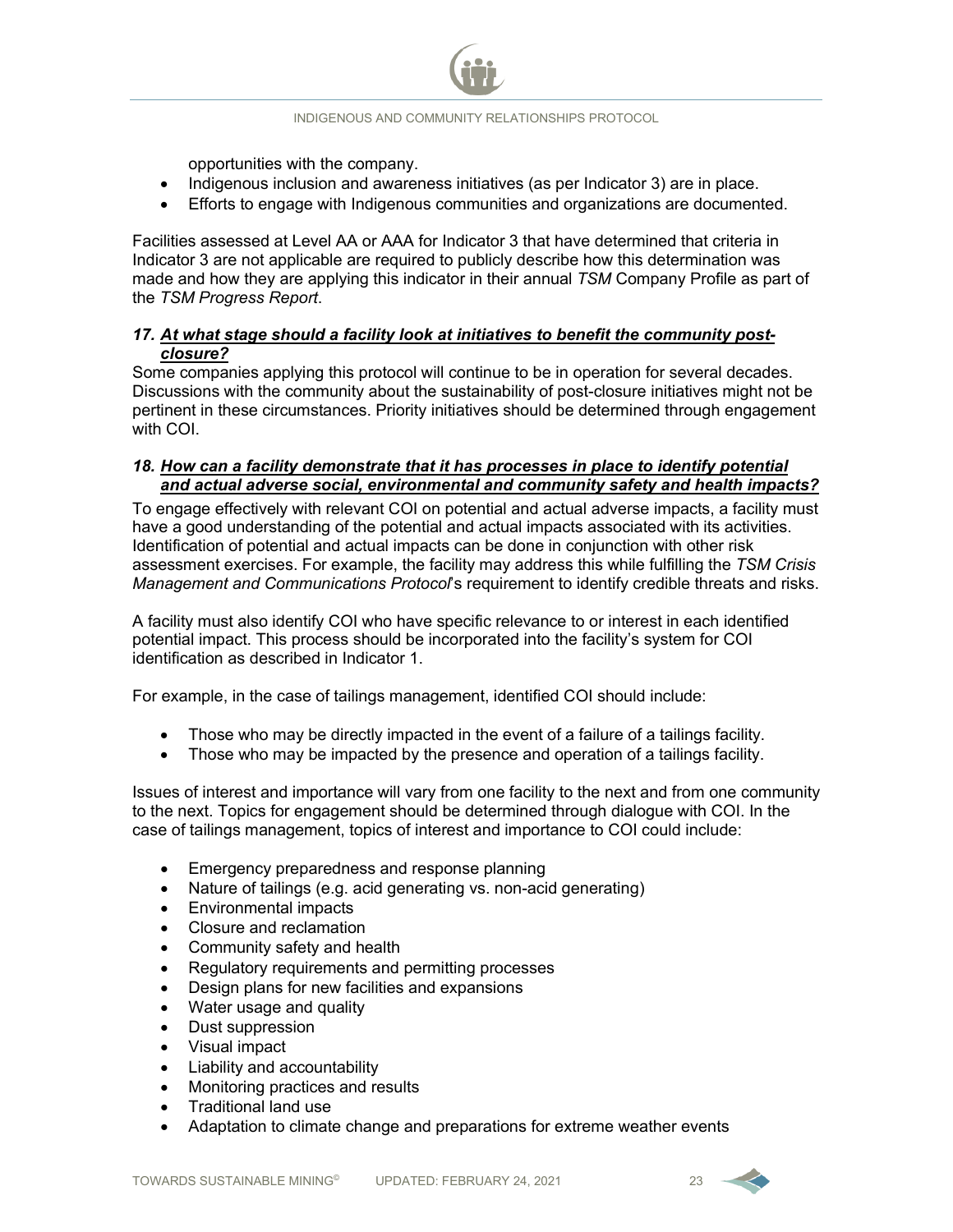#### <span id="page-24-2"></span>*19. How does the mitigation hierarchy apply to this protocol?*

The mitigation hierarchy is a framework that is typically applied in managing the risks and potential impacts of development projects on biodiversity. However, the principles of the mitigation hierarchy should be applied to the management of other impacts. When developing action plans for adverse impacts, facilities should prioritize avoidance before moving to efforts to minimize or compensate for impacts. Avoidance includes measures taken to anticipate and prevent adverse impacts before actions or decisions are taken that could lead to such impacts. Avoidance may involve changes in early project planning to 'design out' impacts or risks. If avoidance is not possible, and once the preferred alternatives have been chosen, it is appropriate to consider minimization.

*(Adapted from ICMM's A cross-sector guide for implementing the Mitigation Hierarchy [https://www.icmm.com/website/publications/pdfs/biodiversity/cross-sector-guide-mitigation](https://www.icmm.com/website/publications/pdfs/biodiversity/cross-sector-guide-mitigation-hierarchy)[hierarchy\)](https://www.icmm.com/website/publications/pdfs/biodiversity/cross-sector-guide-mitigation-hierarchy).*

#### <span id="page-24-3"></span>*20. What are the UN Sustainable Development Goals (SDGs) and how do they relate to Indicator 4 of this protocol?*

The Sustainable Development Goals (SDGs), also known as the Global Goals, were adopted by all United Nations Member States in 2015 as a universal call to action to end poverty, protect the planet and ensure that all people enjoy peace and prosperity by 2030.

The 17 SDGs are integrated—that is, they recognize that action in one area will affect outcomes in others, and that development must balance social, economic and environmental sustainability [\(https://www.undp.org/content/undp/en/home/sustainable-development](https://www.undp.org/content/undp/en/home/sustainable-development-goals.html)[goals.html\)](https://www.undp.org/content/undp/en/home/sustainable-development-goals.html).

Meeting the SDGs by 2030 will require cooperation and collaboration among governments, NGOs, development partners, communities, and the private sector.

The SDGs can be useful tools to help facilities identity impacts and develop action plans for avoiding or minimizing adverse impacts and optimizing community benefits.

#### <span id="page-24-4"></span>*21. What are examples of mechanisms that could be used to escalate complaints from COI if they are not adequately dealt with through the COI response mechanism?*

When resolution cannot be achieved through the response mechanism process, facilities and COI can retain a neutral and respected third party, such as an Elder, leader of a faithbased organization or trained mediator, to try to facilitate a mutually acceptable resolution. If the complaint involves a technical matter, a third party could be retained to provide expertise and an independent opinion.

#### Definition of Key Terms

#### <span id="page-24-0"></span>*22. What does "clear and understandable" mean?*

Clear and understandable means that language in communications is at a reading level that is appropriate for the typical educational level of attainment of COIs and is free from technical jargon.

#### <span id="page-24-1"></span>*23. What is meant by "capacity building"?*

Capacity building refers to the development, fostering and support of resources and relationships at individual, organizational, inter-organizational and systems levels, so that the COI can effectively engage with facilities and transfer information within the COI.

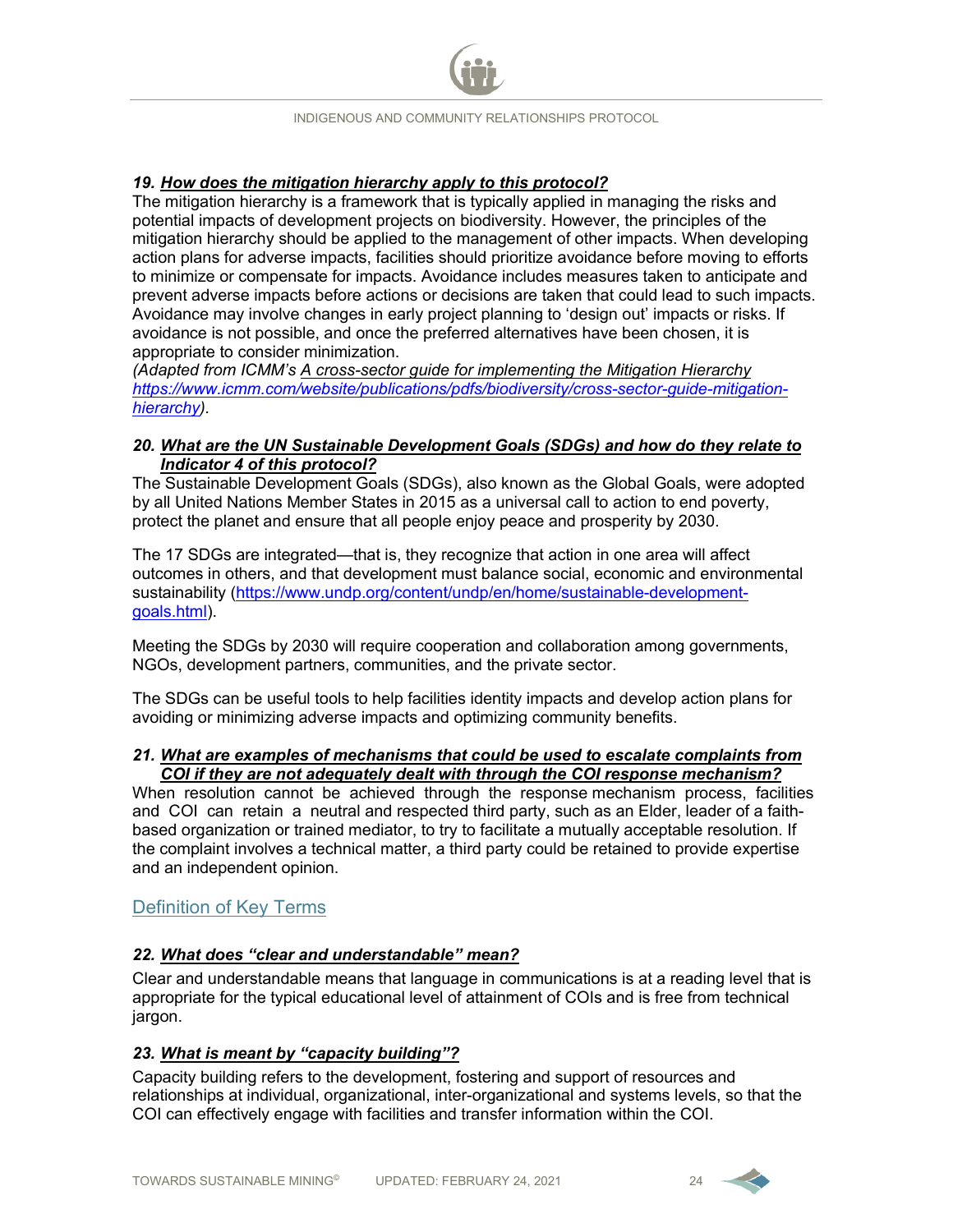#### <span id="page-25-0"></span>*24. What are "engagement" and "dialogue"?*

Engagement is a process of two-way communication that addresses the specific needs for information of COI and the facility in a way that is understandable to the participants in the discussion. Dialogue is a form of communication that leads to shared understanding between participants.

#### <span id="page-25-1"></span>*25. How is "senior management" defined?*

For the purposes of this protocol, senior management refers to the corporate and/or facilitylevel personnel with overall accountability for engagement and dialogue processes. For large organizations with many sites, outreach takes place at several levels – community, regional and national. In these circumstances, senior management describes personnel with overall responsibility for outreach at each of the various levels.

#### <span id="page-25-3"></span>*26. What is baseline data?*

Baseline data is the data typically collected prior to the mine development. For adverse social impacts, this would include data on social conditions, social well-being, and social activities for COI. The scope of the baseline data should be tailored to the facility, consider COI input, and should include indicators and information that are useful and meaningful for effective analysis of prioritized adverse social impacts. Recognizing that pre-development baseline data may not be available for all facilities, sites may choose to use alternative approaches. For example, a facility may select a point in time as the baseline to enable ongoing assessment of trends and effectiveness of actions. Furthermore, the facility may not have access to data on all prioritized adverse social impacts.

#### <span id="page-25-2"></span>*27. What is local and Indigenous knowledge?*

United Nations Educational, Scientific, and Cultural Organization (UNESCO) has defined local and Indigenous knowledge as:

*Local and Indigenous knowledge refers to the understandings, skills and philosophies developed by societies with long histories of interaction with their natural surroundings. For rural and Indigenous peoples, local knowledge informs decision-making about fundamental aspects of day-to-day life.* 

*This knowledge is integral to a cultural complex that also encompasses language, systems of classification, resource use practices, social interactions, ritual and spirituality.* 

*These unique ways of knowing are important facets of the world's cultural diversity, and provide a foundation for locally-appropriate sustainable development.*

(UNESCO, Local and Indigenous Knowledge Systems: [http://www.unesco.org/new/en/natural-sciences/priority-areas/links/related](http://www.unesco.org/new/en/natural-sciences/priority-areas/links/related-information/what-is-local-and-indigenous-knowledge)[information/what-is-local-and-indigenous-knowledge\)](http://www.unesco.org/new/en/natural-sciences/priority-areas/links/related-information/what-is-local-and-indigenous-knowledge)

#### *28. What is a community contribution?*

A community contribution is anything done to benefit the community. Contributions include, but are not limited to, community donations, investments in community development initiatives, procurement and employment initiatives, support for skills training and education programs.

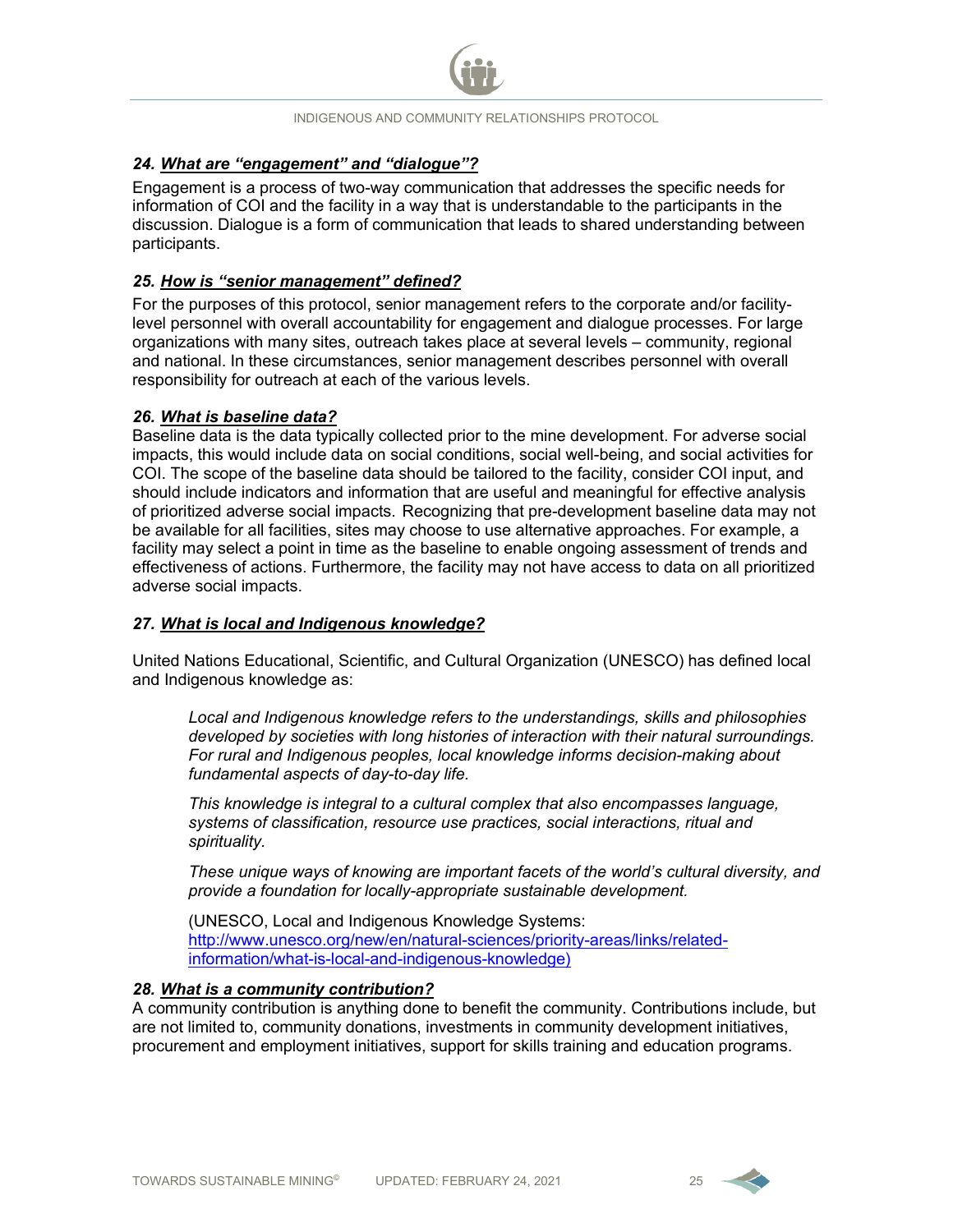

## **APPENDIX 2: TSM SELF ASSESSMENT CHECKLIST**

Indigenous and Community Relationships Protocol

| Facility Name: | Company Name:   |  |
|----------------|-----------------|--|
| Assessed By:   | Date Submitted: |  |

| <b>Supporting Documentation / Evidence:</b> |                 |  |  |  |  |  |
|---------------------------------------------|-----------------|--|--|--|--|--|
| <b>NAME OF DOCUMENT</b>                     | <b>LOCATION</b> |  |  |  |  |  |
|                                             |                 |  |  |  |  |  |
|                                             |                 |  |  |  |  |  |
|                                             |                 |  |  |  |  |  |
|                                             |                 |  |  |  |  |  |
|                                             |                 |  |  |  |  |  |
|                                             |                 |  |  |  |  |  |
|                                             |                 |  |  |  |  |  |
|                                             |                 |  |  |  |  |  |

| Interviewees: |                 |             |                 |  |  |  |  |  |  |
|---------------|-----------------|-------------|-----------------|--|--|--|--|--|--|
| <b>NAME</b>   | <b>POSITION</b> | <b>NAME</b> | <b>POSITION</b> |  |  |  |  |  |  |
|               |                 |             |                 |  |  |  |  |  |  |
|               |                 |             |                 |  |  |  |  |  |  |
|               |                 |             |                 |  |  |  |  |  |  |
|               |                 |             |                 |  |  |  |  |  |  |

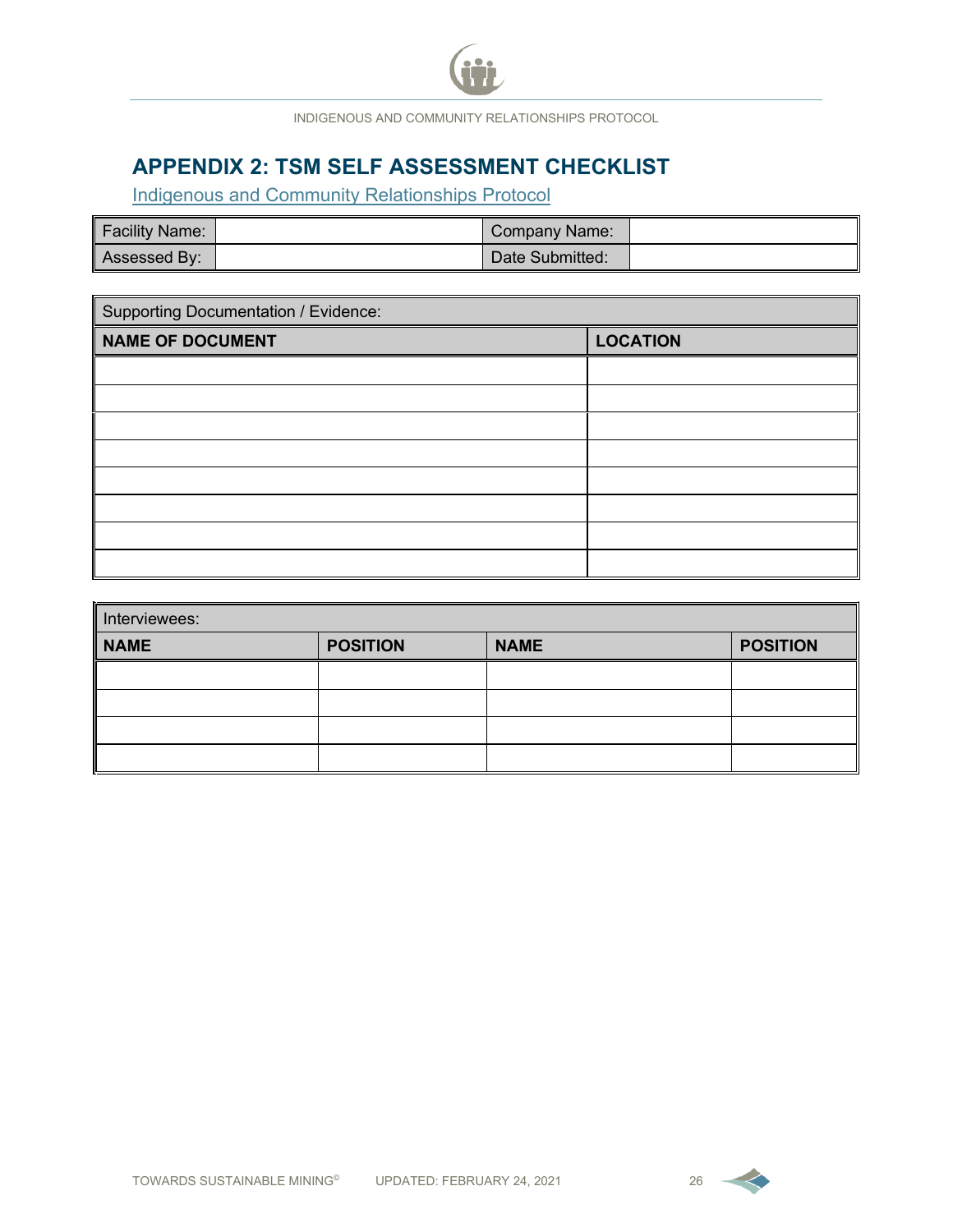

|                                        |    | <b>QUESTION</b>                                                                                                                                                                              | Y | N | <b>NA</b> | <b>DESCRIPTION &amp;</b><br><b>EVIDENCE</b> |  |
|----------------------------------------|----|----------------------------------------------------------------------------------------------------------------------------------------------------------------------------------------------|---|---|-----------|---------------------------------------------|--|
| <b>INDICATOR 1: COI IDENTIFICATION</b> |    |                                                                                                                                                                                              |   |   |           |                                             |  |
|                                        | 1. | Have some local COI been identified?                                                                                                                                                         |   |   |           |                                             |  |
| Indicator 1<br>Level B                 | 2. | Is there a process for identifying COI being<br>developed?                                                                                                                                   |   |   |           |                                             |  |
|                                        |    | If you have answered "Yes" to all Level B questions, continue to the Level A<br>questions. If you have not answered "Yes" to all Level B questions, assess the<br>facility as a Level C.     |   |   |           |                                             |  |
|                                        | 1. | Is there a documented process in place for<br>COI identification at the facility level that<br>can determine a wide range of interests<br>and concerns?                                      |   |   |           |                                             |  |
|                                        | 2. | Does the process also include:                                                                                                                                                               |   |   |           |                                             |  |
|                                        | a. | A mechanism for COI to self-identify?                                                                                                                                                        |   |   |           |                                             |  |
|                                        | b. | Descriptions of relevant attributes for<br>identified COI and a process in place to<br>ensure related information is up to date?                                                             |   |   |           |                                             |  |
| Indicator 1<br><b>Level</b>            | C. | Provisions to protect confidentiality, where<br>requested by a COI?                                                                                                                          |   |   |           |                                             |  |
|                                        | 3. | Are COIs reconsidered periodically<br>throughout the facility's life?                                                                                                                        |   |   |           |                                             |  |
|                                        | 4. | Does the facility maintain a record of<br>identified COI, which is regularly reviewed<br>and updated?                                                                                        |   |   |           |                                             |  |
|                                        |    | If you have answered "Yes" to all Level A questions, continue to the Level AA<br>questions. If you have not answered "Yes" to all Level A questions, assess the<br>facility as a Level B.    |   |   |           |                                             |  |
|                                        | 1. | Does the documented process include the<br>identification of:                                                                                                                                |   |   |           |                                             |  |
|                                        | a. | Under-represented COI within the local<br>context?                                                                                                                                           |   |   |           |                                             |  |
| Indicator 1<br>Level AA                | b. | COI whose interest in the operation may<br>be indirect and issues-based (e.g.,<br>provincial, national, and international<br>NGOs)?                                                          |   |   |           |                                             |  |
|                                        | 2. | Are COIs invited to provide input into how<br>the facility identifies COI?                                                                                                                   |   |   |           |                                             |  |
|                                        |    | If you have answered "Yes" to all Level AA questions, continue to the Level AAA<br>questions. If you have not answered "Yes" to all Level AA questions, assess the<br>facility as a Level A. |   |   |           |                                             |  |

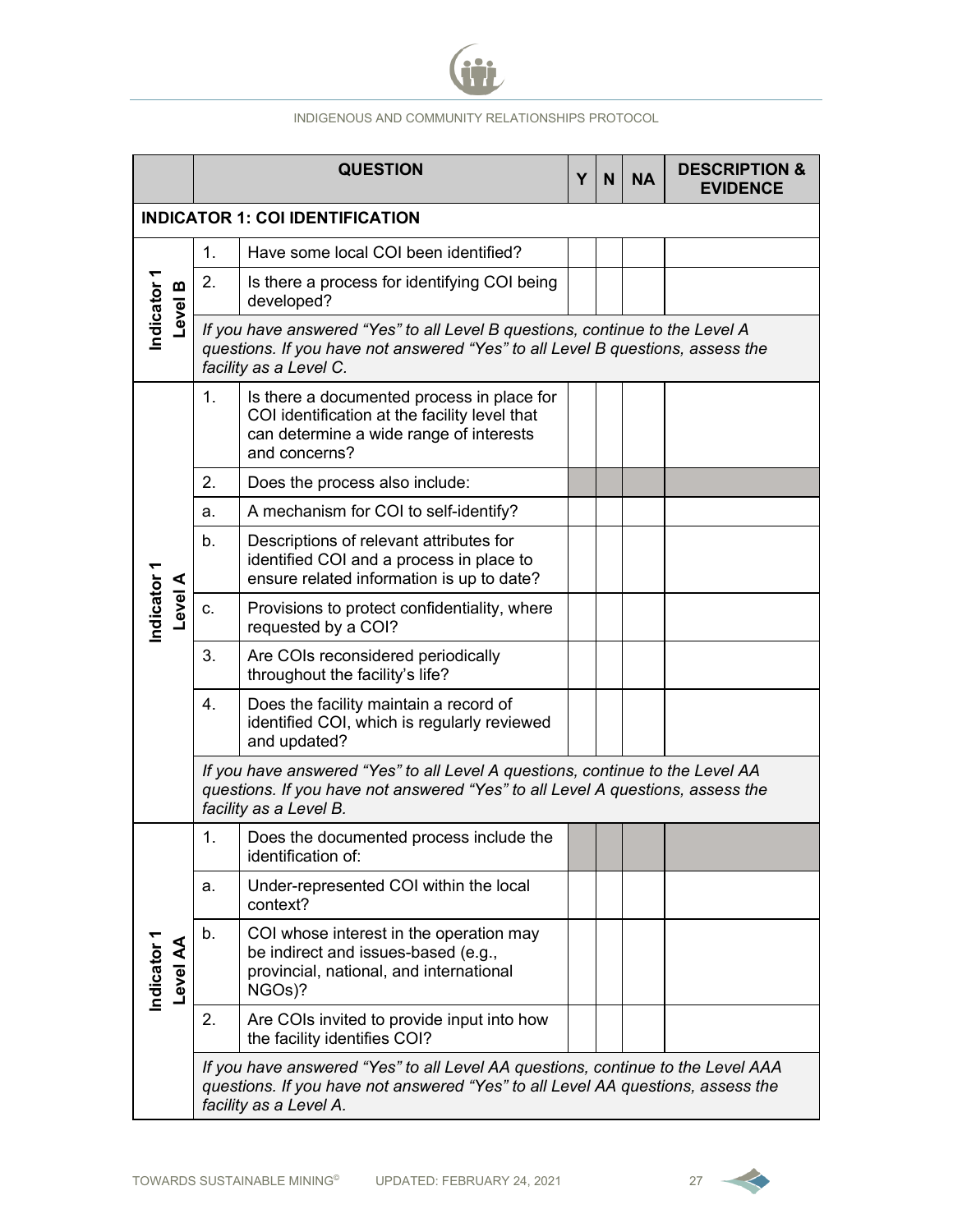

|                                                      |                                                                                                                                                                                                | <b>QUESTION</b>                                                                                                                   |  |  |  | <b>DESCRIPTION &amp;</b><br><b>EVIDENCE</b> |  |
|------------------------------------------------------|------------------------------------------------------------------------------------------------------------------------------------------------------------------------------------------------|-----------------------------------------------------------------------------------------------------------------------------------|--|--|--|---------------------------------------------|--|
|                                                      | 1.                                                                                                                                                                                             | Are periodic reviews of the COI<br>identification system done in collaboration<br>with COI to allow for continual<br>improvement? |  |  |  |                                             |  |
|                                                      | 2.                                                                                                                                                                                             | Is COI input considered in updates to the<br>COI identification process?                                                          |  |  |  |                                             |  |
| Indicator<br>evel AA                                 | a.                                                                                                                                                                                             | Where COI input is not incorporated, has<br>feedback been provided to the COI on why<br>input was not incorporated?               |  |  |  |                                             |  |
|                                                      | If you have answered "Yes" to all Level AAA questions, assess the facility as a<br>Level AAA. If you have not answered "Yes" to all Level AAA questions, assess the<br>facility as a Level AA. |                                                                                                                                   |  |  |  |                                             |  |
| <b>ASSESSED LEVEL OF PERFORMANCE FOR INDICATOR 1</b> |                                                                                                                                                                                                |                                                                                                                                   |  |  |  | Level:                                      |  |

|                                             | <b>QUESTION</b>                                                                                                                                                                          |                                                                                                                                                       |  | N | <b>NA</b> | <b>DESCRIPTION &amp;</b><br><b>EVIDENCE</b> |
|---------------------------------------------|------------------------------------------------------------------------------------------------------------------------------------------------------------------------------------------|-------------------------------------------------------------------------------------------------------------------------------------------------------|--|---|-----------|---------------------------------------------|
|                                             |                                                                                                                                                                                          | <b>INDICATOR 2: EFFECTIVE COI ENGAGEMENT AND DIALOGUE</b>                                                                                             |  |   |           |                                             |
| Indicator <sub>2</sub><br>Level B           | 1.                                                                                                                                                                                       | Does the facility provide assistance, where<br>appropriate, to ensure COI are able to<br>participate in engagement and dialogue<br>processes?         |  |   |           |                                             |
|                                             | 2.                                                                                                                                                                                       | Does some internal reporting on COI<br>engagement and dialogue activities take<br>place?                                                              |  |   |           |                                             |
|                                             | 3.                                                                                                                                                                                       | Are some engagement processes in place,<br>and does occasional dialogue occur with<br>COI?                                                            |  |   |           |                                             |
|                                             | 4.                                                                                                                                                                                       | Are formal COI engagement processes<br>being developed (if they have not already<br>been implemented)?                                                |  |   |           |                                             |
|                                             | If you have answered "Yes" to all Level B questions, continue to the Level A<br>questions. If you have not answered "Yes" to all Level B questions, assess the<br>facility as a Level C. |                                                                                                                                                       |  |   |           |                                             |
| Indicator <sub>2</sub><br><b>A</b><br>Pevel | 1.                                                                                                                                                                                       | Are there documented COI engagement<br>and dialogue processes, which were<br>designed with input from COI, in place?                                  |  |   |           |                                             |
|                                             | 2.                                                                                                                                                                                       | Processes are in place to review results<br>from COI engagement with senior<br>management and affected COI on a<br>regular and pre-defined frequency. |  |   |           |                                             |

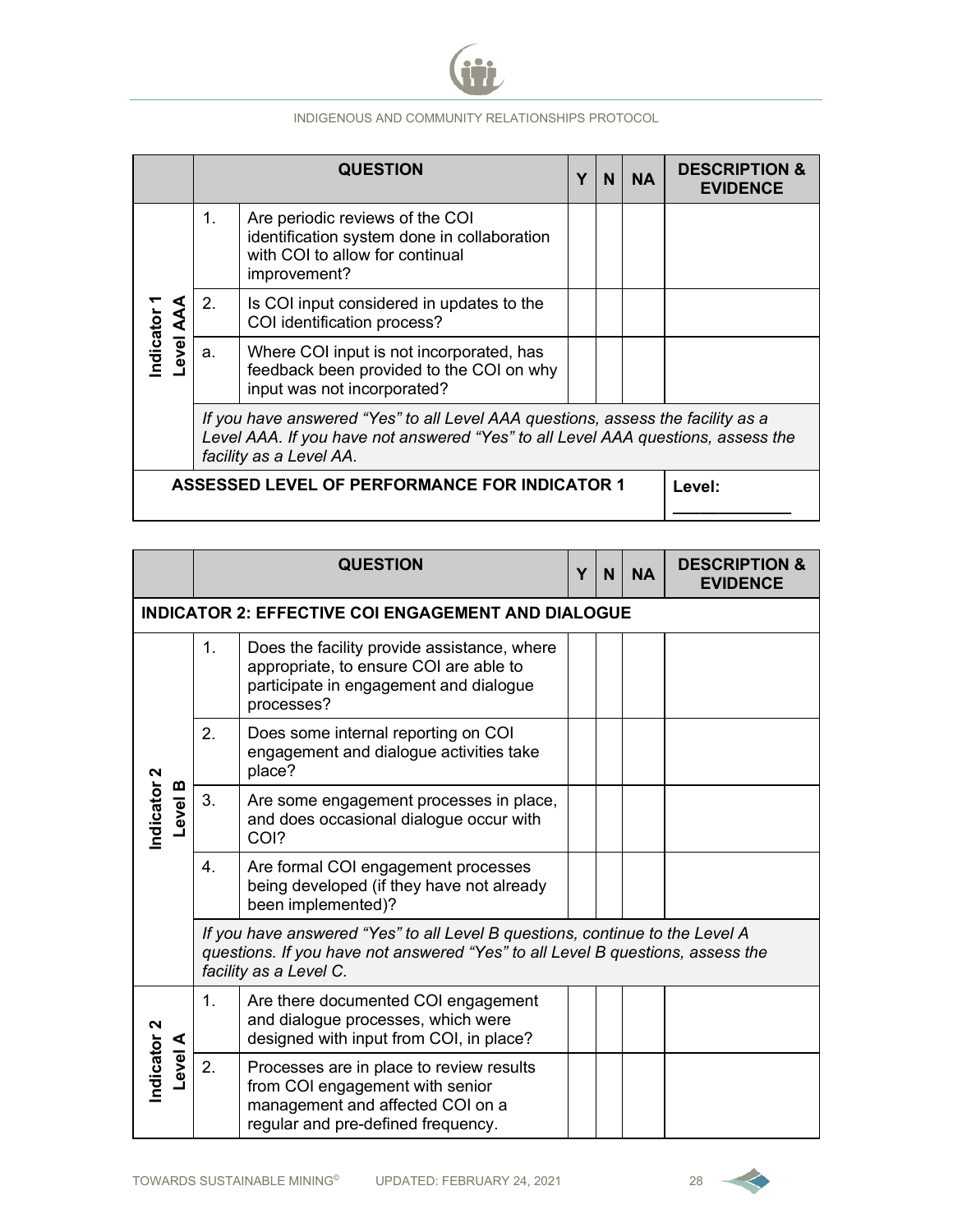

|                         |    | <b>QUESTION</b>                                                                                                                                                                                     | Y | N | <b>NA</b> | <b>DESCRIPTION &amp;</b><br><b>EVIDENCE</b> |
|-------------------------|----|-----------------------------------------------------------------------------------------------------------------------------------------------------------------------------------------------------|---|---|-----------|---------------------------------------------|
|                         | 3. | Are communications written in the local<br>language for COI (if requested) and<br>written in language that is clear and<br>understandable to COI?                                                   |   |   |           |                                             |
|                         | 4. | Are relevant materials provided to COI for<br>review in an accessible and timely<br>manner?                                                                                                         |   |   |           |                                             |
|                         | 5. | Do processes exist to identify the needs of<br>COI for capacity building to allow them to<br>participate effectively on issues of interest<br>or concern to them?                                   |   |   |           |                                             |
|                         | 6. | Is engagement and dialogue training<br>provided to designated personnel,<br>including appropriate culturally specific<br>training?                                                                  |   |   |           |                                             |
|                         | 7. | Does public reporting on COI<br>engagement take place, including the<br>types of engagement that have taken<br>place in the reporting period and the<br>topics/themes of the engagement?            |   |   |           |                                             |
|                         |    | If you have answered "Yes" to all Level A questions, continue to the Level AA<br>questions. If you have not answered "Yes" to all Level A questions, assess the<br>facility as a Level B.           |   |   |           |                                             |
|                         | 1. | Are engagement processes reviewed with<br>COI to ensure they can effectively<br>participate in identifying issues and<br>opportunities and influence decisions that<br>may interest or affect them? |   |   |           |                                             |
|                         | 2. | Does the facility have a consistent history<br>of meaningful engagement with COI?                                                                                                                   |   |   |           |                                             |
| Indicator 2<br>Level AA | 3. | Do processes include consideration for<br>COI identified as under-represented?                                                                                                                      |   |   |           |                                             |
|                         | 4. | Do processes to build the capacity of COI<br>to allow them to effectively participate in<br>dialogue exist?                                                                                         |   |   |           |                                             |
|                         | 5. | Do COI contribute to periodic reviews of<br>engagement processes to allow continual<br>improvement?                                                                                                 |   |   |           |                                             |
|                         | 6. | Is COI feedback on engagement and<br>outcomes actively sought and publicly<br>reported?                                                                                                             |   |   |           |                                             |

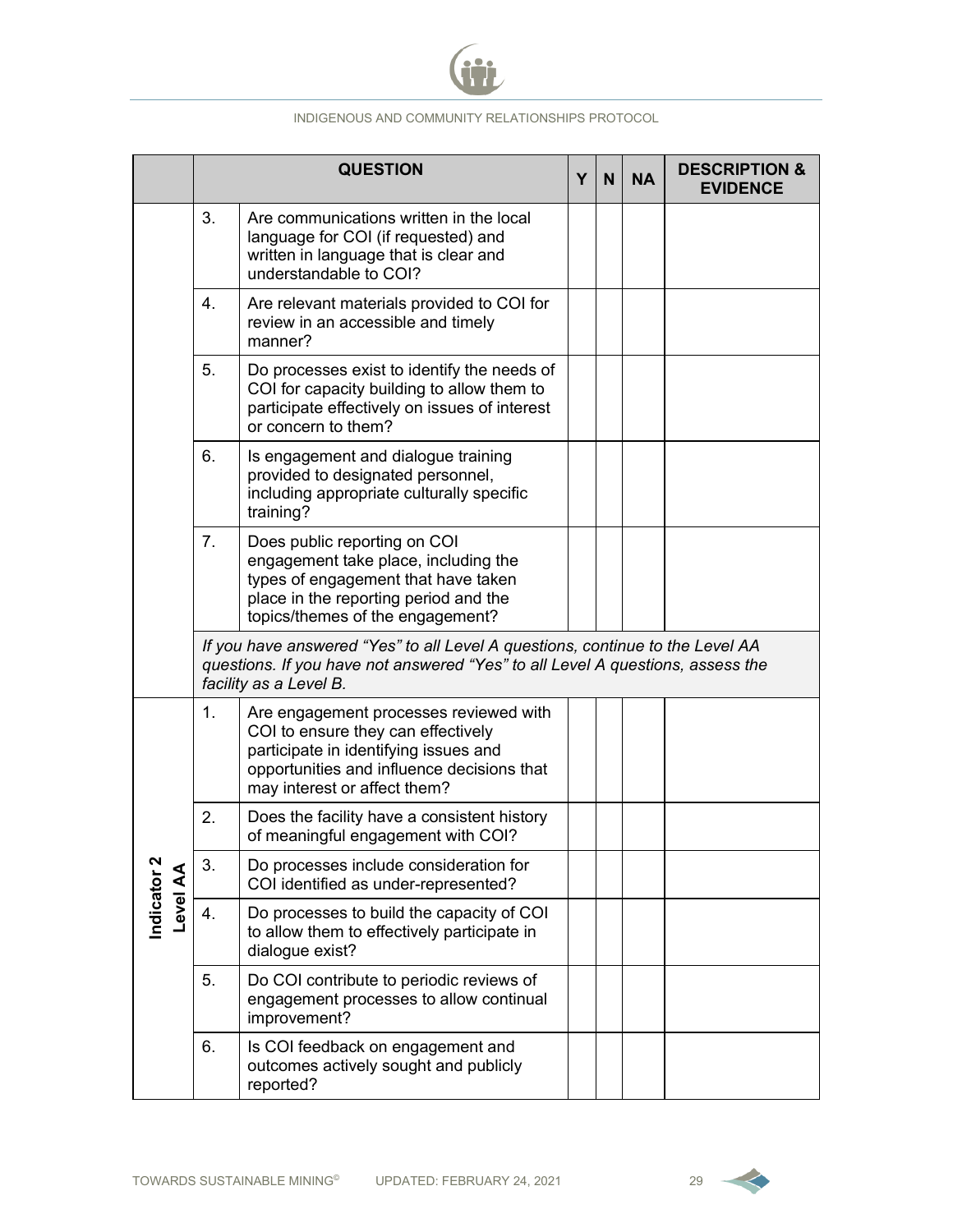

|                                                      |                                                                                                                                                                                                | <b>QUESTION</b>                                                                                                                                                                              | Y | N | <b>NA</b> | <b>DESCRIPTION &amp;</b><br><b>EVIDENCE</b> |  |  |  |
|------------------------------------------------------|------------------------------------------------------------------------------------------------------------------------------------------------------------------------------------------------|----------------------------------------------------------------------------------------------------------------------------------------------------------------------------------------------|---|---|-----------|---------------------------------------------|--|--|--|
|                                                      | 7 <sub>1</sub>                                                                                                                                                                                 | Do opportunities exist for COI to provide<br>feedback on public reporting?                                                                                                                   |   |   |           |                                             |  |  |  |
|                                                      |                                                                                                                                                                                                | If you have answered "Yes" to all Level AA questions, continue to the Level AAA<br>questions. If you have not answered "Yes" to all Level AA questions, assess the<br>facility as a Level A. |   |   |           |                                             |  |  |  |
| Indicator 2<br>Level AAA                             | $\mathbf{1}$ .                                                                                                                                                                                 | Are engagement processes co-developed<br>with COI, where possible, and do they<br>include mechanisms for resolving<br>disputes?                                                              |   |   |           |                                             |  |  |  |
|                                                      | 2.                                                                                                                                                                                             | Are COI engaged in joint decision making<br>on agreed to matters that directly affect<br>them and/or they have an interest in?                                                               |   |   |           |                                             |  |  |  |
|                                                      | 3.                                                                                                                                                                                             | Has a review of the effectiveness of the<br>engagement system been conducted with<br>COI and are identified corrective actions<br>being implemented?                                         |   |   |           |                                             |  |  |  |
|                                                      | $\mathbf{4}$ .                                                                                                                                                                                 | Does public reporting include the<br>disclosure of the effectiveness of the<br>engagement system?                                                                                            |   |   |           |                                             |  |  |  |
|                                                      | If you have answered "Yes" to all Level AAA questions, assess the facility as a<br>Level AAA. If you have not answered "Yes" to all Level AAA questions, assess the<br>facility as a Level AA. |                                                                                                                                                                                              |   |   |           |                                             |  |  |  |
| <b>ASSESSED LEVEL OF PERFORMANCE FOR INDICATOR 2</b> |                                                                                                                                                                                                |                                                                                                                                                                                              |   |   | Level:    |                                             |  |  |  |

|                                                                  | <b>QUESTION</b> |                                                                                                                                                                                                                                                    |  |  | <b>NA</b> | <b>DESCRIPTION &amp;</b><br><b>EVIDENCE</b> |  |  |
|------------------------------------------------------------------|-----------------|----------------------------------------------------------------------------------------------------------------------------------------------------------------------------------------------------------------------------------------------------|--|--|-----------|---------------------------------------------|--|--|
| <b>INDICATOR 3: EFFECTIVE INDIGENOUS ENGAGEMENT AND DIALOGUE</b> |                 |                                                                                                                                                                                                                                                    |  |  |           |                                             |  |  |
| ო<br>മ                                                           | 1.              | Is a demonstrated commitment to<br>Indigenous engagement evident?                                                                                                                                                                                  |  |  |           |                                             |  |  |
|                                                                  | 2.              | Are some engagement processes in place,<br>and does occasional dialogue occur with<br>directly affected Indigenous communities?                                                                                                                    |  |  |           |                                             |  |  |
| Indicator<br><b>Level</b>                                        | 3.              | Are processes being developed (or are<br>processes in place) to engage in dialogue<br>with Indigenous communities to determine<br>what is important to them and are these<br>approaches being informed by local<br>language(s), customs, and laws? |  |  |           |                                             |  |  |

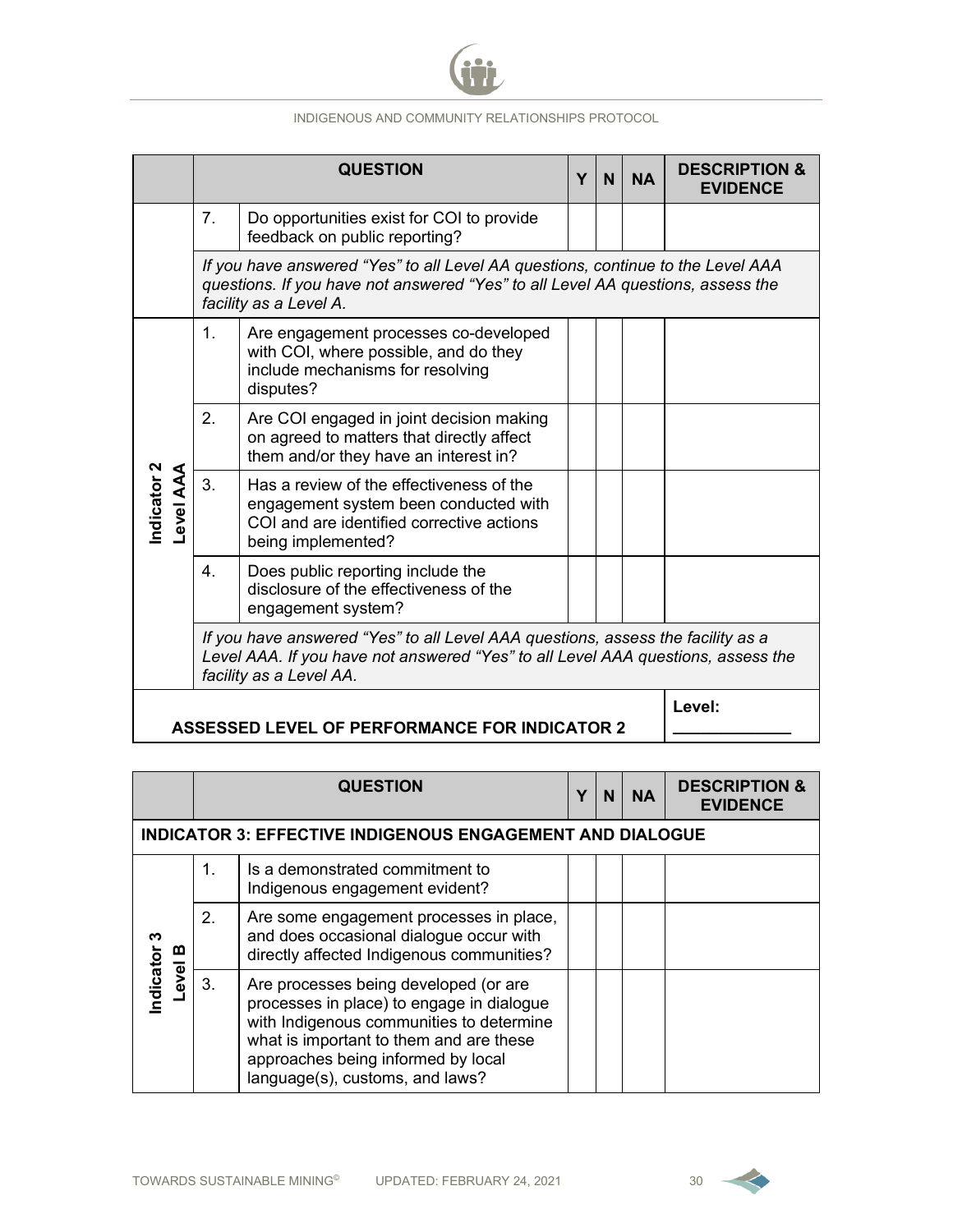

|                             |    | <b>QUESTION</b>                                                                                                                                                                                                                 | Y | N | <b>NA</b> | <b>DESCRIPTION &amp;</b><br><b>EVIDENCE</b> |  |  |
|-----------------------------|----|---------------------------------------------------------------------------------------------------------------------------------------------------------------------------------------------------------------------------------|---|---|-----------|---------------------------------------------|--|--|
|                             | 4. | Are processes being developed (or are in<br>place) to ensure the competency of<br>designated employees and/or to provide<br>training in:                                                                                        |   |   |           |                                             |  |  |
|                             | а. | Delegated consultation requirements?                                                                                                                                                                                            |   |   |           |                                             |  |  |
|                             | b. | The history, traditions, and rights of<br>affected Indigenous peoples?                                                                                                                                                          |   |   |           |                                             |  |  |
|                             | c. | Intercultural awareness and engagement?                                                                                                                                                                                         |   |   |           |                                             |  |  |
|                             |    | If you have answered "Yes" to all Level B questions, continue to the Level A<br>questions. If you have not answered "Yes" to all Level B questions, assess the<br>facility as a Level C.                                        |   |   |           |                                             |  |  |
|                             | 1. | Is there demonstrated senior management<br>commitment to Indigenous engagement,<br>consistent with the intent of the TSM<br>Mining and Indigenous Peoples<br>Framework, and does it include<br>commitments to:                  |   |   |           |                                             |  |  |
|                             | a. | Meaningful ongoing engagement?                                                                                                                                                                                                  |   |   |           |                                             |  |  |
|                             | b. | Building respectful relationships?                                                                                                                                                                                              |   |   |           |                                             |  |  |
|                             | c. | Aiming to obtain the FPIC of directly<br>affected Indigenous peoples before<br>proceeding with new projects or<br>expansions where impacts to rights may<br>occur?                                                              |   |   |           |                                             |  |  |
| Indicator 3<br><b>Level</b> | d. | Ensuring that Indigenous peoples have<br>equitable access to opportunities related to<br>the facility.?                                                                                                                         |   |   |           |                                             |  |  |
|                             | е. | Aiming to provide long-term sustainable<br>benefits to affected Indigenous<br>communities?                                                                                                                                      |   |   |           |                                             |  |  |
|                             | 2. | Are processes established to engage with<br>directly affected Indigenous communities<br>that:                                                                                                                                   |   |   |           |                                             |  |  |
|                             | a. | Seek to understand what is important to<br>the community, including culturally<br>significant sites, how their rights and<br>interests may be affected and how to<br>mitigate adverse impacts on those rights<br>and interests? |   |   |           |                                             |  |  |

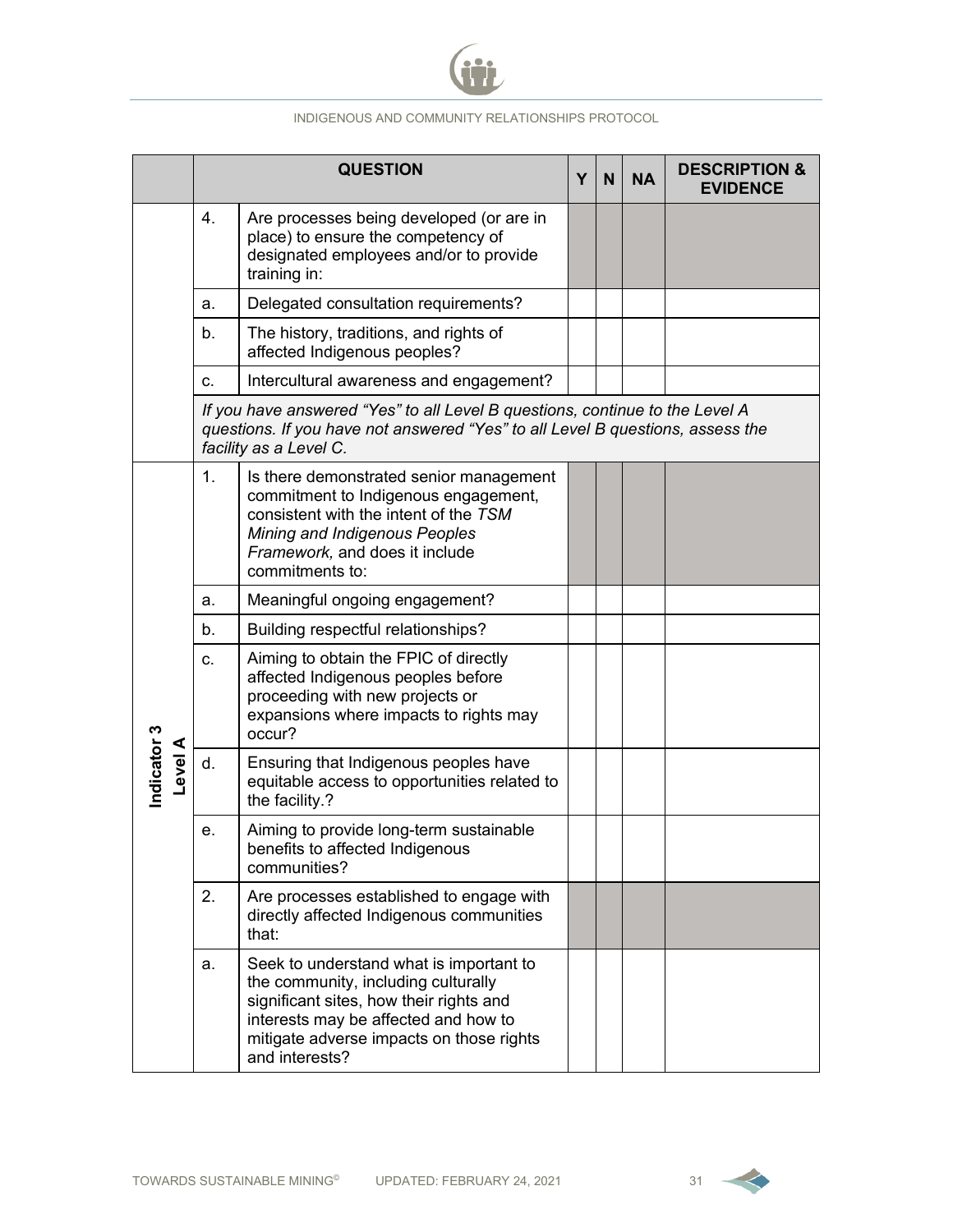

|                                                                                                                                                                                           | <b>QUESTION</b>                                                                                                                                                                                                                                                                                         | Y | N | <b>NA</b> | <b>DESCRIPTION &amp;</b><br><b>EVIDENCE</b> |
|-------------------------------------------------------------------------------------------------------------------------------------------------------------------------------------------|---------------------------------------------------------------------------------------------------------------------------------------------------------------------------------------------------------------------------------------------------------------------------------------------------------|---|---|-----------|---------------------------------------------|
| b.                                                                                                                                                                                        | Are informed by local language(s),<br>traditions, customs, Indigenous<br>governance, and engagement processes<br>where already established by affected<br>Indigenous communities?                                                                                                                       |   |   |           |                                             |
| C.                                                                                                                                                                                        | Are designed to build meaningful<br>relationships and respectful engagement<br>towards achieving and maintaining broad<br>ongoing support?                                                                                                                                                              |   |   |           |                                             |
| d.                                                                                                                                                                                        | Ensure that cultural, spiritual, and/or<br>Indigenous knowledge is sought from<br>local Indigenous communities and<br>organizations and is respectfully applied<br>to inform decisions and practices, where<br>appropriate?                                                                             |   |   |           |                                             |
| 3.                                                                                                                                                                                        | Does the facility work with directly affected<br>Indigenous communities to identify<br>opportunities for collaboration which could<br>include, but are not limited to, local<br>education, training, employment, business<br>opportunities, revenue opportunities and<br>economic development projects? |   |   |           |                                             |
| $\overline{4}$ .                                                                                                                                                                          | Does the facility aim to reach mutual<br>agreement with directly affected<br>Indigenous communities regarding<br>culturally significant sites impacted by the<br>facility, where they exist?                                                                                                            |   |   |           |                                             |
| 5.                                                                                                                                                                                        | Are processes in place and implemented<br>to ensure the competency of designated<br>employees and/or to provide training in:                                                                                                                                                                            |   |   |           |                                             |
| а.                                                                                                                                                                                        | Delegated consultation requirements?                                                                                                                                                                                                                                                                    |   |   |           |                                             |
| b.                                                                                                                                                                                        | The history, traditions, and rights of<br>affected Indigenous peoples?                                                                                                                                                                                                                                  |   |   |           |                                             |
| c.                                                                                                                                                                                        | Intercultural awareness and engagement?                                                                                                                                                                                                                                                                 |   |   |           |                                             |
| If you have answered "Yes" to all Level A questions, continue to the Level AA<br>questions. If you have not answered "Yes" to all Level A questions, assess the<br>facility as a Level B. |                                                                                                                                                                                                                                                                                                         |   |   |           |                                             |

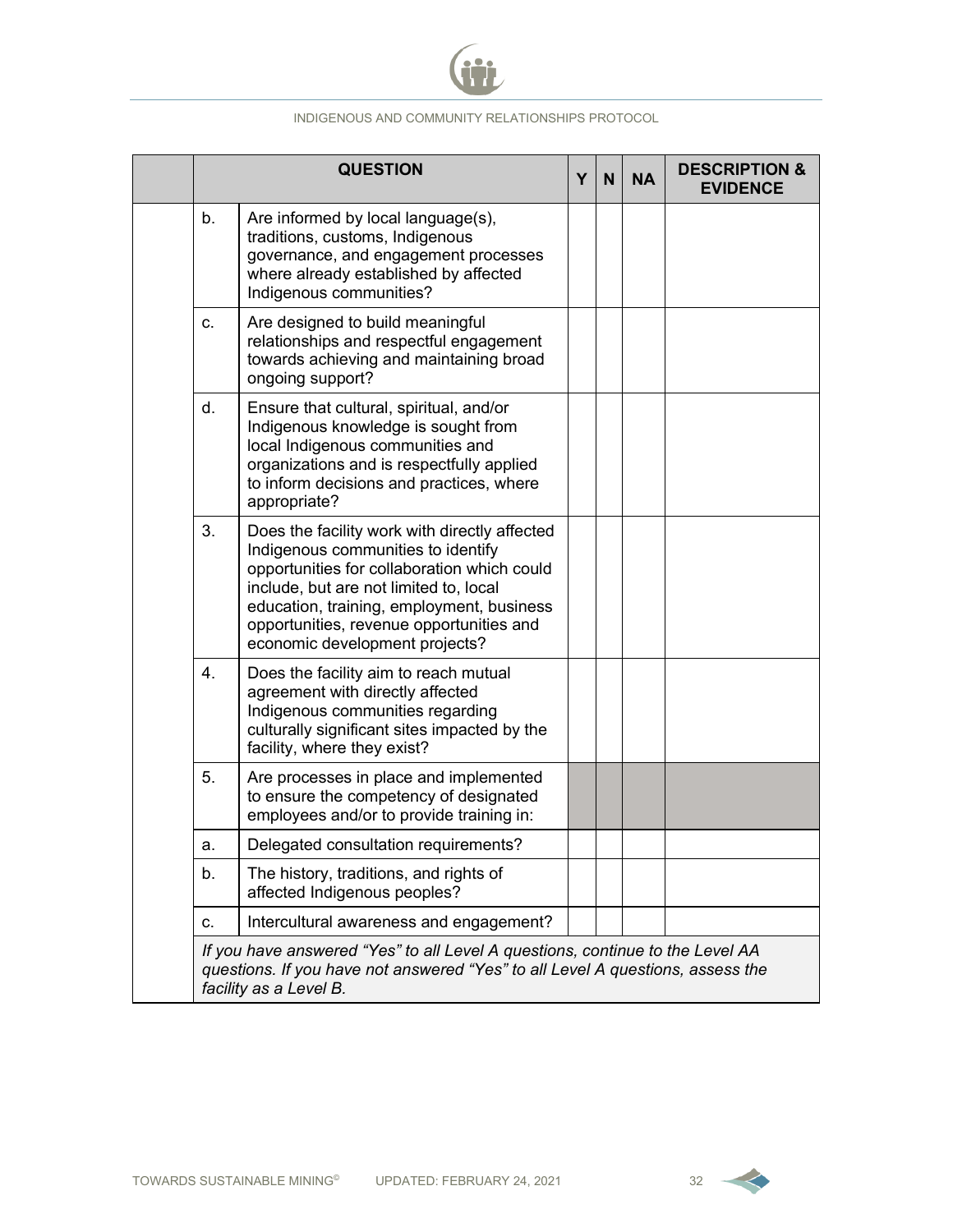

|                                 |                                                                                                                                                                                              | <b>QUESTION</b>                                                                                                                                                                                                                                                                                           | Υ | N | <b>NA</b> | <b>DESCRIPTION &amp;</b><br><b>EVIDENCE</b> |
|---------------------------------|----------------------------------------------------------------------------------------------------------------------------------------------------------------------------------------------|-----------------------------------------------------------------------------------------------------------------------------------------------------------------------------------------------------------------------------------------------------------------------------------------------------------|---|---|-----------|---------------------------------------------|
|                                 | 1.                                                                                                                                                                                           | Have engagement processes been (or are<br>they in the process of being)<br>collaboratively developed with directly<br>affected Indigenous communities, unless<br>engagement protocols already established<br>by the communities have been adopted by<br>the facility? Does this include processes<br>for: |   |   |           |                                             |
|                                 | a.                                                                                                                                                                                           | Determining how the facility and directly<br>affected communities will seek<br>agreement?                                                                                                                                                                                                                 |   |   |           |                                             |
|                                 | b <sub>1</sub>                                                                                                                                                                               | Determining how traditional decision-<br>making processes are incorporated, where<br>they exist?                                                                                                                                                                                                          |   |   |           |                                             |
|                                 | C.                                                                                                                                                                                           | Effectively resolving disputes?                                                                                                                                                                                                                                                                           |   |   |           |                                             |
| Indicator 3<br>AA leve-         | 2.                                                                                                                                                                                           | Have mutually agreed-upon objectives<br>been established for identified opportunity<br>areas in collaboration with directly affected<br>Indigenous communities and are they in<br>the process of being implemented?                                                                                       |   |   |           |                                             |
|                                 | 3.                                                                                                                                                                                           | Is education, awareness and/or training on<br>the history, traditions and rights of<br>Indigenous peoples, and intercultural<br>awareness and engagement:                                                                                                                                                 |   |   |           |                                             |
|                                 | a.                                                                                                                                                                                           | Available to all employees?                                                                                                                                                                                                                                                                               |   |   |           |                                             |
|                                 | b.                                                                                                                                                                                           | Provided to personnel beyond<br>management and designated employees,<br>with the intent of reaching all employees?                                                                                                                                                                                        |   |   |           |                                             |
|                                 | 4.                                                                                                                                                                                           | Is education and awareness content:                                                                                                                                                                                                                                                                       |   |   |           |                                             |
|                                 | a.                                                                                                                                                                                           | Collaboratively designed and/or delivered<br>with Indigenous communities?                                                                                                                                                                                                                                 |   |   |           |                                             |
|                                 | b.                                                                                                                                                                                           | Regularly reviewed and updated through<br>involvement with Indigenous communities?                                                                                                                                                                                                                        |   |   |           |                                             |
|                                 | If you have answered "Yes" to all Level AA questions, continue to the Level AAA<br>questions. If you have not answered "Yes" to all Level AA questions, assess the<br>facility as a Level A. |                                                                                                                                                                                                                                                                                                           |   |   |           |                                             |
| Indicator 3<br><b>Level AAA</b> | 1.                                                                                                                                                                                           | Have engagement processes, as<br>described in Level AA, been implemented<br>and resulted in agreements or mutually<br>agreed-to commitments with directly<br>affected Indigenous communities?                                                                                                             |   |   |           |                                             |

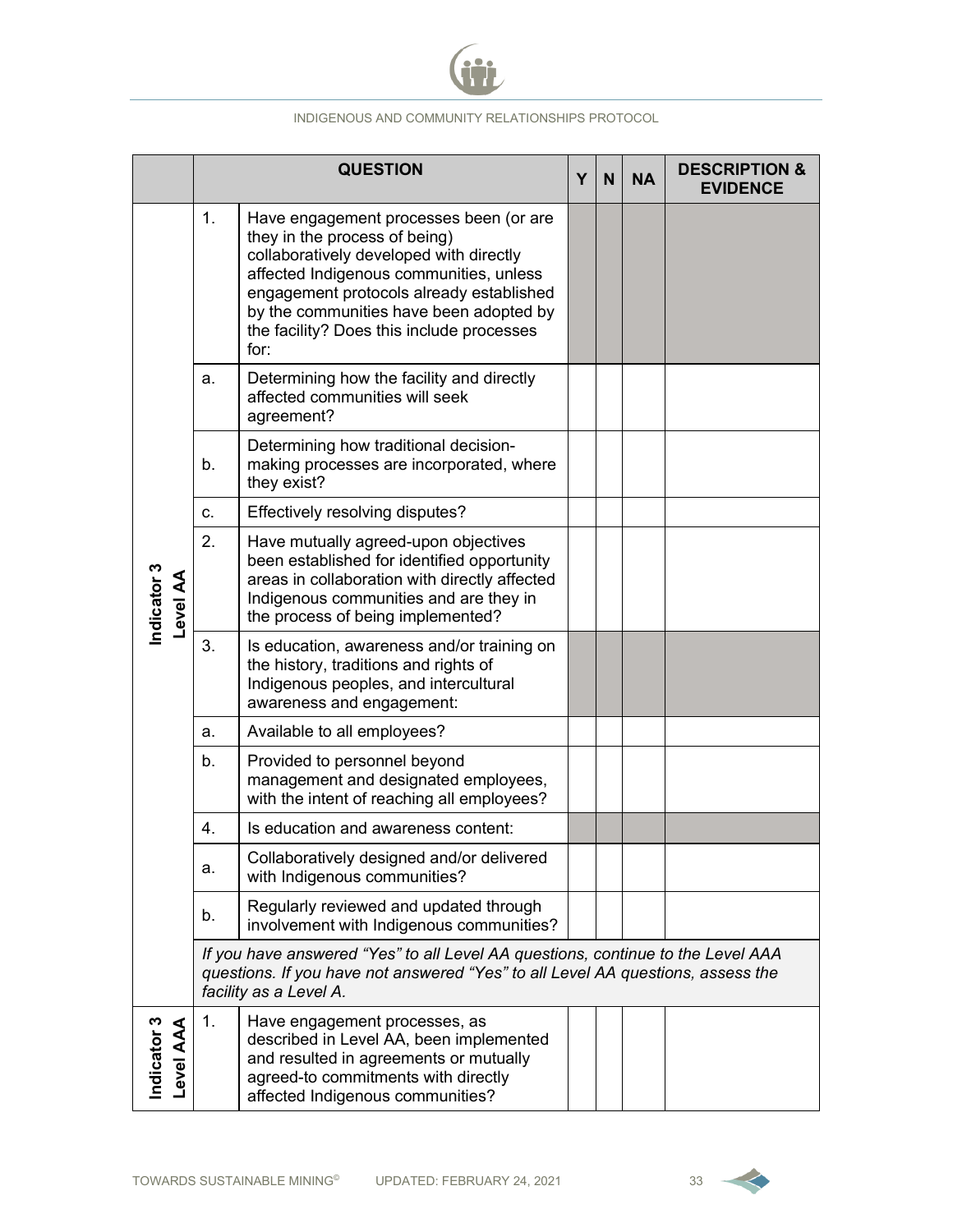

|                | <b>QUESTION</b>                                                                                                                                                                                             | Y | N <sub>1</sub> | <b>NA</b> | <b>DESCRIPTION &amp;</b><br><b>EVIDENCE</b> |
|----------------|-------------------------------------------------------------------------------------------------------------------------------------------------------------------------------------------------------------|---|----------------|-----------|---------------------------------------------|
| 2.             | Can the facility demonstrate that it is<br>maintaining the terms of agreements and<br>commitments and is tracking their<br>implementation?                                                                  |   |                |           |                                             |
| 3.             | Is the facility collaborating with<br>communities on mutually identified<br>objectives identified in Level AA and can it<br>provide evidence of progress towards<br>outcomes or benefits?                   |   |                |           |                                             |
| 4.             | Is a collaborative assessment process in<br>place to measure progress in meeting<br>objectives and does it include:                                                                                         |   |                |           |                                             |
| a.             | Verification of performance with<br>Indigenous communities?                                                                                                                                                 |   |                |           |                                             |
| b.             | Incorporation of adaptive management that<br>can address instances where objectives<br>are not consistently met?                                                                                            |   |                |           |                                             |
| 5.             | Is a commitment to enhancing awareness<br>on the history, traditions, and rights of<br>Indigenous peoples and intercultural<br>awareness and engagement demonstrated<br>by at least three of the following: |   |                |           |                                             |
| a.             | Facility-wide education, awareness and/or<br>training on the history, traditions and rights<br>of Indigenous peoples and intercultural<br>awareness provided to employees on a<br>regular basis?            |   |                |           |                                             |
| b <sub>1</sub> | On site cultural activities are supported by<br>the facility?                                                                                                                                               |   |                |           |                                             |
|                | The facility facilitates and encourages the<br>participation of personnel in community<br>events?                                                                                                           |   |                |           |                                             |
| d.             | The facility contributes to or participates in<br>local-, regional-, and/or national-level<br>awareness initiatives?                                                                                        |   |                |           |                                             |
| е.             | Awareness and education efforts are<br>regularly assessed for effectiveness?                                                                                                                                |   |                |           |                                             |
| f.             | Awareness and education efforts are<br>expanded beyond the facility?                                                                                                                                        |   |                |           |                                             |
| g.             | Traditional and cultural activities/protocols<br>are integrated into business practices?                                                                                                                    |   |                |           |                                             |

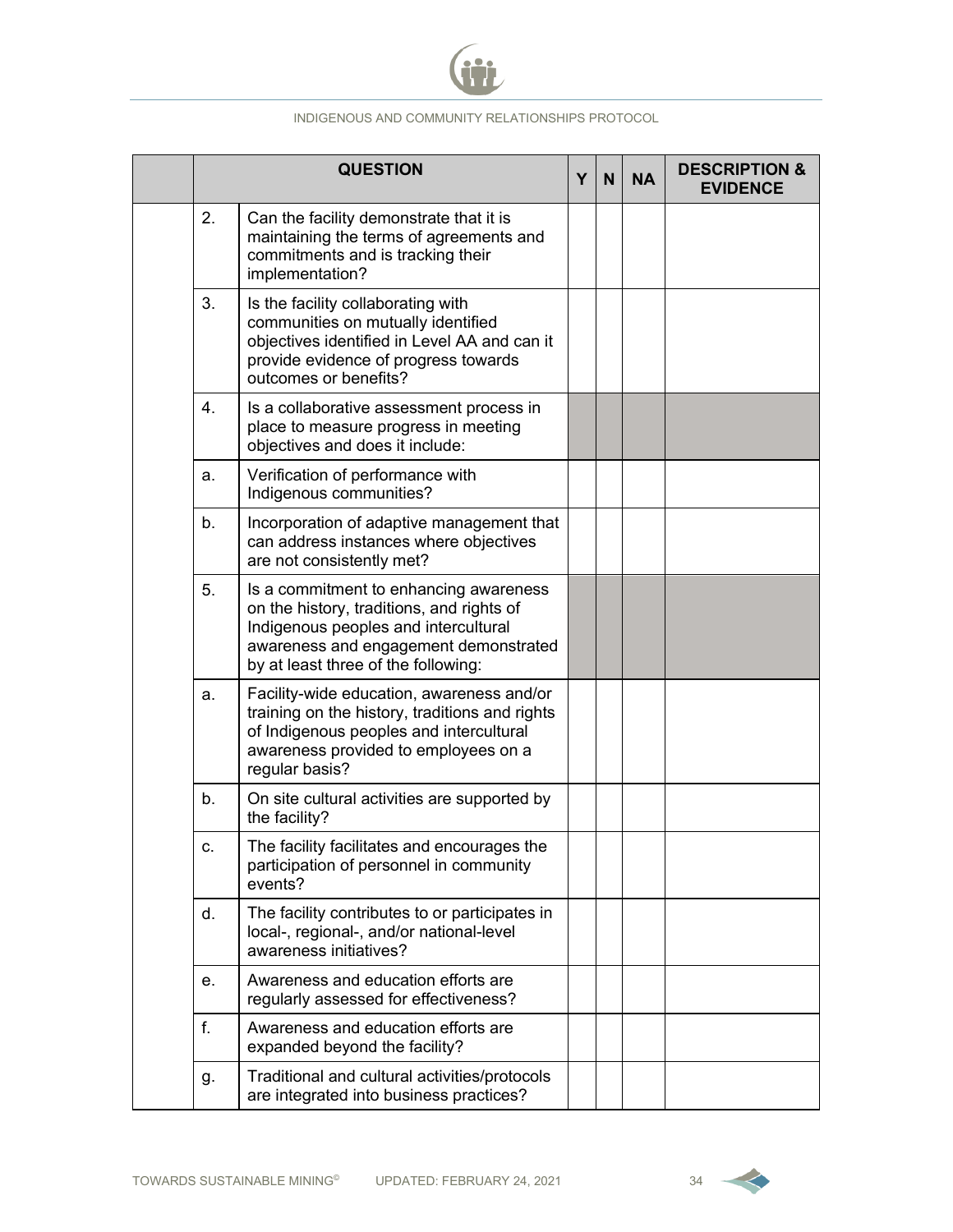

|             |                                                             |                                                                                                                                                                                          | <b>QUESTION</b><br>Y                                                                                                                                                                                                                              |                                             |  |  | <b>DESCRIPTION &amp;</b><br><b>EVIDENCE</b> |  |  |  |  |  |
|-------------|-------------------------------------------------------------|------------------------------------------------------------------------------------------------------------------------------------------------------------------------------------------|---------------------------------------------------------------------------------------------------------------------------------------------------------------------------------------------------------------------------------------------------|---------------------------------------------|--|--|---------------------------------------------|--|--|--|--|--|
|             |                                                             |                                                                                                                                                                                          | If you have answered "Yes" to all Level AAA questions, assess the facility as a<br>Level AAA. If you have not answered "Yes" to all Level AAA questions, assess the<br>facility as a Level AA.                                                    |                                             |  |  |                                             |  |  |  |  |  |
|             |                                                             | <b>ASSESSED LEVEL OF PERFORMANCE FOR INDICATOR 3</b>                                                                                                                                     | Level:                                                                                                                                                                                                                                            |                                             |  |  |                                             |  |  |  |  |  |
|             |                                                             |                                                                                                                                                                                          | <b>QUESTION</b>                                                                                                                                                                                                                                   | <b>DESCRIPTION &amp;</b><br><b>EVIDENCE</b> |  |  |                                             |  |  |  |  |  |
|             | <b>INDICATOR 4: COMMUNITY IMPACT AND BENEFIT MANAGEMENT</b> |                                                                                                                                                                                          |                                                                                                                                                                                                                                                   |                                             |  |  |                                             |  |  |  |  |  |
|             |                                                             | 1.                                                                                                                                                                                       | Is there demonstrated senior management<br>commitment to identify and mitigate<br>potential and actual adverse impacts<br>related to the facility's activities that<br>directly affect COI and work to optimize<br>benefits to those communities? |                                             |  |  |                                             |  |  |  |  |  |
|             |                                                             | 2.                                                                                                                                                                                       | Have roles and responsibilities for<br>implementing commitment been assigned?                                                                                                                                                                     |                                             |  |  |                                             |  |  |  |  |  |
| Indicator 4 | <b>Level B</b>                                              | 3.                                                                                                                                                                                       | Have actual and potential adverse impacts<br>related to the facility's activities that<br>directly affect COI been identified by the<br>facility?                                                                                                 |                                             |  |  |                                             |  |  |  |  |  |
|             |                                                             | $\overline{4}$ .                                                                                                                                                                         | Can the facility demonstrate some efforts<br>to mitigate identified adverse impacts?                                                                                                                                                              |                                             |  |  |                                             |  |  |  |  |  |
|             |                                                             | 5.                                                                                                                                                                                       | Are some decisions made related to<br>contributions to the community?                                                                                                                                                                             |                                             |  |  |                                             |  |  |  |  |  |
|             |                                                             | 6.                                                                                                                                                                                       | Does the facility do some monitoring of<br>adverse impacts, trends, and<br>management practices.                                                                                                                                                  |                                             |  |  |                                             |  |  |  |  |  |
|             |                                                             | If you have answered "Yes" to all Level B questions, continue to the Level A<br>questions. If you have not answered "Yes" to all Level B questions, assess the<br>facility as a Level C. |                                                                                                                                                                                                                                                   |                                             |  |  |                                             |  |  |  |  |  |
|             |                                                             | 1.                                                                                                                                                                                       | Are processes in place to engage with<br>COI on the identification, prioritization<br>and avoidance or mitigation of potential<br>and actual adverse impacts related to the<br>facility's activities that directly affect COI?                    |                                             |  |  |                                             |  |  |  |  |  |
| Indicator 4 | <b>Level A</b>                                              | 2.                                                                                                                                                                                       | In prioritizing potential and actual adverse<br>impacts, do processes consider the<br>relevancy of the following on COI:                                                                                                                          |                                             |  |  |                                             |  |  |  |  |  |
|             |                                                             | a.                                                                                                                                                                                       | Social adverse impacts that may be<br>attributed to the presence of the facility?                                                                                                                                                                 |                                             |  |  |                                             |  |  |  |  |  |

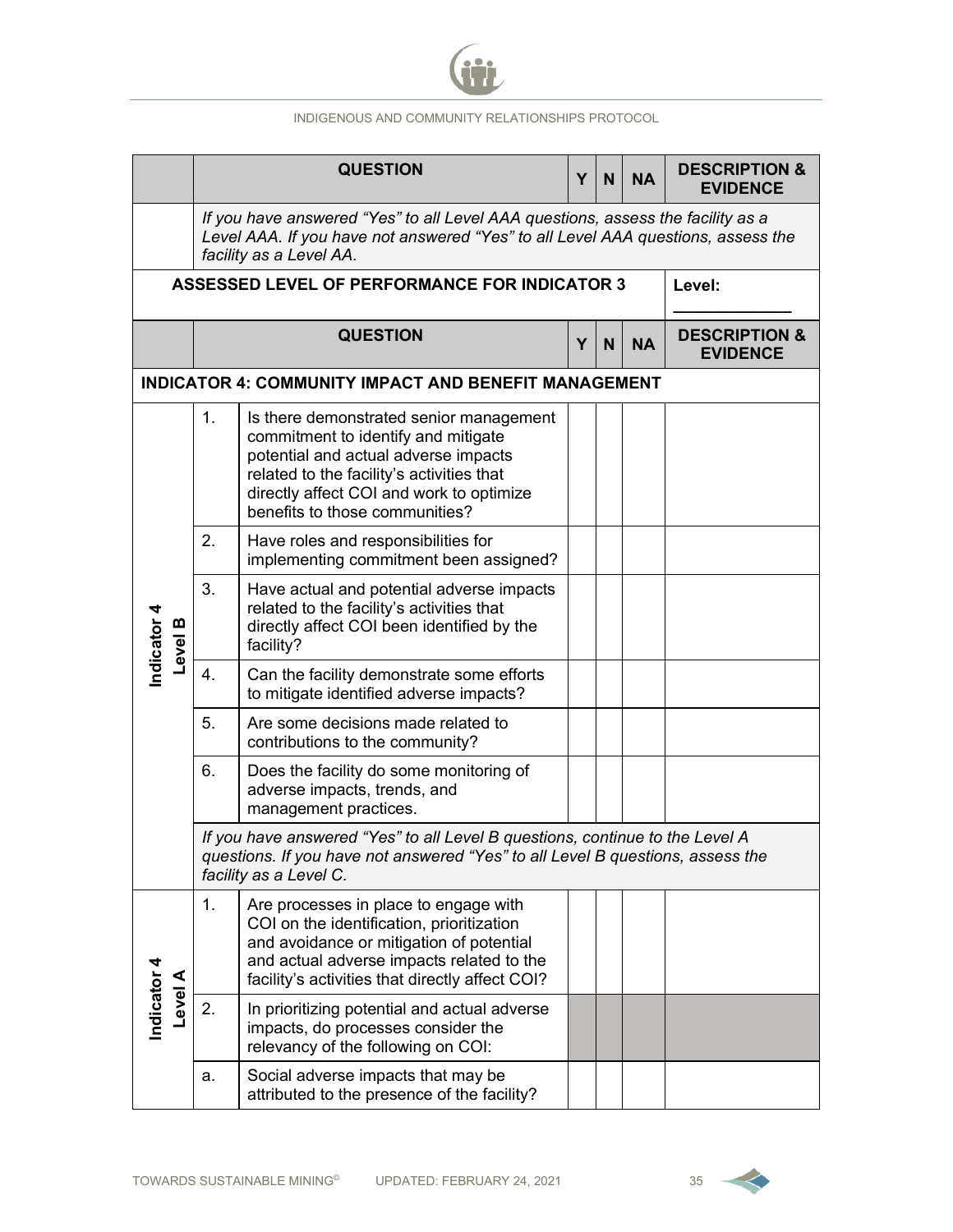

|                | <b>QUESTION</b>                                                                                                                                                                                                                                          | Υ | N <sub>1</sub> | <b>NA</b> | <b>DESCRIPTION &amp;</b><br><b>EVIDENCE</b> |
|----------------|----------------------------------------------------------------------------------------------------------------------------------------------------------------------------------------------------------------------------------------------------------|---|----------------|-----------|---------------------------------------------|
| b.             | Environmental adverse impacts, including<br>those associated with tailings management<br>(as applicable), that may directly affect<br>communities?                                                                                                       |   |                |           |                                             |
| C.             | Adverse impacts related to community<br>safety and health?                                                                                                                                                                                               |   |                |           |                                             |
| 3.             | Do engagement processes include<br>measures to facilitate and encourage the<br>participation of under-represented COI<br>and to determine which COI are most<br>significantly impacted by identified<br>potential and actual adverse impacts?            |   |                |           |                                             |
| 4.             | Have action plans for prioritized impacts<br>been informed through engagement with<br>relevant COI and are they being<br>implemented?                                                                                                                    |   |                |           |                                             |
| a.             | Do action plans include the identification<br>of relevant objectives or targets and are<br>these tracked, reviewed, and adaptively<br>managed with affected COI?                                                                                         |   |                |           |                                             |
| b <sub>1</sub> | Do action plans include consideration for<br>how actions aimed at mitigating impacts<br>can also result in optimized benefits for<br>COI?                                                                                                                |   |                |           |                                             |
| 5.             | Are processes in place to engage with<br>relevant COI on the identification and<br>prioritization of opportunities to optimize<br>benefits for COI, which could include, but<br>is not limited to, consideration of local<br>procurement and employment? |   |                |           |                                             |
| 6.             | Have action plans for prioritized<br>opportunities to optimize benefits been<br>developed through engagement with<br>relevant COI and are they being<br>implemented?                                                                                     |   |                |           |                                             |
| a.             | Do action plans include the identification<br>of relevant objectives or targets and are<br>these tracked, reviewed, and adaptively<br>managed with affected COI?                                                                                         |   |                |           |                                             |
| 7.             | Are processes in place to engage with<br>relevant COI on contributions made by<br>the facility to community development<br>initiatives?                                                                                                                  |   |                |           |                                             |

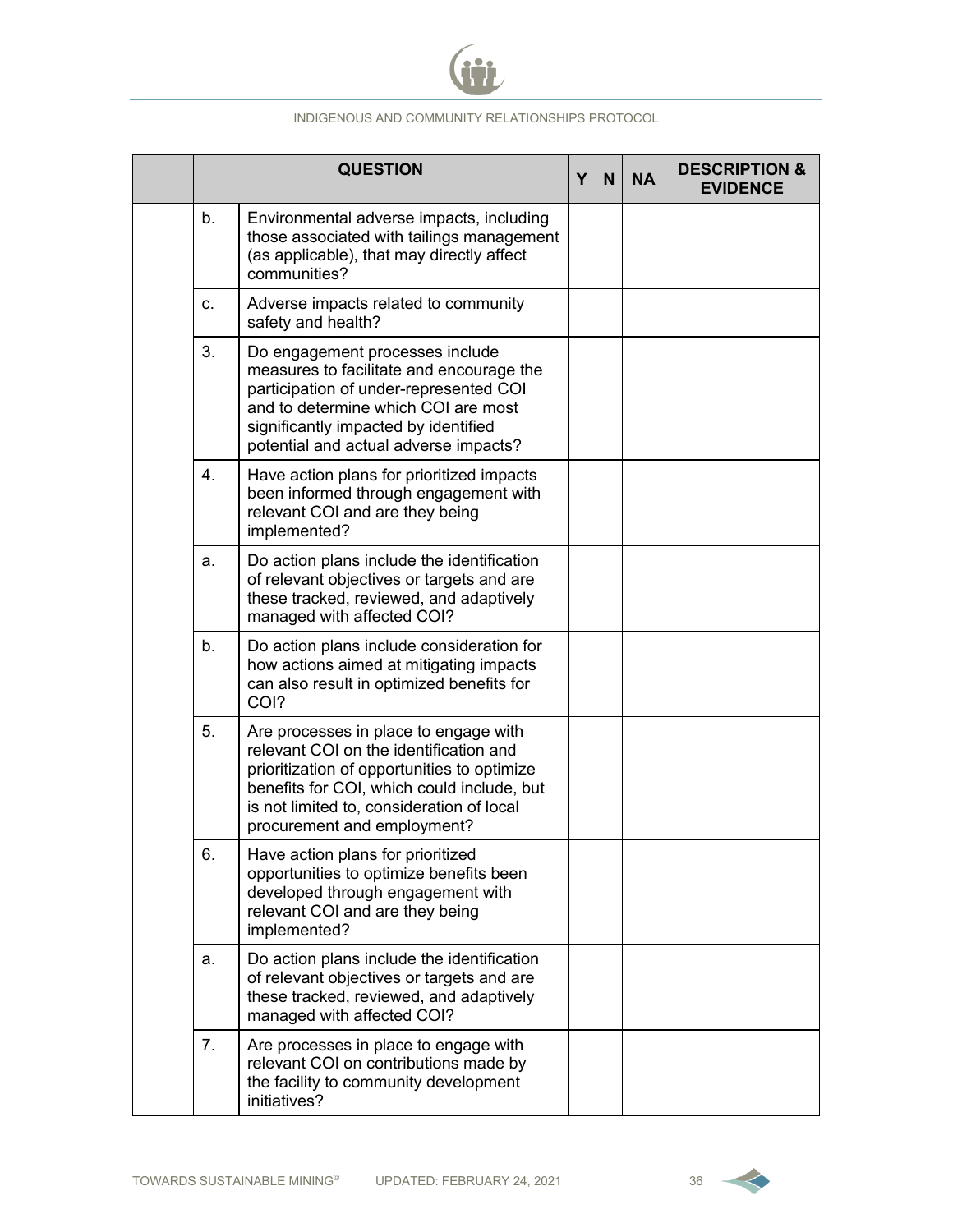

|                                |     | <b>QUESTION</b>                                                                                                                                                                                                                                                                                                                             | Υ | N <sub>1</sub> | <b>NA</b> | <b>DESCRIPTION &amp;</b><br><b>EVIDENCE</b> |  |  |  |  |
|--------------------------------|-----|---------------------------------------------------------------------------------------------------------------------------------------------------------------------------------------------------------------------------------------------------------------------------------------------------------------------------------------------|---|----------------|-----------|---------------------------------------------|--|--|--|--|
|                                | 8.  | Are contributions communicated publicly?                                                                                                                                                                                                                                                                                                    |   |                |           |                                             |  |  |  |  |
|                                | 9.  | Is baseline data collected for prioritized<br>adverse impacts?                                                                                                                                                                                                                                                                              |   |                |           |                                             |  |  |  |  |
|                                | 10. | Are metrics established to track action<br>plan implementation and effectiveness?                                                                                                                                                                                                                                                           |   |                |           |                                             |  |  |  |  |
|                                | 11. | Are results reviewed with affected COI on<br>a regular and pre-determined basis?                                                                                                                                                                                                                                                            |   |                |           |                                             |  |  |  |  |
|                                |     | If you have answered "Yes" to all Level A questions, continue to the Level AA<br>questions. If you have not answered "Yes" to all Level A questions, assess the<br>facility as a Level B.                                                                                                                                                   |   |                |           |                                             |  |  |  |  |
|                                | 1.  | Are processes in place to avoid or mitigate<br>prioritized adverse impacts that<br>incorporate collaborative decision making<br>with relevant COI?                                                                                                                                                                                          |   |                |           |                                             |  |  |  |  |
|                                | 2.  | Do the identification and prioritization of<br>opportunities to optimize benefits for COI<br>consider opportunities that:                                                                                                                                                                                                                   |   |                |           |                                             |  |  |  |  |
|                                | a.  | Benefit a broad spectrum of the<br>community?                                                                                                                                                                                                                                                                                               |   |                |           |                                             |  |  |  |  |
|                                | b.  | Can be self-sustaining beyond the<br>productive life of the facility?                                                                                                                                                                                                                                                                       |   |                |           |                                             |  |  |  |  |
| Indicator 4<br><b>Level AA</b> | 3.  | Are processes in place to optimize benefits<br>for COI that incorporate collaborative<br>decision making with relevant COI?                                                                                                                                                                                                                 |   |                |           |                                             |  |  |  |  |
|                                | 4.  | Are decisions on how to direct<br>contributions made by the facility to the<br>community made collaboratively with COI?                                                                                                                                                                                                                     |   |                |           |                                             |  |  |  |  |
|                                | 5.  | In collaboration with COI, where possible,<br>does the facility regularly measure and<br>analyze the trends of identified prioritized<br>adverse impacts? Does the facility also<br>regularly measure and analyze<br>opportunities to optimize benefits and work<br>with COI to prioritize and adaptively<br>manage how gaps are addressed? |   |                |           |                                             |  |  |  |  |
|                                |     | If you have answered "Yes" to all Level AA questions, continue to the Level AAA<br>questions. If you have not answered "Yes" to all Level AA questions, assess the<br>facility as a Level A.                                                                                                                                                |   |                |           |                                             |  |  |  |  |

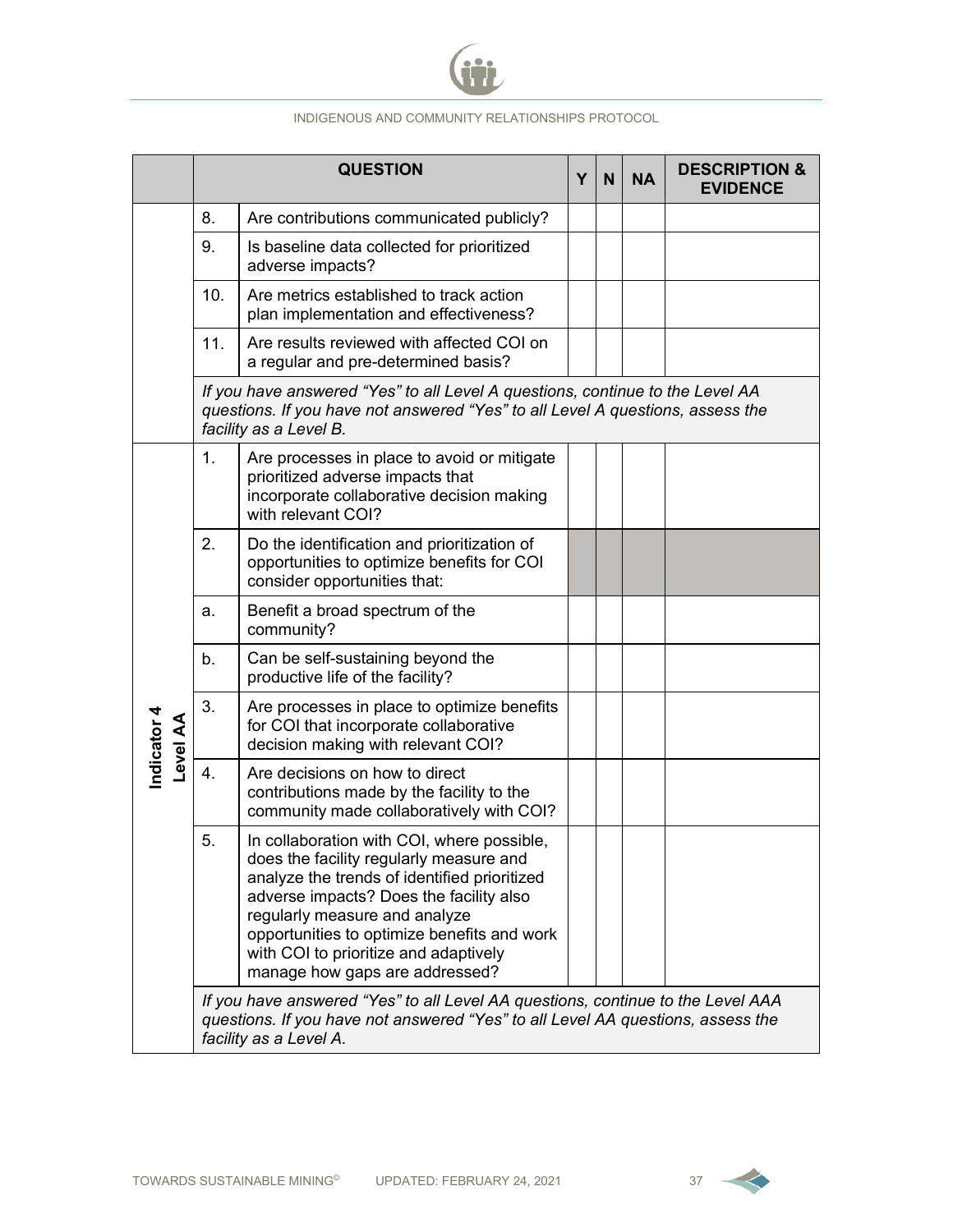

|                                                      |                                                                                                                                                                                                | <b>QUESTION</b>                                                                                                                                                                                                                                                                                                 | Y | N | <b>NA</b> | <b>DESCRIPTION &amp;</b><br><b>EVIDENCE</b> |  |
|------------------------------------------------------|------------------------------------------------------------------------------------------------------------------------------------------------------------------------------------------------|-----------------------------------------------------------------------------------------------------------------------------------------------------------------------------------------------------------------------------------------------------------------------------------------------------------------|---|---|-----------|---------------------------------------------|--|
|                                                      | 1.                                                                                                                                                                                             | Where such processes do not already<br>exist, is the facility working with COI to<br>implement decision-making processes to<br>empower COI to manage ongoing<br>adverse impact mitigation and benefit<br>optimization after the productive life of the<br>facility ends?                                        |   |   |           |                                             |  |
|                                                      | a.                                                                                                                                                                                             | Do these processes include the<br>identification of potential partnerships and<br>the role of relevant levels of government<br>to ensure the mitigation and optimization<br>can be sustained?                                                                                                                   |   |   |           |                                             |  |
| Indicator 4<br><b>Level AAA</b>                      | b.                                                                                                                                                                                             | Where opportunities to minimize long<br>term adverse impacts and/or optimize<br>benefits beyond the productive life of the<br>facility have been identified, are they<br>being incorporated into long-term<br>investment decisions and/or closure<br>plans to ensure they can be sustained in<br>the long term? |   |   |           |                                             |  |
|                                                      | 2.                                                                                                                                                                                             | Where COI do not already have a shared<br>vision and community development plan<br>(or equivalent) and where COI is<br>interested, does the facility provide<br>support to enable COI to begin planning?                                                                                                        |   |   |           |                                             |  |
|                                                      | 3.                                                                                                                                                                                             | Does the facility collaborate with affected<br>COI on reviewing the effectiveness of:                                                                                                                                                                                                                           |   |   |           |                                             |  |
|                                                      | a.                                                                                                                                                                                             | Actions aimed at optimizing priority<br>opportunities for community benefits?                                                                                                                                                                                                                                   |   |   |           |                                             |  |
|                                                      | b.                                                                                                                                                                                             | Actions aimed at mitigating adverse<br>impacts?                                                                                                                                                                                                                                                                 |   |   |           |                                             |  |
|                                                      | If you have answered "Yes" to all Level AAA questions, assess the facility as a<br>Level AAA. If you have not answered "Yes" to all Level AAA questions, assess the<br>facility as a Level AA. |                                                                                                                                                                                                                                                                                                                 |   |   |           |                                             |  |
| <b>ASSESSED LEVEL OF PERFORMANCE FOR INDICATOR 4</b> |                                                                                                                                                                                                |                                                                                                                                                                                                                                                                                                                 |   |   |           | Level:                                      |  |

| <b>QUESTION</b>                            | $\mathbf{v}$ | N | <b>NA</b> | <b>DESCRIPTION &amp;</b><br><b>EVIDENCE</b> |
|--------------------------------------------|--------------|---|-----------|---------------------------------------------|
| <b>INDICATOR 5: COI RESPONSE MECHANISM</b> |              |   |           |                                             |

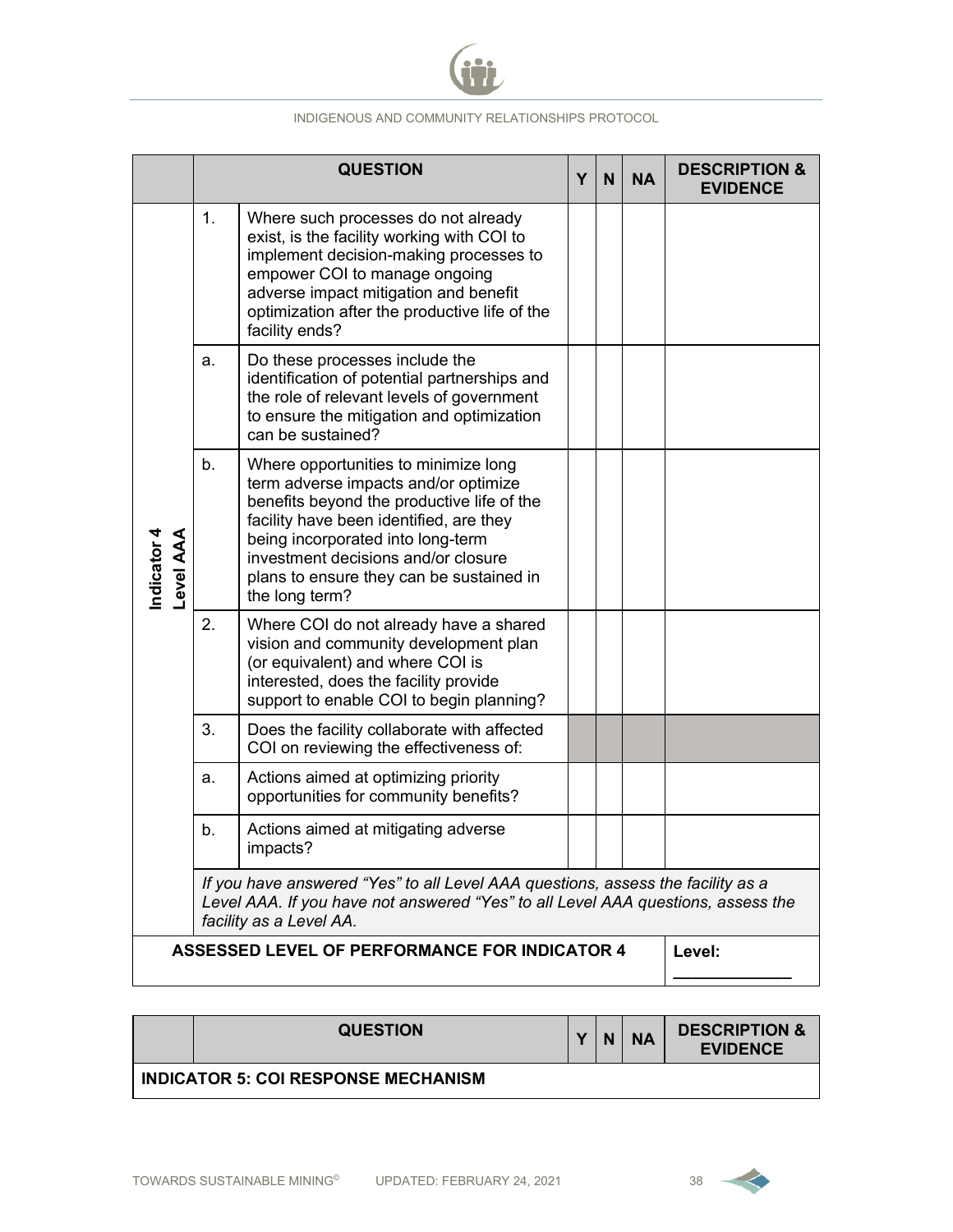

|                                |                                                                                                                                                                                           | <b>QUESTION</b>                                                                                                                                                                              | Y | N | <b>NA</b> | <b>DESCRIPTION &amp;</b><br><b>EVIDENCE</b> |  |
|--------------------------------|-------------------------------------------------------------------------------------------------------------------------------------------------------------------------------------------|----------------------------------------------------------------------------------------------------------------------------------------------------------------------------------------------|---|---|-----------|---------------------------------------------|--|
|                                | 1.                                                                                                                                                                                        | Does some form of feedback process<br>exist?                                                                                                                                                 |   |   |           |                                             |  |
| Indicator 5<br>Level B         | 2.                                                                                                                                                                                        | Is a formal feedback system either planned<br>or in development?                                                                                                                             |   |   |           |                                             |  |
|                                |                                                                                                                                                                                           | If you have answered "Yes" to all Level B questions, continue to the Level A<br>questions. If you have not answered "Yes" to all Level B questions, assess the<br>facility as a Level C.     |   |   |           |                                             |  |
|                                | 1.                                                                                                                                                                                        | Is there a response mechanism in place<br>with a clear process to receive, manage<br>and respond to COI grievances, comments<br>and requests, which:                                         |   |   |           |                                             |  |
|                                | a.                                                                                                                                                                                        | Captures reported incidents, concerns,<br>and feedback?                                                                                                                                      |   |   |           |                                             |  |
|                                | b <sub>1</sub>                                                                                                                                                                            | Assesses and determines which<br>grievances require remedy?                                                                                                                                  |   |   |           |                                             |  |
|                                | c.                                                                                                                                                                                        | Responds in a timely manner?                                                                                                                                                                 |   |   |           |                                             |  |
| Level A                        | d.                                                                                                                                                                                        | Is accessible?                                                                                                                                                                               |   |   |           |                                             |  |
| Indicator 5                    | 2.                                                                                                                                                                                        | Does the facility have a process to track<br>issues and concerns raised by COI,<br>including status, and does it communicate<br>status updates?                                              |   |   |           |                                             |  |
|                                | 3.                                                                                                                                                                                        | Are COI proactively and clearly informed<br>on how to access the facility's response<br>mechanism?                                                                                           |   |   |           |                                             |  |
|                                | If you have answered "Yes" to all Level A questions, continue to the Level AA<br>questions. If you have not answered "Yes" to all Level A questions, assess the<br>facility as a Level B. |                                                                                                                                                                                              |   |   |           |                                             |  |
|                                | 1.                                                                                                                                                                                        | Is the response mechanism<br>collaboratively developed with directly<br>affected COI?                                                                                                        |   |   |           |                                             |  |
| Indicator 5<br><b>PA level</b> | 2.                                                                                                                                                                                        | Is the response mechanism reviewed at<br>least annually to identify opportunities for<br>continuous improvement?                                                                             |   |   |           |                                             |  |
|                                |                                                                                                                                                                                           | If you have answered "Yes" to all Level AA questions, continue to the Level AAA<br>questions. If you have not answered "Yes" to all Level AA questions, assess the<br>facility as a Level A. |   |   |           |                                             |  |
| AAA<br>$\overline{B}$          | 1.                                                                                                                                                                                        | Are there mechanisms in place to<br>escalate complaints if not adequately<br>dealt with by the COI response<br>mechanism?                                                                    |   |   |           |                                             |  |

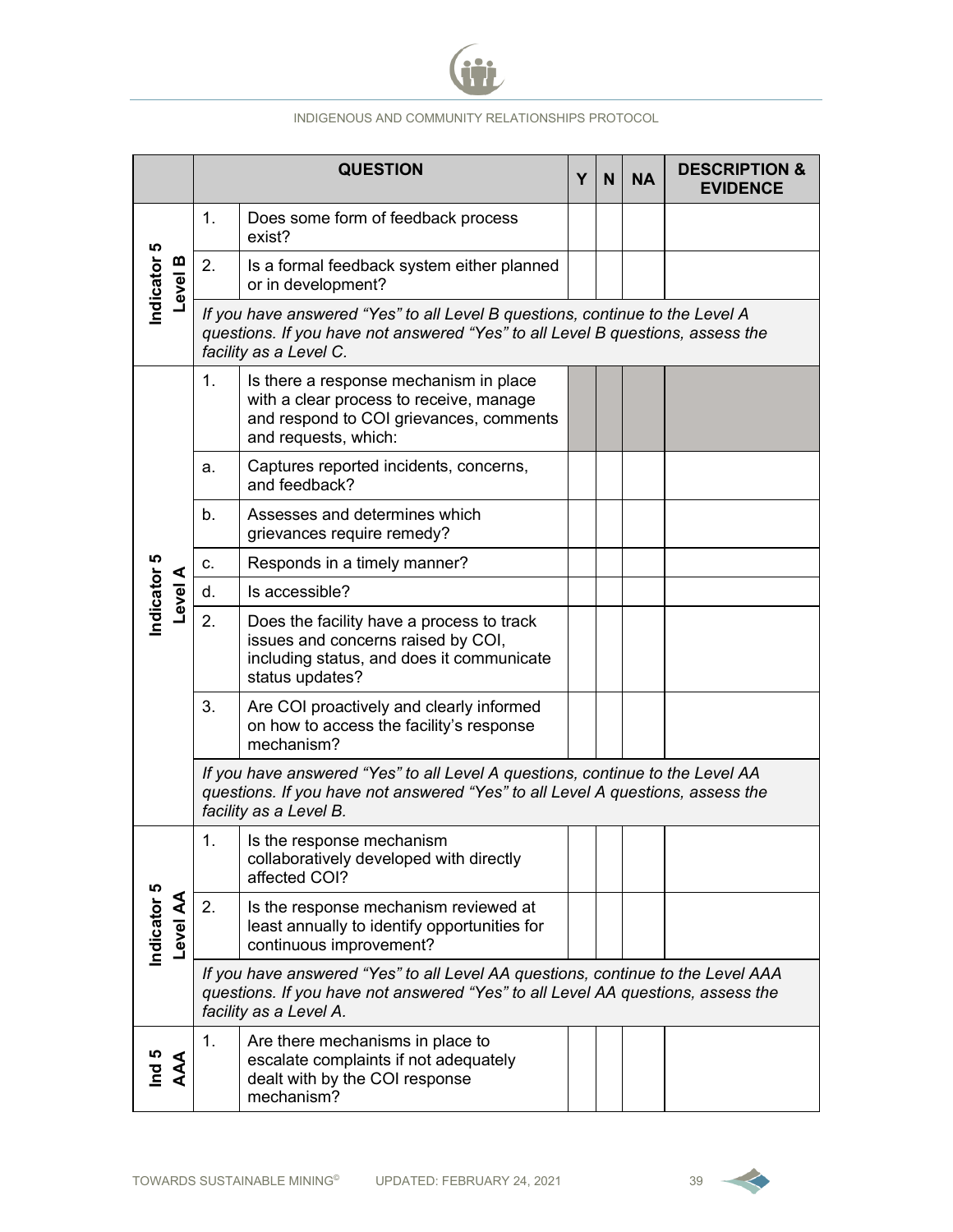

|                                                                                                                                                                                                |                                                      | <b>QUESTION</b>                                                                                                                              | Υ | N | <b>NA</b> | <b>DESCRIPTION &amp;</b><br><b>FVIDENCE</b> |
|------------------------------------------------------------------------------------------------------------------------------------------------------------------------------------------------|------------------------------------------------------|----------------------------------------------------------------------------------------------------------------------------------------------|---|---|-----------|---------------------------------------------|
|                                                                                                                                                                                                | 2.                                                   | Does the response mechanism include<br>post-process follow-up with mechanism<br>users?                                                       |   |   |           |                                             |
|                                                                                                                                                                                                | 3.                                                   | Has a review of the effectiveness of the<br>response mechanism been conducted and<br>are identified corrective actions being<br>implemented? |   |   |           |                                             |
| If you have answered "Yes" to all Level AAA questions, assess the facility as a<br>Level AAA. If you have not answered "Yes" to all Level AAA questions, assess the<br>facility as a Level AA. |                                                      |                                                                                                                                              |   |   |           |                                             |
|                                                                                                                                                                                                | <b>ASSESSED LEVEL OF PERFORMANCE FOR INDICATOR 5</b> |                                                                                                                                              |   |   |           | Level:                                      |